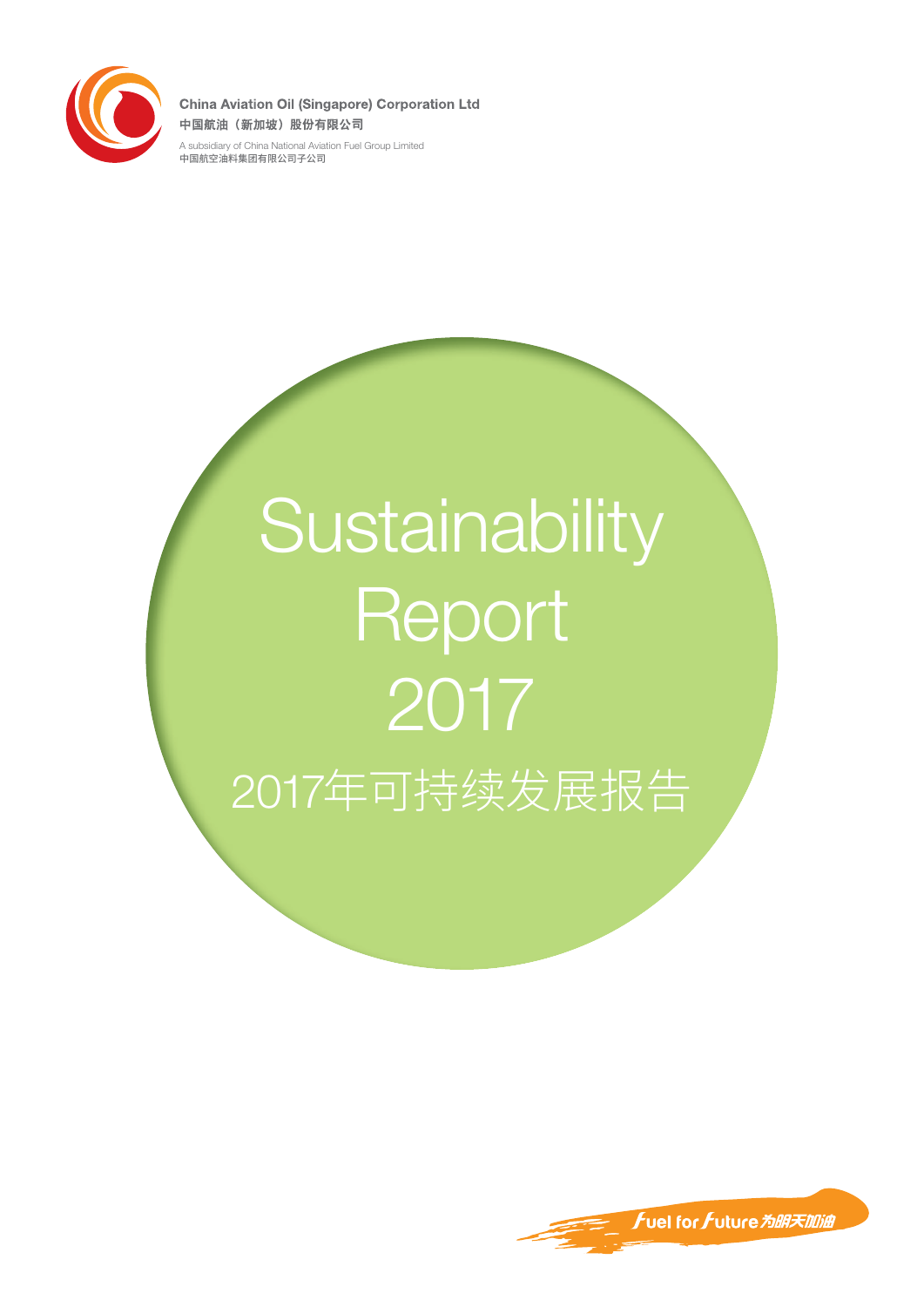### BOARD STATEMENT

At China Aviation Oil (Singapore) Corporation Ltd ("CAO" or "the Group"), success is measured not only by the strength of its financial performance, but also through the value it creates for its stakeholders particularly on the environmental, social and governance ("ESG") fronts.

CAO's approach to sustainability is driven by its commitment to be a responsible corporate citizen, and founded in its belief that a focus on value creation for its stakeholders strengthens its business model and that a sound business sustainability plan needs to include strong economic, environmental and social performance with high standards of corporate governance for long-term competitiveness.

The Group recognises the importance of good corporate governance and risk management processes that includes the management of ESG issues critical for a sustainable business. Sustainability across all aspects of the Group's operations plays a key role in its corporate agenda and strengthen the foundation upon which the Group builds the CAO brand.

The Group's efforts on the social front continue with a focus on its people and its customers. CAO is committed to provide its employees with a diverse, equal and safe working environment. The Group stays relevant to its customers and considers their concerns around health and safety, and privacy in its business practices. Developing an integrated global supply chain remains a key strategic focus and having responsible procurement practices helps CAO extend positive impacts along this global supply chain and contribute to creating a sustainable ecosystem.

The Board oversees sustainability within CAO, including the integration of key elements of sustainability management into the Group's strategy formulation, risk governance, daily operations and reporting. In discharging our responsibilities, the Board is supported by CAO's Sustainability Steering Committee ("SSC"), which comprises of senior management representation across the Group's business segments and regions.

This year's Sustainability Report ("the Report") continues to apply the key principles of the International Integrated Reporting Council's ("IIRC") Integrated Reporting <IR> approach to communicate how the Group drives long-term value creation. To the best of our knowledge and belief, this Report is aligned to the Singapore Exchange SGX-ST Listing Rules Practice Note 7.6: "Sustainability Reporting Guide" and also referenced to the Global Reporting Initiative ("GRI") Standards (2016) for ESG performance disclosures.

China Aviation Oil (Singapore) Corporation Ltd's Board of Directors

### SUSTAINABILITY AND VALUE CREATION

CAO is firmly committed to creating long-term value for itself, its stakeholders, the communities where it operates as well as the environment. To fulfil this aim, the Group ensures that high standards of corporate governance, compliance and internal audit as well as robust risk management are deeply entrenched within the organisation through a comprehensive business sustainability plan. It is CAO's fundamental belief that its growth and success must be anchored on key principles of integrity, transparency and accountability and this belief is ingrained in the Group's corporate culture. At the same time, CAO is keenly aware of where its business activities can make the most positive impact, grounded by its conviction that success at CAO is measured not just by its financial performance but also the values it creates for its workforce, business partners, the environment and the community at large.

CAO strives to build a dynamic and engaged workforce that allows employees to reach their full potential and support the changing needs of its business landscape. CAO continues to build on the trust of its customers and business partners through delivering value add and adopting responsible procurement and security practices. Furthermore, CAO cares for the community and environment through minimising the damage to the environment. Together, these form the essential building blocks of CAO's sustainability development programme.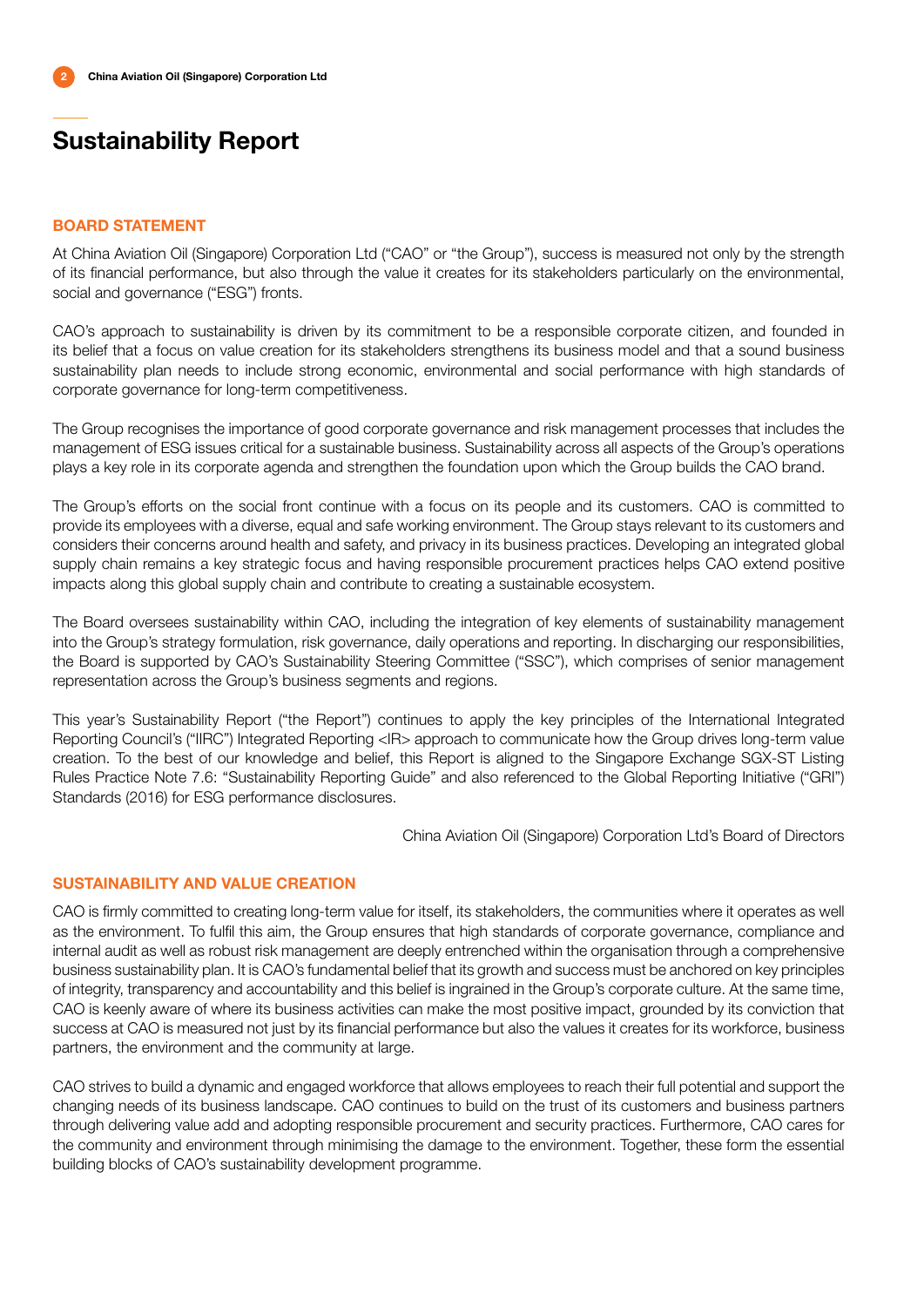#### SUSTAINABILITY AND RISK MANAGEMENT

Recognising that effective management of material ESG issues is also key to the sustainable development of the Group, CAO upholds a robust strategic risk management model that transcends across its global functions that are designed to assist the Group in achieving its strategic objectives infusing material ESG risk recognition, evaluation and mitigation into business decision-making, thereby enhancing stakeholders' value through risk-adjusted business decisions. In order to stay agile and heighten its competitiveness amid constantly changing market conditions, it is important for CAO to take a proactive and structured approach to identify and manage its significant risks effectively to support the Group's strategic performance. Key business risks range from market risk, credit risk, operation risk, legal risk to finance risk. The Group has embedded strategic risk management into critical decision-making processes and management decisions with regards to business strategy, investments and operations, noting that such ESG issues are in fact strategic risks which may be near or long-term in nature and reflective of CAO's material sustainability issues. In identifying these material issues, the Group seeks to ensure that pertinent implications of legislative and regulatory changes as well as socio-economic and reputational drivers are effectively and efficiently managed. As a group, CAO will proactively seek to integrate sustainability considerations in its businesses, mitigate risks and continuously improve business operations to achieve value creation for its stakeholders.

CAO has a formal three-tier management and control structure to oversee the execution of its risk management practices. Moreover, CAO's Risk Management Committee ("RMC") continually improves on its risk management policies, guidelines and procedures as well as internal controls to mitigate any improbabilities that may impact the Group's operations and affect its strategic performance.

As part of CAO's risk management, the performance of the trading activities are tracked. During the reporting period, there were no incidents of trading limit breach according to the limits set by the RMC. CAO will continue its commitment in achieving zero incidents of trading limit breaches in the coming year.

For more details about the risk management structure, strategy and key risks and mitigation, please refer to the Risk Management Section.

### ABOUT THIS REPORT

This Report sets out CAO's commitments, governance, policies, performance and targets in respect of managing the environmental and social impacts of the Group during the financial year ended 31 December 2017.

In determining the scope of this Report, the management considered the percentage of ownership and level of influence and have included all subsidiaries where CAO has controlling shares of more than 50%. Associates are scoped out in this Report due to the absence of operational control.

The entities covered in this report are:

- 1. China Aviation Oil (Singapore) Corporation Ltd (Singapore);
- 2. China Aviation Oil (Hong Kong) Company Limited (Hong Kong SAR);
- 3. North American Fuel Corporation (USA);
- 4. China Aviation Oil (Europe) Limited (United Kingdom).

The Report and additional corporate information are also available on the Group's website (http://www.caosco.com).

This Report continues to apply the key principles of the IIRC <IR> framework, focusing on CAO's strategy and effective management of key ESG risks and opportunities in order to provide stakeholders with a holistic view on how the company creates value in the long-term. This Report also makes reference to the GRI Standards relating to materiality assessment principles and specific performance disclosures. This combined framework approach is aligned to SGX's requirements on sustainability reporting.

CAO seeks to continuously improve its sustainability performance and disclosure. We welcome your feedback and comments which can be directed to sustainability@caosco.com.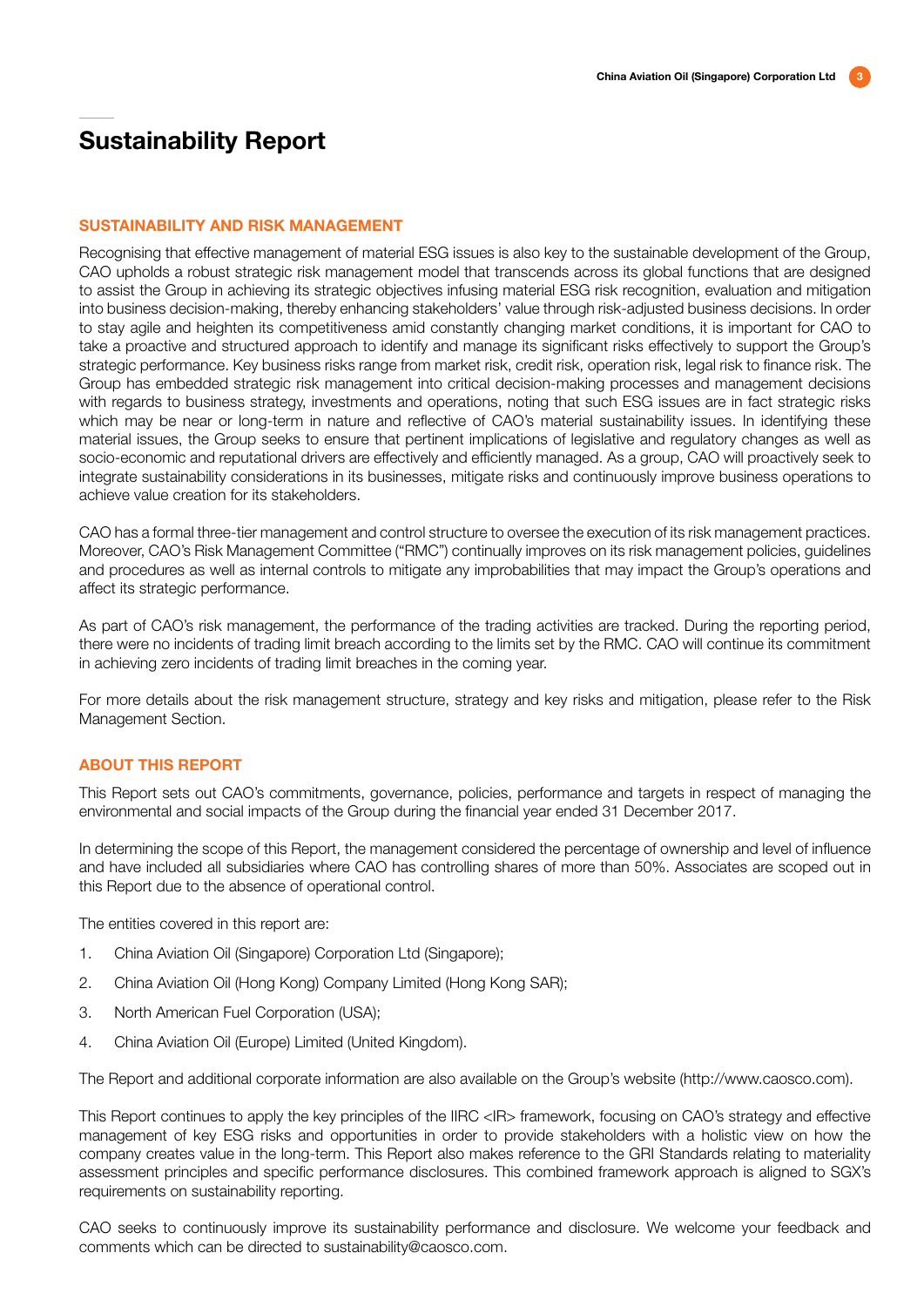### STAKEHOLDER ENGAGEMENT

CAO believes that having engaging conversations and creating value for its various stakeholders are essential to the sustainable success of the Group. CAO's key stakeholder groups have been identified and the engagement channels that the Group uses to maintain dialogue with them are summarised in the table below.

| <b>Key Stakeholders</b>  | <b>Engagement Methods</b>                                                                                                                               | <b>Frequency</b>       |
|--------------------------|---------------------------------------------------------------------------------------------------------------------------------------------------------|------------------------|
|                          | Updates of financial results and announcements, business developments, press<br>releases, and other relevant disclosures via SGXNet and company website | Throughout<br>the year |
| <b>Investors</b>         | Annual General Meeting                                                                                                                                  | Annually               |
|                          | Corporate Access Day                                                                                                                                    | Annually               |
|                          | Induction program for new employees                                                                                                                     | Throughout             |
|                          | Training and development programmes                                                                                                                     | the year               |
|                          | Regular e-mails and meetings                                                                                                                            |                        |
| <b>Employees</b>         | Recreational and wellness activities                                                                                                                    |                        |
|                          | Employee feedback channels                                                                                                                              |                        |
|                          | Career development performance appraisals                                                                                                               | Annually               |
| <b>Customers</b>         | Regular meetings to communicate updates, including new policies and practices<br>related to sustainability                                              | Throughout<br>the year |
|                          | Site visits                                                                                                                                             |                        |
| <b>Business Partners</b> | Regular meetings with business partners to communicate updates, including new<br>policies and practices related to sustainability                       | Throughout<br>the year |
|                          | Site visits                                                                                                                                             |                        |

### MATERIALITY ASSESSMENT

With the guidance of an external consultant, the Sustainability Steering Committee ("SSC") undertook a systematic threestep process to identify and prioritise significant ESG factors. Key stakeholders' concerns were considered during the materiality assessment process. These material ESG factors were validated by the Board, and related risk recognition, evaluation and mitigation continues to be assessed as part of CAO's robust strategic risk management model and considered in management decision-making.

### CAO's Material Factors for FY2017

| <b>Economic</b>        | <b>Environmental</b>                                    | <b>Social</b>                                                                                                                                                            | <b>Governance</b>                                                                                                 |
|------------------------|---------------------------------------------------------|--------------------------------------------------------------------------------------------------------------------------------------------------------------------------|-------------------------------------------------------------------------------------------------------------------|
| • Economic performance | • Environmental<br>Compliance<br>• Oil Spill Prevention | <b>Health and Safety</b><br>(Workplace and<br>Customer)<br>• Diversity and Equal<br>Opportunities<br>• Procurement Practices<br>• Protection of Sensitive<br>Information | • Corporate Governance<br>(including Compliance<br>and Internal Audit,<br>Risk Management and<br>Anti-Corruption) |

The following table describes how the management of the Group's key ESG factors support its corporate strategy and follows the International Integrated Reporting Council's ("IIRC") Integrated Reporting <IR> approach to provide a holistic view on how the interrelation between CAO's business operations and Environmental, Social and Governance ("ESG") performance indicators leads to value creation in the long term. The materiality approach adopted enabled CAO to focus on ESG issues that are material to its businesses and identified as strategic risks, prioritised review of risk mitigation measures and determined areas for further improvement whilst at the same time enables the Group to identify opportunities for sustainable growth and results performance in relation to its corporate strategy.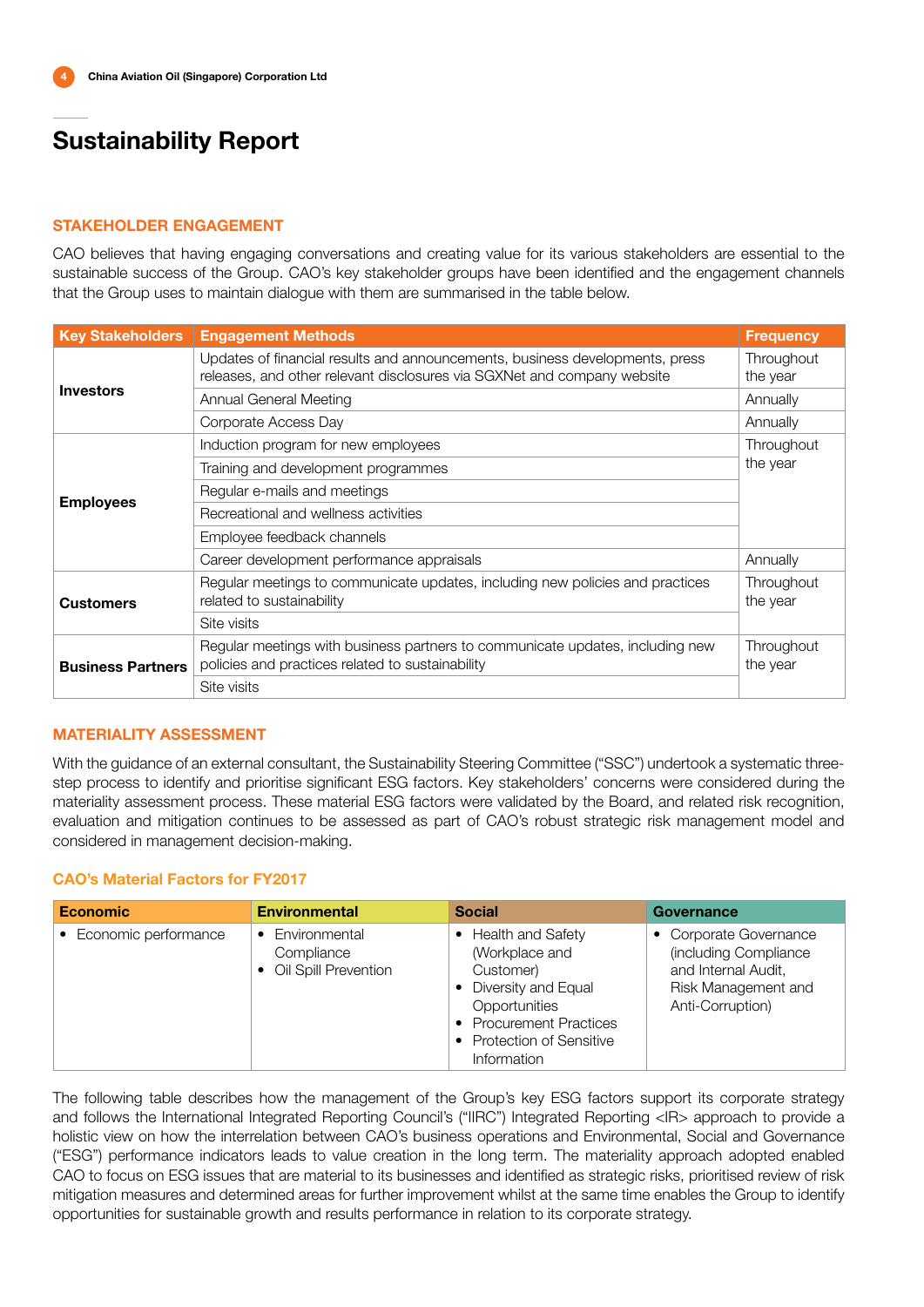| Factor                                                                                                                                      | <b>Context</b>                                                                                                                                                                                                                                                                                                                                                                                                                                                                                                                                    | Policies and Practices to mitigate risks<br>and pursue opportunities                                                                                                                                                                                                                                                                                                                                                                                   | <b>Link to Strategy</b>                                                                                                                                                                                                                                                                                                                           | Performance                                                                                                                                                                                                                                                                                                   | <b>Targets</b> |
|---------------------------------------------------------------------------------------------------------------------------------------------|---------------------------------------------------------------------------------------------------------------------------------------------------------------------------------------------------------------------------------------------------------------------------------------------------------------------------------------------------------------------------------------------------------------------------------------------------------------------------------------------------------------------------------------------------|--------------------------------------------------------------------------------------------------------------------------------------------------------------------------------------------------------------------------------------------------------------------------------------------------------------------------------------------------------------------------------------------------------------------------------------------------------|---------------------------------------------------------------------------------------------------------------------------------------------------------------------------------------------------------------------------------------------------------------------------------------------------------------------------------------------------|---------------------------------------------------------------------------------------------------------------------------------------------------------------------------------------------------------------------------------------------------------------------------------------------------------------|----------------|
| <b>Economic</b>                                                                                                                             |                                                                                                                                                                                                                                                                                                                                                                                                                                                                                                                                                   |                                                                                                                                                                                                                                                                                                                                                                                                                                                        |                                                                                                                                                                                                                                                                                                                                                   |                                                                                                                                                                                                                                                                                                               |                |
| Economic<br>Performance -<br>Core competitive<br>advantage in jet fuel<br>supply and trading                                                | Jet fuel supply and<br>trading remains<br>our dominant<br>business. As the<br>key importer of jet<br>fuel to the Chinese<br>civil aviation<br>industry, the Group<br>is susceptible to<br>the constantly<br>changing demand<br>and supply<br>dynamics in the<br>PRC such as<br>increased domestic<br>oil capacity<br>production.                                                                                                                                                                                                                  | CAO continues to expand its global aviation<br>supply and trading value chain and extend<br>its global presence through developing<br>new supply and trade routes and strategic<br>partnerships.<br>CAO has also diversified into other oil<br>products which contributed to the growth of<br>the Group's total supply and trading volume.<br>For more details about CAO's international<br>perspective, please refer to the CEO's<br>Message section. | CAO envisions to<br>be a constantly<br>innovating global<br>top-tier integrated<br>transportation<br>fuels provider. To<br>realise its long-term<br>strategy, the Group<br>continually fine-<br>tunes its strategic<br>initiatives with<br>its development<br>strategy of<br>"Globalisation,<br>Integration and<br>Asset Investment".<br>For more | CAO will continue to identify and<br>penetrate key global aviation hotspots<br>to expand its customer base as well as<br>extend the Group's global value chain<br>across Asia Pacific, the US and Europe.<br>Please refer to the CEO's Message,<br>the Financial Review Section and the<br>Operations Review. |                |
| Economic<br>Performance -<br>key importer of jet<br>fuel to the PRC                                                                         | CAO's import<br>into the PRC is a<br>key competitive<br>advantage that<br>contributes to<br>its market share<br>and financial<br>performance.<br>Regulatory<br>changes such<br>as market<br>liberalisation could<br>materially impact<br>this advantage.                                                                                                                                                                                                                                                                                          | CAO has increased its portfolio strengths<br>through both geographic and product<br>diversification. The Group continues to<br>extend its jet fuel supply and trading<br>activities as well as aviation marketing<br>business outside the PRC.<br>CAO will further develop and optimise its<br>integrated business model and expand<br>its global supply and trading network to<br>penetrate new markets globally.                                     | details about<br>CAO's strategic<br>transformation,<br>outlook and key<br>business plans,<br>please refer to the<br>CEO's Message<br>and Operations<br>Review.                                                                                                                                                                                    |                                                                                                                                                                                                                                                                                                               |                |
| Economic<br>Performance -<br>CAO's business<br>sustainability and<br>strategy has been<br>developed to<br>mitigate macro-<br>economic risks | CAO continues to<br>face the various<br>challenges that<br>macroeconomic<br>uncertainties<br>bring about.<br>For example,<br>volatile oil prices,<br>the increase in<br>China's domestic<br>oil production,<br>changing jet<br>fuel import<br>requirements,<br>global economic<br>performance and<br>the development<br>of clean energy.<br>All these external<br>factors would have<br>an impact on the<br>Group's financial<br>performance<br>and hence, it is<br>important to take a<br>proactive approach<br>to mitigate these<br>challenges. | One key approach to mitigate the economic<br>uncertainties is diversification of the Group's<br>geographic presence, product type and<br>customer base. The Group has also started<br>exploring opportunities in growing its<br>business in the clean energy sector.                                                                                                                                                                                   |                                                                                                                                                                                                                                                                                                                                                   |                                                                                                                                                                                                                                                                                                               |                |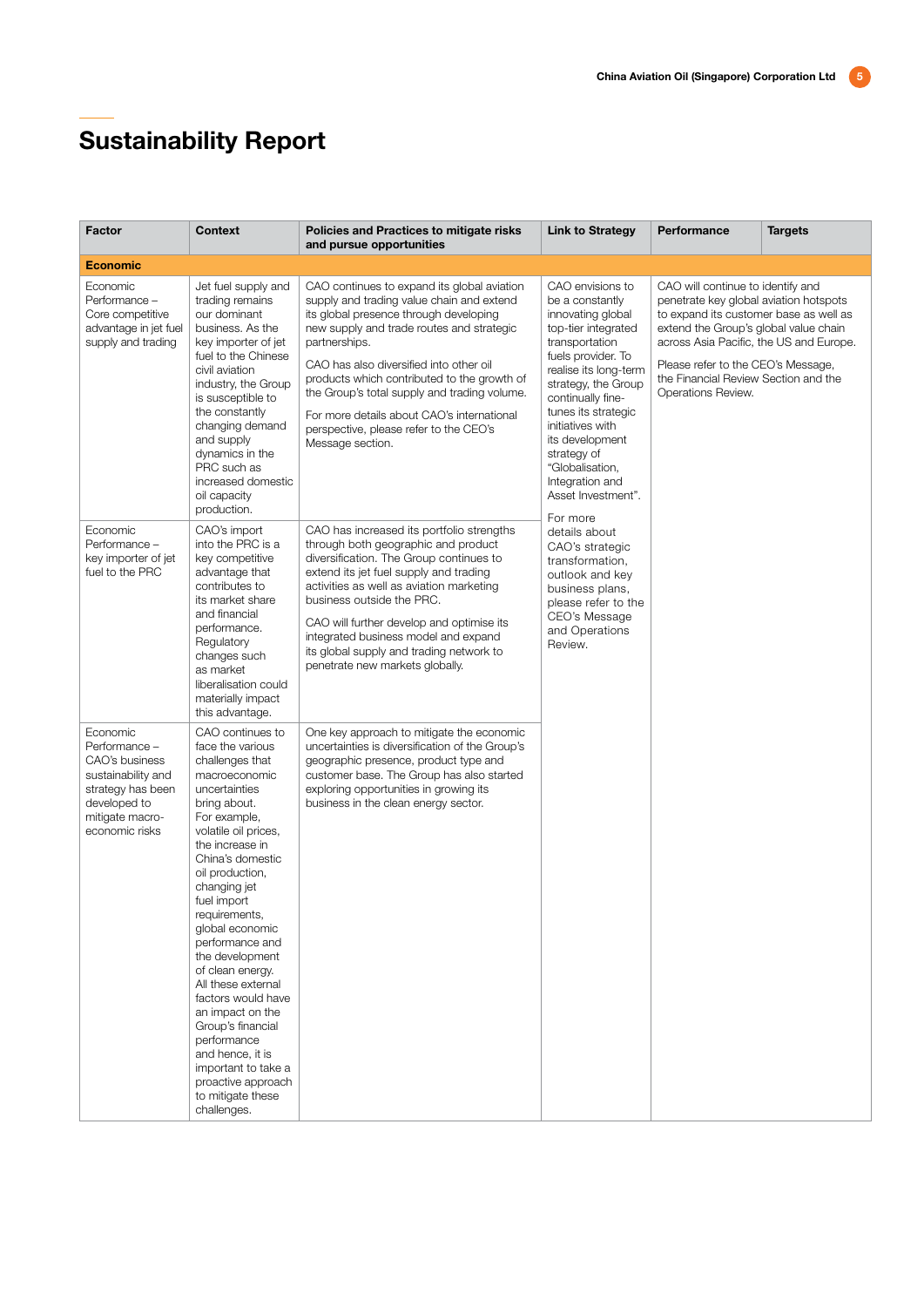| <b>Factor</b>               | <b>Context</b>                                                                                                                                                                                                                                                                                                                                                                                                                       | Policies and Practices to mitigate risks<br>and pursue opportunities                                                                                                                                                                                                                                                                                                                                                                                                                                                                                                                                                                                                                                                                                                                                                                                                                                                                                                                                                                                                                                                                                                                                                                                                                                                                                                                                                                                                                                                                                                                                                                                                                                                                                                                                                      | <b>Link to Strategy</b>                                                                                                                                                                                                                                                                                                                                         | Performance                                                                                                                                     | <b>Targets</b>                                                                                                                                                                                                                                                                              |
|-----------------------------|--------------------------------------------------------------------------------------------------------------------------------------------------------------------------------------------------------------------------------------------------------------------------------------------------------------------------------------------------------------------------------------------------------------------------------------|---------------------------------------------------------------------------------------------------------------------------------------------------------------------------------------------------------------------------------------------------------------------------------------------------------------------------------------------------------------------------------------------------------------------------------------------------------------------------------------------------------------------------------------------------------------------------------------------------------------------------------------------------------------------------------------------------------------------------------------------------------------------------------------------------------------------------------------------------------------------------------------------------------------------------------------------------------------------------------------------------------------------------------------------------------------------------------------------------------------------------------------------------------------------------------------------------------------------------------------------------------------------------------------------------------------------------------------------------------------------------------------------------------------------------------------------------------------------------------------------------------------------------------------------------------------------------------------------------------------------------------------------------------------------------------------------------------------------------------------------------------------------------------------------------------------------------|-----------------------------------------------------------------------------------------------------------------------------------------------------------------------------------------------------------------------------------------------------------------------------------------------------------------------------------------------------------------|-------------------------------------------------------------------------------------------------------------------------------------------------|---------------------------------------------------------------------------------------------------------------------------------------------------------------------------------------------------------------------------------------------------------------------------------------------|
| <b>Environmental</b>        |                                                                                                                                                                                                                                                                                                                                                                                                                                      |                                                                                                                                                                                                                                                                                                                                                                                                                                                                                                                                                                                                                                                                                                                                                                                                                                                                                                                                                                                                                                                                                                                                                                                                                                                                                                                                                                                                                                                                                                                                                                                                                                                                                                                                                                                                                           |                                                                                                                                                                                                                                                                                                                                                                 |                                                                                                                                                 |                                                                                                                                                                                                                                                                                             |
| Environmental<br>Compliance | Environmental laws<br>and regulations,<br>particularly for the<br>oil and gas sector<br>are becoming<br>more stringent.<br>Regulatory<br>authorities are<br>also intensifying<br>efforts to ensure<br>compliance.<br>As the Group<br>continues to<br>globalise its<br>operations and<br>investments<br>across multiple<br>jurisdictions, it<br>faces risk of failure<br>to comply with new<br>environmental laws<br>and regulations. | In 2014, CAO developed the Safety,<br>Health and Environment ("SHE") Policy and<br>Guidelines which covers environmental<br>management guidelines. The objectives of<br>this policy include fostering an environment<br>friendly place for all employee and visitors<br>involved and complying with the local<br>environmental laws and regulations.<br>The business units supported by various<br>departments are required to check local<br>environmental laws and regulations before<br>new market entry as part of a thorough due<br>diligence process.                                                                                                                                                                                                                                                                                                                                                                                                                                                                                                                                                                                                                                                                                                                                                                                                                                                                                                                                                                                                                                                                                                                                                                                                                                                               | Compliance is an<br>integral part of the<br>Group's corporate<br>strategy. CAO<br>will consistently<br>uphold high levels<br>of corporate<br>governance and<br>undertake strategic<br>initiatives to<br>further enhance<br>compliance and<br>governance across<br>its businesses.                                                                               | During the<br>reporting period,<br>there were no<br>identified incidents<br>of non-compliance<br>with environmental<br>laws and<br>regulations. | The Group will<br>continue to keep<br>abreast on any<br>changes of relevant<br>environmental laws<br>and regulations<br>and comply with<br>all relevant laws<br>and regulations to<br>avoid any potential<br>non-compliance<br>incidents and<br>ensure smooth<br>operational<br>efficiency. |
| Oil Spill Prevention        | As a global oil<br>products supplier<br>and trader, the<br>Group's working<br>environment are<br>subject to various<br>risks including<br>spillage of oil<br>products during<br>transportation and<br>storage.                                                                                                                                                                                                                       | CAO realises the immediate and long-term<br>environmental damage that oil spills can<br>bring to the environment, hence CAO takes<br>all reasonable steps to prevent pollution by<br>minimising the occurrence of oil spills.<br>CAO has a ship vetting policy for<br>assessment of ocean-going vessels which<br>are typically 10,000 metric tonnes and above<br>with the objective of minimising health,<br>safety and environmental risks. The policy<br>sets up procedures in sourcing data on the<br>Group's chartered vessels and evaluating the<br>potential risks such as the ship's structural<br>integrity and safety, past casualties and<br>incidents. Other assessment criteria include<br>the reputation of the vessel company, age<br>of the vessels, required certifications and<br>appropriate procedures for handling and<br>storing oil products.<br>In order to limit the intensity or impact of a<br>negative threat or event, CAO has developed<br>a Crisis Management Plan that includes<br>establishment of an Emergency Response<br>Team. This team is required to pro-actively<br>respond to the emergency in a timely and<br>effective manner. For CAO's operations in<br>Alaska, the Group follows an Oil Discharge<br>Prevention and Contingency Plan ("ODPCP")<br>that outlines actions, plans and reference<br>materials to meet applicable State of<br>Alaska requirements for oil spill contingency<br>planning.<br>CAO has also developed the Operational<br>Safety Incident Reporting Guidelines with<br>explicit reference to the Workplace Safety<br>and Health Act for reporting of operational<br>incidents. The guidelines cover operational<br>incidents resulting in environmental damage<br>and prescribe the timeline and format for<br>reporting along with follow-up actions | CAO strives to<br>minimise and<br>mitigate the impact<br>of potential oil<br>spills to protect<br>the surrounding<br>environment.<br>This aligns with<br>the Group's<br>corporate mission<br>to maintain high<br>SHE standards<br>and to conduct<br>businesses in a<br>safe, reliable and<br>efficient manner,<br>with minimal<br>impact on the<br>environment. | During the<br>reporting period,<br>there were no<br>incidents of<br>significant oil spill.                                                      | The Group aims<br>to continue to<br>uphold the good<br>record of zero<br>incidents relating to<br>significant oil spill.                                                                                                                                                                    |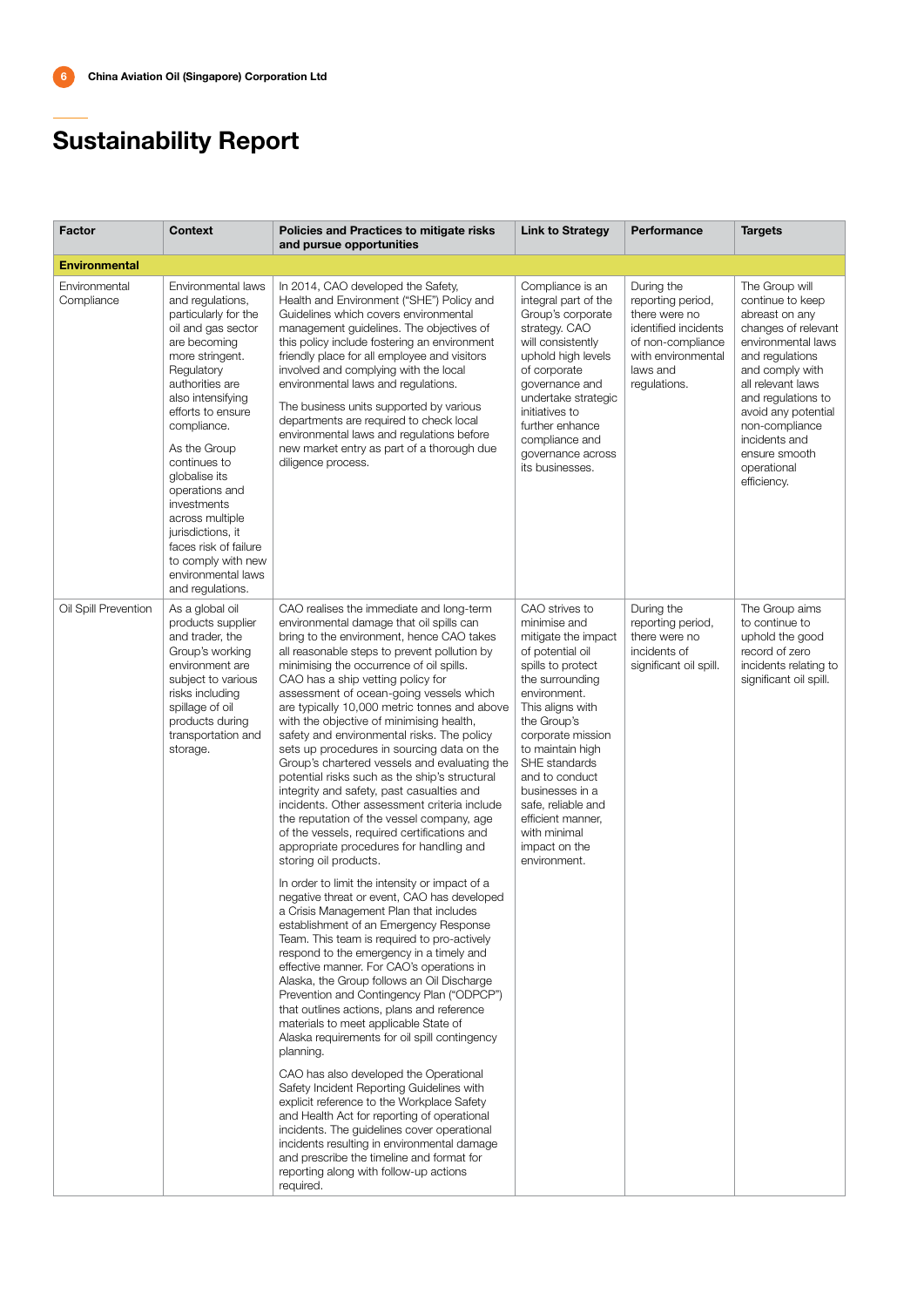| Factor                                         | <b>Context</b>                                                                                                                                                                                                                                        | Policies and Practices to mitigate risks<br>and pursue opportunities                                                                                                                                                                                                                                                                                                                                                                                                                                                                                                                                                                                                                                                                                                                                                                                                                                                                                                                                                                                                                                                                                                                                                                                                                                                                                                                                                                                                                                                                                                                                                                                                                                                                                                                                                                                                                                                                                                                                                                                                                                                                                                                                                                                                                                                                                                                                                                                                                                                 | <b>Link to Strategy</b>                                                                                                                                                                                                                                                                                                                                                                                           | Performance                                                                                                 | <b>Targets</b>                                                                                                    |
|------------------------------------------------|-------------------------------------------------------------------------------------------------------------------------------------------------------------------------------------------------------------------------------------------------------|----------------------------------------------------------------------------------------------------------------------------------------------------------------------------------------------------------------------------------------------------------------------------------------------------------------------------------------------------------------------------------------------------------------------------------------------------------------------------------------------------------------------------------------------------------------------------------------------------------------------------------------------------------------------------------------------------------------------------------------------------------------------------------------------------------------------------------------------------------------------------------------------------------------------------------------------------------------------------------------------------------------------------------------------------------------------------------------------------------------------------------------------------------------------------------------------------------------------------------------------------------------------------------------------------------------------------------------------------------------------------------------------------------------------------------------------------------------------------------------------------------------------------------------------------------------------------------------------------------------------------------------------------------------------------------------------------------------------------------------------------------------------------------------------------------------------------------------------------------------------------------------------------------------------------------------------------------------------------------------------------------------------------------------------------------------------------------------------------------------------------------------------------------------------------------------------------------------------------------------------------------------------------------------------------------------------------------------------------------------------------------------------------------------------------------------------------------------------------------------------------------------------|-------------------------------------------------------------------------------------------------------------------------------------------------------------------------------------------------------------------------------------------------------------------------------------------------------------------------------------------------------------------------------------------------------------------|-------------------------------------------------------------------------------------------------------------|-------------------------------------------------------------------------------------------------------------------|
| <b>Social</b>                                  |                                                                                                                                                                                                                                                       |                                                                                                                                                                                                                                                                                                                                                                                                                                                                                                                                                                                                                                                                                                                                                                                                                                                                                                                                                                                                                                                                                                                                                                                                                                                                                                                                                                                                                                                                                                                                                                                                                                                                                                                                                                                                                                                                                                                                                                                                                                                                                                                                                                                                                                                                                                                                                                                                                                                                                                                      |                                                                                                                                                                                                                                                                                                                                                                                                                   |                                                                                                             |                                                                                                                   |
| Workplace<br>Environment,<br>Health and Safety | CAO remains<br>committed to<br>provide a safe,<br>secure and healthy<br>environment for all<br>its stakeholders<br>with a continuous<br>focus to achieve<br>zero harm for<br>safety performance<br>which contributes<br>to business<br>profitability. | Protecting the health and safety of its<br>employees is a key priority at CAO.<br>The Group's Safety, Health and Environment<br>("SHE") Policy and Guidelines emphasizes<br>the importance of health and safety in the<br>work environment and serve to instil in all<br>employees a culture of being responsible and<br>practise safe workplace habits.<br>All emergency escape exits are clearly<br>indicated within the workplace and all<br>employees are made aware of the emergency<br>escape routes in the event of an emergency.<br>The necessary emergency safety devices<br>e.g. fire extinguishers and First Aid facilities<br>are provided to ensure safe working<br>conditions in the office premises. CAO's<br>Singapore office takes part in the fire drills<br>organised by building management and the<br>office has selected specific employees to act<br>as traffic marshals who are responsible for<br>giving directions for evacuation. The Group<br>also has a monitoring system to make sure<br>the procedures and processes under its<br>Business Continuity Plan are implemented.<br>Depending on the nature of the crisis, a<br>business continuity cum IT disaster recovery<br>plan may also be triggered. Moreover,<br>the Group has a tracking system for travelling<br>employees to mitigate the increasing<br>travel-related risks due to higher business<br>travel frequency by its employees.<br>CAO also strives to provide a safe and<br>healthy work environment that is<br>non-threatening, with no harassment,<br>assaults and bullying. Proper grievance<br>handling procedures are also in place to<br>ensure all incidents are resolved in a timely<br>and impartial manner.<br>CAO has developed Operational Safety<br>Incident Reporting Guidelines with explicit<br>reference to the Workplace Safety and<br>Health Act prescribing the timeline and<br>format for reporting along with follow-up<br>actions required. The guidelines encompass<br>operational incidents resulting in loss of life<br>or injury and also incidents that did not result<br>in bodily harm but resulted in environmental<br>damage, assets damage (leased / owned) or<br>operational downtime.<br>Annual health screenings, pandemic illness<br>updates, mandatory workplace health and<br>safety briefings and fire drills are held regularly<br>throughout the year to create awareness that<br>keeping the workplace and environment safe<br>is of paramount importance to the CAO work | Workplace health<br>and safety is<br>of paramount<br>importance<br>to CAO and<br>continues to be the<br>Group's highest<br>sustainability<br>priority in all<br>aspects of its<br>business which is<br>in line with CAO's<br>corporate mission<br>to maintain high<br>SHE standards<br>and conduct<br>businesses in a<br>safe, reliable and<br>efficient manner,<br>with minimal<br>impact on the<br>environment. | During the<br>reporting period,<br>there were zero<br>workplace related<br>injuries for CAO's<br>employees. | The Group aims<br>to maintain zero<br>workplace related<br>injuries for CAO's<br>employees in the<br>coming year. |
|                                                |                                                                                                                                                                                                                                                       | culture and to reinforce and promote a robust<br>SHE culture. Medical and insurance coverage<br>is also provided to all employees.                                                                                                                                                                                                                                                                                                                                                                                                                                                                                                                                                                                                                                                                                                                                                                                                                                                                                                                                                                                                                                                                                                                                                                                                                                                                                                                                                                                                                                                                                                                                                                                                                                                                                                                                                                                                                                                                                                                                                                                                                                                                                                                                                                                                                                                                                                                                                                                   |                                                                                                                                                                                                                                                                                                                                                                                                                   |                                                                                                             |                                                                                                                   |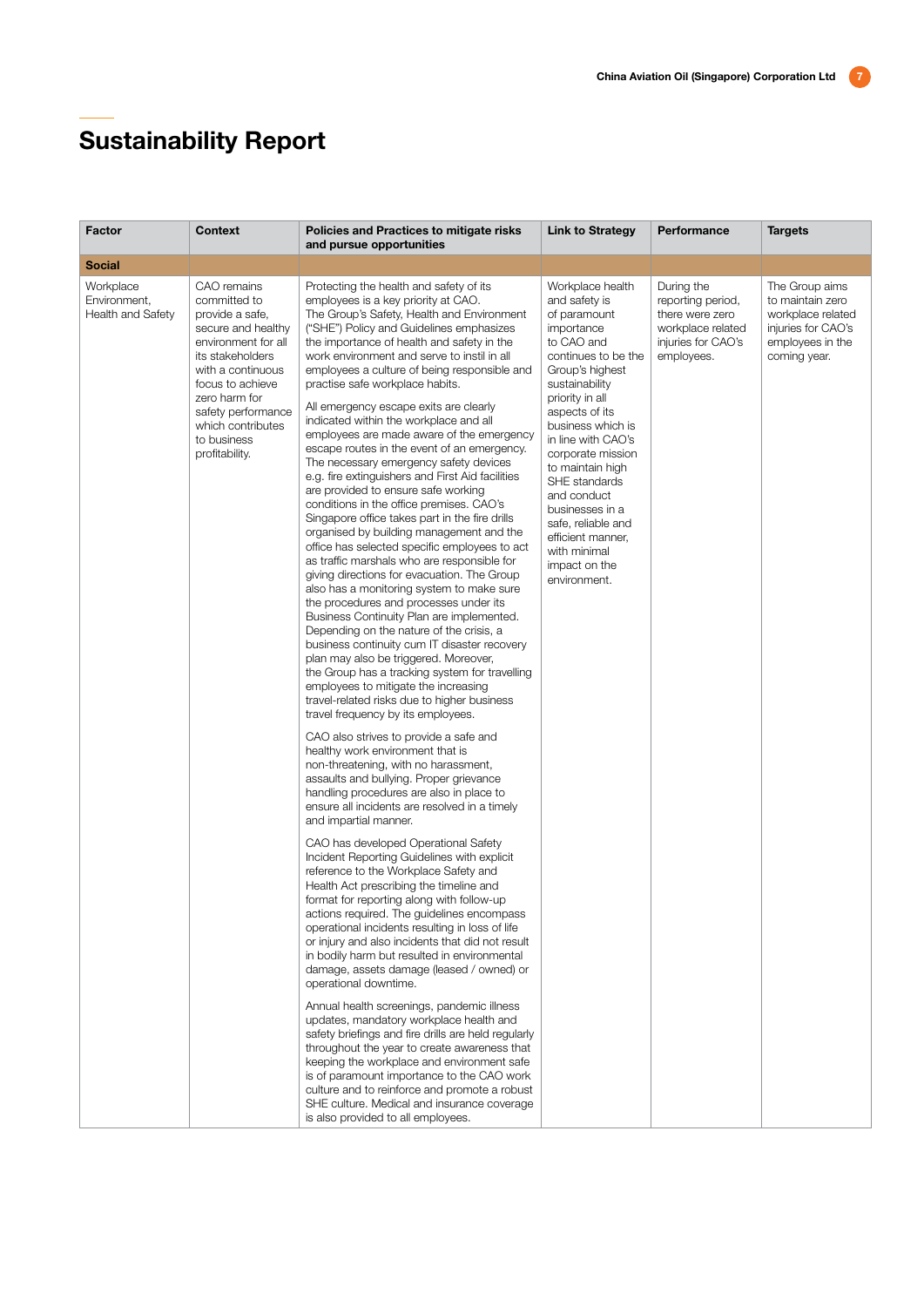| <b>Factor</b>                        | <b>Context</b>                                                                                                                                                                                                                                                                                                                                                                                                                                                                                                                                                                                                                                                                   | <b>Policies and Practices to mitigate risks</b><br>and pursue opportunities                                                                                                                                                                                                                                                                                                                                                                                                                                                                                                                                                                                                                                                                                                                                                                                                                                                                                                                                                                                                                                                                                                                                                                                                                                                                                                                                                              | <b>Link to Strategy</b>                                                                                                                                                                                                                                                                                      | Performance                                                                                                                                                                                                                                                                              | <b>Targets</b>                                                                                                                                                                                                                                                                    |
|--------------------------------------|----------------------------------------------------------------------------------------------------------------------------------------------------------------------------------------------------------------------------------------------------------------------------------------------------------------------------------------------------------------------------------------------------------------------------------------------------------------------------------------------------------------------------------------------------------------------------------------------------------------------------------------------------------------------------------|------------------------------------------------------------------------------------------------------------------------------------------------------------------------------------------------------------------------------------------------------------------------------------------------------------------------------------------------------------------------------------------------------------------------------------------------------------------------------------------------------------------------------------------------------------------------------------------------------------------------------------------------------------------------------------------------------------------------------------------------------------------------------------------------------------------------------------------------------------------------------------------------------------------------------------------------------------------------------------------------------------------------------------------------------------------------------------------------------------------------------------------------------------------------------------------------------------------------------------------------------------------------------------------------------------------------------------------------------------------------------------------------------------------------------------------|--------------------------------------------------------------------------------------------------------------------------------------------------------------------------------------------------------------------------------------------------------------------------------------------------------------|------------------------------------------------------------------------------------------------------------------------------------------------------------------------------------------------------------------------------------------------------------------------------------------|-----------------------------------------------------------------------------------------------------------------------------------------------------------------------------------------------------------------------------------------------------------------------------------|
| <b>Social</b>                        |                                                                                                                                                                                                                                                                                                                                                                                                                                                                                                                                                                                                                                                                                  |                                                                                                                                                                                                                                                                                                                                                                                                                                                                                                                                                                                                                                                                                                                                                                                                                                                                                                                                                                                                                                                                                                                                                                                                                                                                                                                                                                                                                                          |                                                                                                                                                                                                                                                                                                              |                                                                                                                                                                                                                                                                                          |                                                                                                                                                                                                                                                                                   |
| <b>Customer Health</b><br>and Safety | The safety and<br>quality of the<br>Group's products<br>would affect<br>the safety of<br>the ultimate<br>end customers<br><i>i.e.</i> the airplane<br>passengers as well<br>as the stakeholders<br>along the jet fuel<br>supply chain.<br>CAO recognises<br>the importance of<br>its role in ensuring<br>the products that<br>the Group supplies<br>meet the stringent<br>safety and quality<br>requirements.<br>Hence, CAO<br>extend its care in<br>health and safety<br>across all levels of<br>the business to its<br>business partners<br>and customers.                                                                                                                     | Product and service quality is critical in<br>satisfying requirements from regulators and<br>customers. An important part of the quality<br>requirements relates to the safety aspects of<br>the products.<br>The Group carefully and regularly monitors<br>its facilities and products as well as conducts<br>lab tests to ensure all relevant certifications<br>or licenses are obtained and stringent safety<br>standards are maintained.<br>Beyond meeting regulatory requirements,<br>the Group fosters continuous improvement<br>of practices in order to provide its customers<br>with the best quality products and services<br>that meets their stringent requirements.<br>The Group has also set out standardised<br>procedures for reporting of health and safety<br>incidents.                                                                                                                                                                                                                                                                                                                                                                                                                                                                                                                                                                                                                                               | To align with the<br>Group's corporate<br>mission to adhere<br>to high SHE<br>standards and<br>to deliver and<br>add value for<br>customers, CAO<br>proactively focuses<br>on providing<br>the best quality<br>products and<br>services.                                                                     | During the<br>reporting period<br>there were no<br>incidents of<br>non-compliance<br>with relevant laws<br>and regulations<br>concerning the<br>health and safety<br>impacts of CAO's<br>products and<br>services                                                                        | The Group aims<br>to continue its<br>best practices to<br>ensure there are no<br>significant incidents<br>of non-compliance<br>with relevant laws,<br>and regulations<br>concerning the<br>health and safety<br>impacts of its<br>products and<br>services in the<br>coming year. |
| Diversity and Equal<br>Opportunities | The Group<br>recognises that a<br>fair, diversified and<br>inclusive working<br>environment is<br>integral to the<br>success of CAO<br>and that a diverse<br>workforce with<br>specialised,<br>complementary<br>skillsets, ideas<br>and experiences<br>enriches the<br>workplace and<br>enhances business<br>performance. This<br>not only helps to<br>attract and retain<br>talents in the<br>competitive market<br>but also helps<br>to achieve the<br>Group's mission in<br>fostering a people-<br>oriented corporate<br>culture of Fairness,<br>Integrity, Innovation<br>and Transparency<br>where its<br>employees can<br>grow and develop<br>together with the<br>company. | CAO has developed Human Resource ("HR")<br>practices for each location of operation that<br>align with local laws and regulations.<br>In Singapore, the Group also follows the<br>Tripartite Alliance for Fair and Progressive<br>Employment Practices ("TAFEP") that<br>promotes fair and equitable employment<br>practice. CAO continues to affirm competitive<br>workplace practices and its HR policies<br>are aligned to the guidelines formulated by<br>TAFEP. CAO upholds this through a variety<br>of measures including non-discriminatory<br>recruitment advertisements, regular<br>performance appraisal for employees,<br>instilling a code of ethics and establishing an<br>appropriate avenue for employee grievances.<br>CAO also supports the Fair Consideration<br>Framework by the Ministry of Manpower,<br>Singapore, with job openings at CAO<br>made publicly accessible at the Jobs Bank<br>administered by the Workforce Development<br>Agency of Singapore.<br>CAO deploys and promotes all employees in<br>accordance with their competencies, abilities<br>and performance and is committed to give<br>equal opportunities to everyone irrespective<br>of their gender, age, religion and ethnic origin.<br>At the Board level, the Group follows its<br>Corporate Governance Policy on Board<br>composition and balance. More details can<br>be found under the Statement of Corporate<br>Governance section. | Guided by the<br>Group's vision,<br>mission and core<br>values, CAO has in<br>place a multi-prong<br>human resource<br>strategy that is<br>aligned to its<br>business objectives<br>to build the<br>required workforce<br>skills base to<br>strengthen its<br>competitive edge<br>for sustainable<br>growth. | As at December<br>2017, the<br>group's total<br>headcount was<br>100 worldwide,<br>of which 76<br>were based in<br>Singapore.<br>Female staff<br>accounted for 53%<br>of the Group's<br>employees.<br>For more details<br>please refer to the<br>Human Capital<br>Management<br>section. | CAO will continue<br>to embrace<br>diversity and<br>inclusivity at<br>the workplace<br>and hire people<br>with diversified<br>background with<br>no preference<br>for any particular<br>gender, ethnicity,<br>religion or age.                                                    |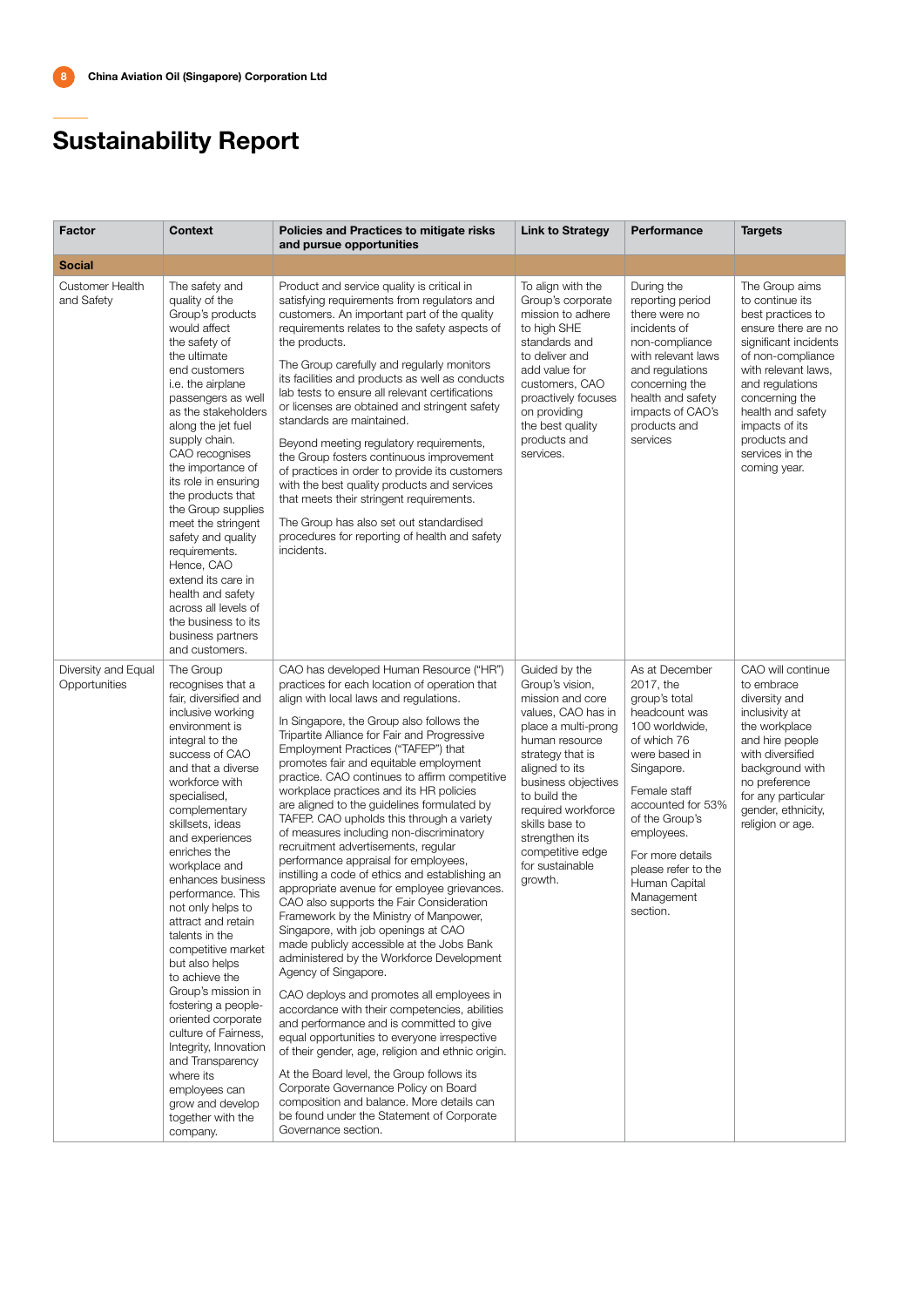| Factor                                    | <b>Context</b>                                                                                                                                                                                                                                                                                                                                                                  | Policies and Practices to mitigate risks<br>and pursue opportunities                                                                                                                                                                                                                                                                                                                                                                                                                                                                                                                                                                                                                                                                                                                                                                                                                                                                                                                                                                                                                                                                                                                                                                                                                                                                                                                                                                                                                                     | <b>Link to Strategy</b>                                                                                                                                                                                                                                                                                                                                                                                                                                                       | Performance                                                                                                                                                                                                                                          | <b>Targets</b>                                                                                                                                                                                                                                                                                                                                                                                                                                                                   |
|-------------------------------------------|---------------------------------------------------------------------------------------------------------------------------------------------------------------------------------------------------------------------------------------------------------------------------------------------------------------------------------------------------------------------------------|----------------------------------------------------------------------------------------------------------------------------------------------------------------------------------------------------------------------------------------------------------------------------------------------------------------------------------------------------------------------------------------------------------------------------------------------------------------------------------------------------------------------------------------------------------------------------------------------------------------------------------------------------------------------------------------------------------------------------------------------------------------------------------------------------------------------------------------------------------------------------------------------------------------------------------------------------------------------------------------------------------------------------------------------------------------------------------------------------------------------------------------------------------------------------------------------------------------------------------------------------------------------------------------------------------------------------------------------------------------------------------------------------------------------------------------------------------------------------------------------------------|-------------------------------------------------------------------------------------------------------------------------------------------------------------------------------------------------------------------------------------------------------------------------------------------------------------------------------------------------------------------------------------------------------------------------------------------------------------------------------|------------------------------------------------------------------------------------------------------------------------------------------------------------------------------------------------------------------------------------------------------|----------------------------------------------------------------------------------------------------------------------------------------------------------------------------------------------------------------------------------------------------------------------------------------------------------------------------------------------------------------------------------------------------------------------------------------------------------------------------------|
| <b>Social</b>                             |                                                                                                                                                                                                                                                                                                                                                                                 |                                                                                                                                                                                                                                                                                                                                                                                                                                                                                                                                                                                                                                                                                                                                                                                                                                                                                                                                                                                                                                                                                                                                                                                                                                                                                                                                                                                                                                                                                                          |                                                                                                                                                                                                                                                                                                                                                                                                                                                                               |                                                                                                                                                                                                                                                      |                                                                                                                                                                                                                                                                                                                                                                                                                                                                                  |
| Procurement<br>Practices                  | As a responsible<br>corporate citizen<br>in the global<br>transportation<br>fuels ecosystem,<br>CAO realises the<br>importance of<br>having open and<br>fair procurement<br>practices. Effective<br>and responsible<br>supply chain<br>management<br>is essential<br>to enhance<br>operational<br>efficiency and<br>CAO's brand value<br>and reputation.                        | The Group makes sure its tendering and<br>procurement process is conducted in an<br>open, fair and just manner by following clear,<br>transparent and standardised quidelines.<br>A Procurement Committee comprising Head<br>of Departments across functions within the<br>Group has been setup. The Committee<br>acts as a decision-making body to oversee<br>the tendering process and discuss views.<br>Individual committee members are assigned<br>with specific roles and responsibilities relating<br>to the tendering process.<br>The Group has a Trade Sanctions Policy<br>that ensures compliance with laws on trade<br>sanctions, in the jurisdictions where the<br>Group conducts business. CAO has an<br>in-house counterparties credit on-boarding<br>registration process that conducts checks<br>on the counterparties prior to conducting<br>business with them. As part of this process,<br>checks are made to ensure that there are no<br>breaches to CAO trade sanction policy. An<br>e-Learning course has also been rolled out<br>this year to improve the understanding of staff<br>on trade sanction laws.                                                                                                                                                                                                                                                                                                                                                                       | In line with the<br>vision of being a<br>socially responsible<br>company, CAO will<br>proactively focus<br>on minimising the<br>potential negative<br>impact caused in<br>the supply chain.                                                                                                                                                                                                                                                                                   | In 2017, there<br>was no reported<br>breach of the Trade<br>Sanctions Policy.                                                                                                                                                                        | CAO will continue<br>to maintain zero<br>breaches of the<br>Group's internal<br>tendering and<br>procurement<br>quidelines as<br>well as the Trade<br>Sanctions Policy.<br>Moreover, CAO will<br>continue to review<br>and enhance the<br>assessment criteria<br>on responsible<br>practices for<br>the selection of<br>suppliers or service<br>providers during<br>the procurement<br>process to<br>minimise the<br>potential negative<br>impact caused in<br>the supply chain. |
| Protection<br>of Sensitive<br>Information | During CAO's<br>business<br>operations, the<br>Group needs to<br>deal with a vast<br>amount of sensitive<br>information such<br>as personal data,<br>oil price and<br>contractual terms,<br>etc.<br>CAO is<br>conscientious<br>about secure<br>communication<br>and data<br>protection. CAO<br>respects its<br>stakeholders' legal<br>rights to privacy<br>and confidentiality. | The CAO Personal Data Protection Policy,<br>developed in response to the Personal Data<br>Protection Act in Singapore, sets out the<br>requirements to ensure compliance with the<br>laws and regulations applicable to the CAO<br>Group's collection, use, disclosure, transfer<br>and/or processing of personal data.<br>Further, CAO's Code of Conduct and Ethics<br>also specifically require information obtained<br>in the course of conducting business to<br>be treated with utmost care. Employees<br>are required to safeguard confidential<br>information and trade secrets. Unauthorised<br>or unwarranted disclosures would result in<br>disciplinary action and/or escalation to the<br>relevant regulatory bodies.<br>CAO also has a Data Classification Policy that<br>defines the different classifications of data<br>and the principles for their access, use and<br>safeguarding based on their classification and<br>sensitivity. This policy is based on a "need-<br>to-know" basis in order to protect sensitive<br>information from unauthorised disclosure,<br>use, modification, and deletion.<br>CAO's User Privacy Statement Policy governs<br>personal information which is collected<br>through or in connection with its organisation<br>website at www.caosco.com.<br>CAO would adhere to the confidentiality<br>agreements with its stakeholders to protect<br>all their sensitive information including oil<br>price and specific contractual terms and<br>conditions. | It is part of CAO's<br>strategy to build<br>long-term trust and<br>relationships with<br>its stakeholders<br>and it is CAO's<br>policy to comply<br>with relevant laws<br>and regulations<br>to protect<br>stakeholders' rights<br>to privacy and<br>confidentiality.<br>To uphold the<br>Group's high<br>security standards,<br>CAO will focus<br>on secure<br>communication<br>and protection of<br>its stakeholders'<br>legal rights to<br>privacy and<br>confidentiality. | In 2017, the Group<br>has not identified<br>any substantiated<br>complaints<br>concerning<br>breaches<br>of sensitive<br>information privacy<br>and confidentiality<br>or any identified<br>leaks, thefts, or<br>losses of sensitive<br>information. | The Group will<br>continue its<br>commitment in<br>achieving zero<br>substantiated<br>complaints<br>concerning<br>breaches<br>of sensitive<br>information privacy<br>and confidentiality<br>and no incidents<br>of leaks, thefts, or<br>losses of sensitive<br>information in the<br>coming year.                                                                                                                                                                                |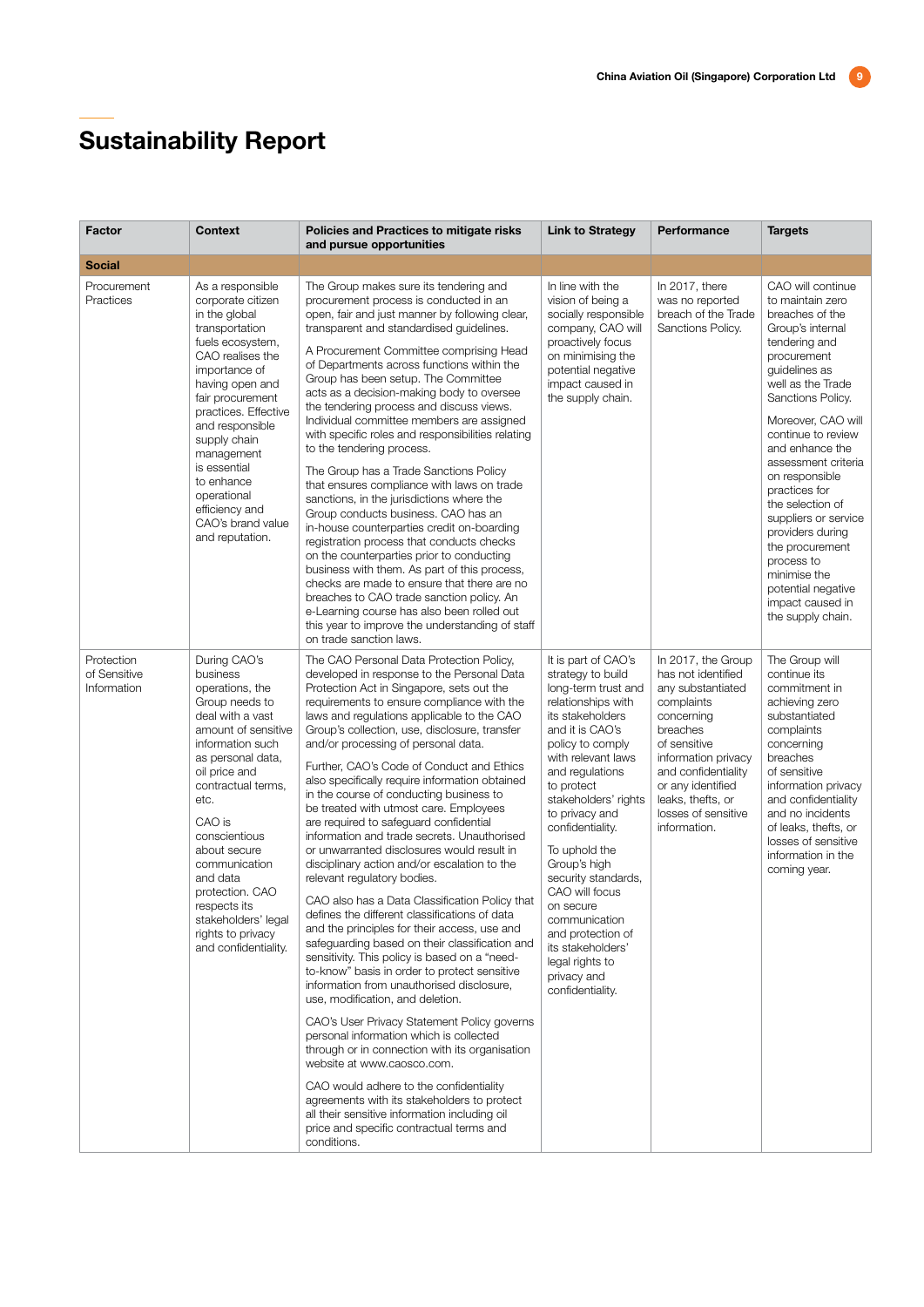| <b>Factor</b>                    | <b>Context</b>                                                                                                                                                                                                                                                                                                                                                                   | Policies and Practices to mitigate risks<br>and pursue opportunities                                                                                                                                                                                                                                                                                                                                                                                                                                                                                                                                                             | <b>Link to Strategy</b>                                                                                                                                                                                                                                                                                                                                                            | Performance                                                                                                                                                                                                                                                                                                                                                                                                                      | <b>Targets</b>                                                                                                                                                                                                                                                                                                                                                                                                                                                                      |
|----------------------------------|----------------------------------------------------------------------------------------------------------------------------------------------------------------------------------------------------------------------------------------------------------------------------------------------------------------------------------------------------------------------------------|----------------------------------------------------------------------------------------------------------------------------------------------------------------------------------------------------------------------------------------------------------------------------------------------------------------------------------------------------------------------------------------------------------------------------------------------------------------------------------------------------------------------------------------------------------------------------------------------------------------------------------|------------------------------------------------------------------------------------------------------------------------------------------------------------------------------------------------------------------------------------------------------------------------------------------------------------------------------------------------------------------------------------|----------------------------------------------------------------------------------------------------------------------------------------------------------------------------------------------------------------------------------------------------------------------------------------------------------------------------------------------------------------------------------------------------------------------------------|-------------------------------------------------------------------------------------------------------------------------------------------------------------------------------------------------------------------------------------------------------------------------------------------------------------------------------------------------------------------------------------------------------------------------------------------------------------------------------------|
| <b>Corporate Governance</b>      |                                                                                                                                                                                                                                                                                                                                                                                  |                                                                                                                                                                                                                                                                                                                                                                                                                                                                                                                                                                                                                                  |                                                                                                                                                                                                                                                                                                                                                                                    |                                                                                                                                                                                                                                                                                                                                                                                                                                  |                                                                                                                                                                                                                                                                                                                                                                                                                                                                                     |
| Compliance and<br>Internal Audit | As CAO continues<br>to diversify its<br>operations and<br>investments<br>across multiple<br>jurisdictions,<br>it faces increasing<br>laws and<br>regulations at<br>national, regional<br>and international<br>levels.<br>Failure to mitigate<br>compliance risks<br>would pose<br>reputational risks<br>to the Group<br>and hinder its<br>sustainable growth<br>and development. | CAO takes its governance responsibilities<br>seriously and believes that good governance<br>requires a comprehensive set of policies<br>and guidelines as well as collaboration from<br>members across the Group.<br>CAO continuously reviews and improves its<br>global compliance strategy to ensure the<br>Group's policies, practices, guidelines and<br>internal control systems remain relevant<br>and robust.<br>For more details relating to the Compliance<br>and Internal Audit's function and specific<br>compliance related policies and practices,<br>please refer to the Compliance and Internal<br>Audit Section. | High corporate<br>governance<br>standards and<br>robust internal<br>audit processes<br>serve to provide<br>accountability<br>across CAO's<br>business activities<br>to support the<br>realisation of<br>its long term<br>strategy. This also<br>demonstrates<br>how our corporate<br>values of Fairness,<br>Integrity, Innovation<br>and Transparency<br>are put into<br>practice. | In 2017, there<br>were zero non-<br>compliance<br>incidents with<br>relevant laws<br>and regulations<br>that resulted in<br>significant fines<br>or non-monetary<br>sanctions.<br>The Group is also<br>proud to receive<br>the SIAS "Most<br>Transparent<br>Award" for seventh<br>consecutive years<br>since 2010 and<br>crowned winner<br>for the "Singapore<br>Corporate<br>Governance"<br>(Energy category)<br>Award in 2017. | CAO will continue<br>its commitment<br>in achieving zero<br>incidents of non-<br>compliance with<br>relevant laws and<br>requlations in the<br>coming year.<br>In addition,<br>CAO will continue<br>to conduct<br>compliance<br>related trainings<br>for employees<br>to maintain a<br>constant level<br>of awareness<br>and alert.<br>The Group will<br>also evaluate<br>the internal audit<br>review results and<br>carry on improving<br>its processes and<br>internal controls. |
| Anti-Corruption                  | As a foremost<br>Singapore-<br>listed entity,<br>CAO embraces<br>Singapore's<br>stringent anti-<br>corruption regime<br>and places great<br>focus on its social<br>responsibilities<br>to ensure utmost<br>integrity throughout<br>its business<br>activities and<br>to prevent any<br>improper or illegal<br>behaviour.                                                         | The Group's Committee of Sponsoring<br>Organisations of the Treadway Commission<br>("COSO") framework covers compliance risks<br>including anti-corruption, insider trading and<br>fraud.<br>To reinforce the compliance culture across<br>the Group, CAO sets out a Code of Conduct<br>and Ethics, a Gifts and Entertainment Policy<br>as well as annual compliance related trainings<br>to all employees. The Group also has a<br>whistle-blowing channel for reporting and<br>investigating suspicious cases.<br>For more details, please refer to Compliance<br>and Internal Audit Section.                                  | CAO believes<br>in creating a fair<br>and transparent<br>environment for its<br>business to thrive.<br>The Group does<br>not tolerate any<br>fraud, bribery or<br>corruption.                                                                                                                                                                                                      | There were no<br>confirmed incidents<br>of corruption in<br>2017.                                                                                                                                                                                                                                                                                                                                                                | The Group always<br>strive to maintain<br>zero incidents on<br>corruption.                                                                                                                                                                                                                                                                                                                                                                                                          |

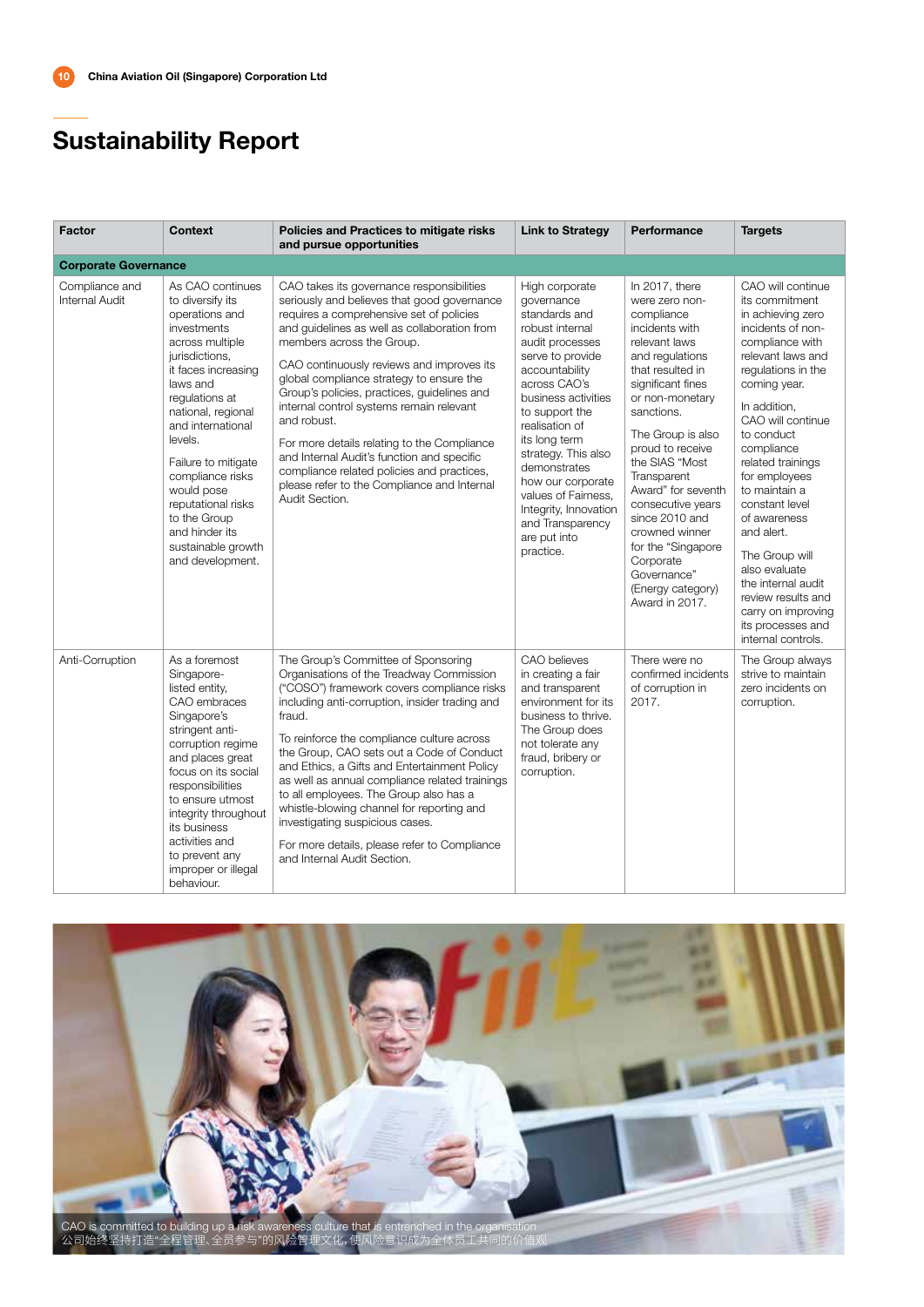#### THE WAY AHEAD

CAO believes that a holistic approach in managing its ESG risks and opportunities beyond financial performance is key to allow the Group to deliver long-term value to its stakeholders. CAO also recognises the increasing impact of climate change on its business environment such as changing customer behaviour and regulatory requirements. In order to stay resilient and remain competitive in the market, the Group will continue to stay abreast of the latest sustainability trends and monitor these changing impacts on the business.

### GRI CONTENT INDEX

| <b>Disclosure</b>             |                                                       | <b>Annual Report Section/Remarks</b>                             |
|-------------------------------|-------------------------------------------------------|------------------------------------------------------------------|
|                               | <b>General Standard Disclosures</b>                   |                                                                  |
| <b>Organisational Profile</b> |                                                       |                                                                  |
| GRI 102-1                     | Name of the organisation                              | CAO at A Glance                                                  |
| GRI 102-2                     | Activities, brands, products, and services            | CAO at A Glance                                                  |
| GRI 102-3                     | Location of headquarters                              | International Reach                                              |
| GRI 102-4                     | Location of operations                                | International Reach                                              |
| GRI 102-5                     | Ownership and legal form                              | <b>Group Structure</b>                                           |
| GRI 102-6                     | Markets served                                        | International Reach                                              |
| GRI 102-7                     | Scale of the organisation                             | <b>Financial Highlights</b>                                      |
|                               |                                                       | CAO at A Glance                                                  |
|                               |                                                       | International Reach                                              |
|                               |                                                       | <b>Operations Review</b>                                         |
|                               |                                                       | <b>Financial Review</b>                                          |
|                               |                                                       | Human Capital Management                                         |
| GRI 102-8                     | Information on employees and other workers            | Human Capital Management                                         |
| GRI 102-9                     | Supply chain                                          | Sustainability Report - Procurement Practices                    |
| GRI 102-10                    | Significant changes to the organisation and           | Chairman's Message                                               |
|                               | its supply chain                                      | CEO's Message                                                    |
| GRI 102-11                    | Precautionary Principle or approach                   | CAO does not specifically address the precautionary<br>principle |
| GRI 102-12                    | <b>External initiatives</b>                           | Chairman's Message                                               |
|                               |                                                       | CEO's Message                                                    |
|                               |                                                       | CEO's Strategic Report - Investor Relations                      |
|                               |                                                       | <b>Community Engagement</b>                                      |
| GRI 102-13                    | Membership of associations                            | No membership with any industry association                      |
| <b>Strategy</b>               |                                                       |                                                                  |
| GRI 102-14                    | Statement from senior decision-maker                  | Chairman's Message                                               |
|                               |                                                       | CEO's Message                                                    |
| <b>Ethics and Integrity</b>   |                                                       |                                                                  |
| GRI 102-16                    | Values, principles, standards, and norms of behaviour | Our Values                                                       |
| Governance                    |                                                       |                                                                  |
| GRI 102-18                    | Governance structure                                  | <b>Group Structure</b>                                           |
|                               |                                                       | Sustainability Report - Board Statement                          |
|                               |                                                       | Compliance and Internal Audit                                    |
|                               |                                                       | Statement of Corporate Governance                                |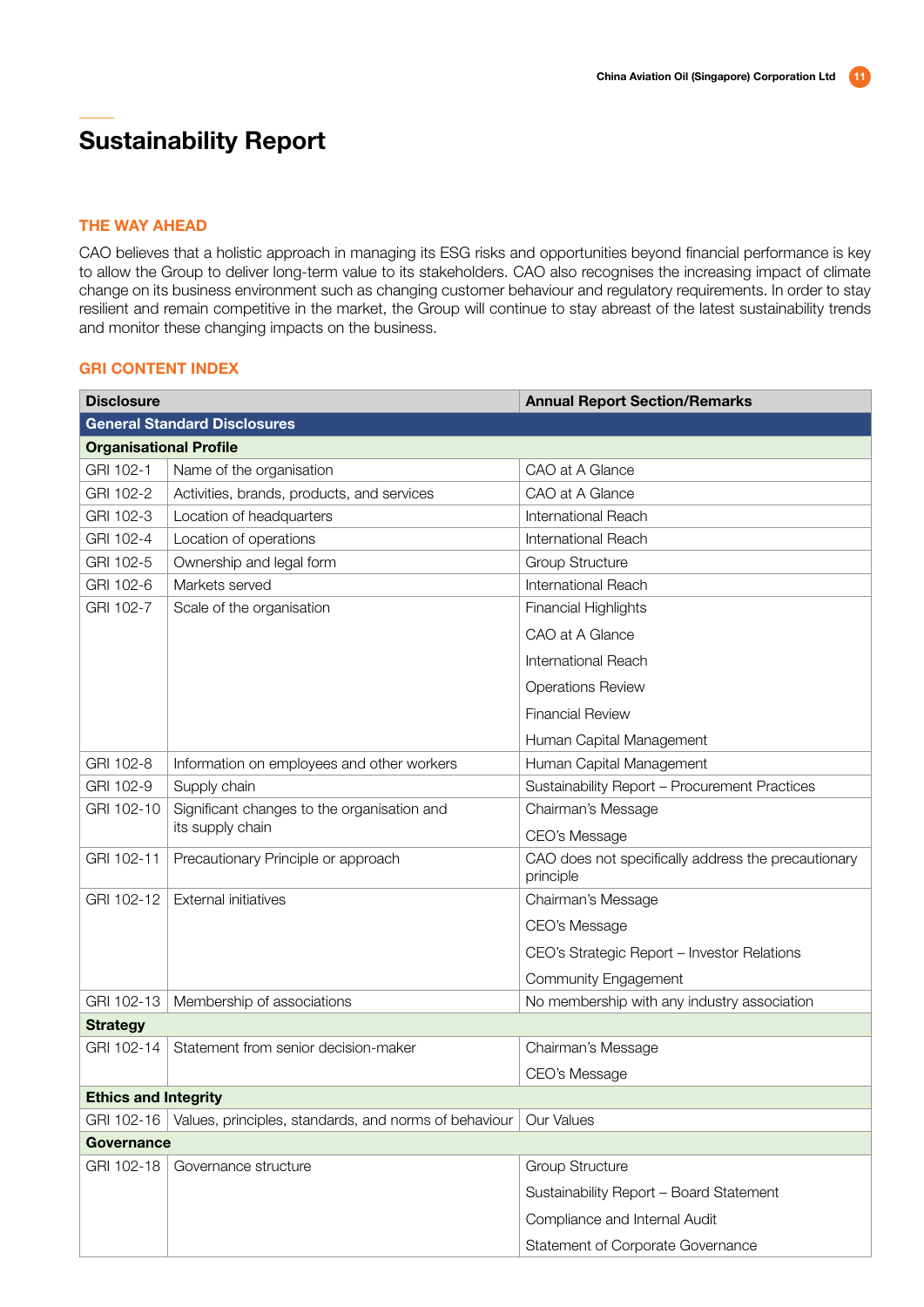| <b>Disclosure</b>         |                                                               | <b>Annual Report Section/Remarks</b>                                                                                                                                                                                                                                                                                                                                                               |
|---------------------------|---------------------------------------------------------------|----------------------------------------------------------------------------------------------------------------------------------------------------------------------------------------------------------------------------------------------------------------------------------------------------------------------------------------------------------------------------------------------------|
|                           | <b>General Standard Disclosures</b>                           |                                                                                                                                                                                                                                                                                                                                                                                                    |
|                           | <b>Stakeholder Engagement</b>                                 |                                                                                                                                                                                                                                                                                                                                                                                                    |
| GRI 102-40                | List of stakeholder groups                                    | Sustainability Report - Stakeholder Engagement                                                                                                                                                                                                                                                                                                                                                     |
| GRI 102-41                | Collective bargaining agreements                              | No collective bargaining agreement                                                                                                                                                                                                                                                                                                                                                                 |
| GRI 102-42                | Identifying and selecting stakeholders                        | The key stakeholder groups identified either have a<br>significant impact on or are significantly impacted by<br>CAO's sustainability performance                                                                                                                                                                                                                                                  |
| GRI 102-43                | Approach to stakeholder engagement                            | Sustainability Report - Stakeholder Engagement                                                                                                                                                                                                                                                                                                                                                     |
| GRI 102-44                | Key topics and concerns raised                                | Sustainability Report - Materiality Assessment                                                                                                                                                                                                                                                                                                                                                     |
| <b>Reporting Practice</b> |                                                               |                                                                                                                                                                                                                                                                                                                                                                                                    |
| GRI 102-45                | Entities included in the consolidated financial<br>statements | <b>Financial Review</b>                                                                                                                                                                                                                                                                                                                                                                            |
| GRI 102-46                | Defining report content and topic Boundaries                  | Sustainability Report - About this Report                                                                                                                                                                                                                                                                                                                                                          |
| GRI 102-47                | List of material topics                                       | Sustainability Report - Materiality Assessment                                                                                                                                                                                                                                                                                                                                                     |
| GRI 102-48                | Restatements of information                                   | No restatements of material information                                                                                                                                                                                                                                                                                                                                                            |
| GRI 102-49                | Changes in reporting                                          | Sustainability Report - About this Report                                                                                                                                                                                                                                                                                                                                                          |
| GRI 102-50                | Reporting period                                              | 1 January 2017 - 31 December 2017                                                                                                                                                                                                                                                                                                                                                                  |
| GRI 102-51                | Date of the most recent report                                | March 2016                                                                                                                                                                                                                                                                                                                                                                                         |
| GRI 102-52                | Reporting cycle                                               | Yearly                                                                                                                                                                                                                                                                                                                                                                                             |
| GRI 102-53                | Contact point for questions regarding the report              | Sustainability Report - About this Report                                                                                                                                                                                                                                                                                                                                                          |
| GRI 102-54                | Claims of reporting in accordance with GRI                    | Sustainability Report - Board Statement                                                                                                                                                                                                                                                                                                                                                            |
|                           | <b>Standards</b>                                              | Sustainability Report - About this Report                                                                                                                                                                                                                                                                                                                                                          |
| GRI 102-55                | <b>GRI</b> content index                                      | Sustainability Report - GRI Content Index                                                                                                                                                                                                                                                                                                                                                          |
| GRI 102-56                | External assurance                                            | No external assurance for this year's sustainability<br>report                                                                                                                                                                                                                                                                                                                                     |
|                           | <b>Management Approach</b>                                    |                                                                                                                                                                                                                                                                                                                                                                                                    |
| GRI 103-1                 | Explanation of the material topic and its Boundary            | Sustainability Report:                                                                                                                                                                                                                                                                                                                                                                             |
| GRI 103-2                 | The management approach and its components                    | Economic Performance<br>٠                                                                                                                                                                                                                                                                                                                                                                          |
| GRI 103-3                 | Evaluation of the management approach                         | Environmental Compliance<br>٠<br>Oil Spill Prevention<br>Workplace Environment, Health and Safety<br>$\bullet$<br><b>Customer Health and Safety</b><br>Diversity and Equal Opportunities<br><b>Procurement Practices</b><br>$\bullet$<br>Protection of Sensitive Information<br>$\bullet$<br>Compliance and Internal Audit<br>$\bullet$<br>Sustainability and Risk Management<br>• Anti-corruption |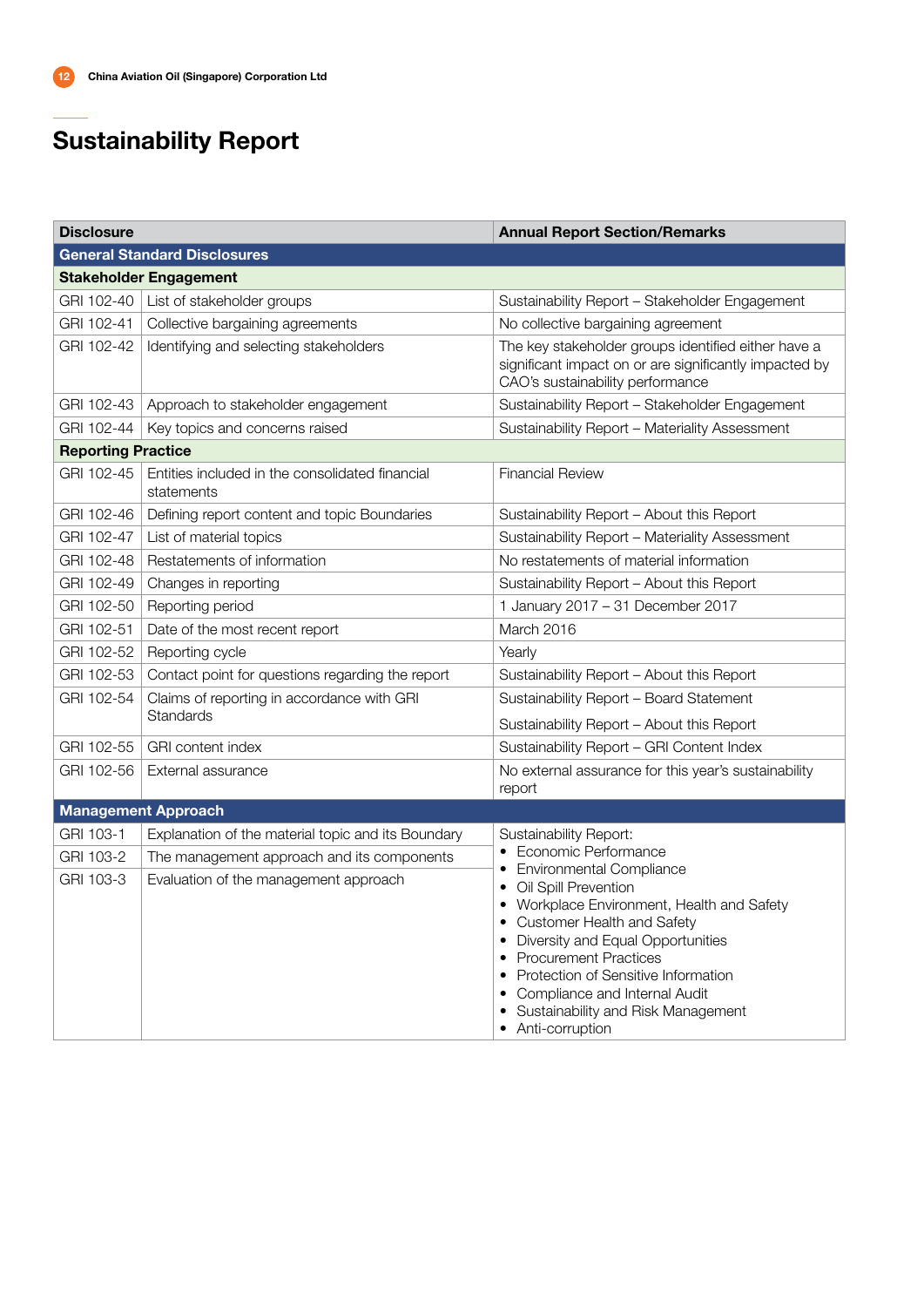| <b>Disclosure</b>    |                                                                                                   | <b>Annual Report Section/Remarks</b>                                |
|----------------------|---------------------------------------------------------------------------------------------------|---------------------------------------------------------------------|
|                      | <b>Specific Standard Disclosures</b>                                                              |                                                                     |
|                      | <b>Economic Performance</b>                                                                       |                                                                     |
|                      | <b>Material Factor: Economic Performance</b>                                                      |                                                                     |
| GRI 201-1            | Direct economic value generated and distributed                                                   | <b>Financial Highlights</b>                                         |
|                      |                                                                                                   | Sustainability Report - Economic Performance                        |
|                      |                                                                                                   | CEO's Message                                                       |
|                      |                                                                                                   | <b>Financial Review</b>                                             |
| <b>Environmental</b> |                                                                                                   |                                                                     |
|                      | <b>Material Factor: Environmental Compliance</b>                                                  |                                                                     |
| GRI 307-1            | Non-compliance with environmental laws and<br>regulations                                         | Sustainability Report - Environmental Compliance                    |
|                      | <b>Material Factor: Oil Spill Prevention</b>                                                      |                                                                     |
| GRI 306-3            | Significant spills                                                                                | Sustainability Report - Oil Spill Prevention                        |
| <b>Social</b>        |                                                                                                   |                                                                     |
|                      | <b>Material Factor: Workplace Environment, Health and Safety</b>                                  |                                                                     |
| GRI 403-2            | Types of injury and rates of injury                                                               | Sustainability Report - Workplace Environment,<br>Health and Safety |
|                      | <b>Material Factor: Customer Health and Safety</b>                                                |                                                                     |
| GRI 416-2            | Incidents of non-compliance concerning the health<br>and safety impacts of products and services  | Sustainability Report - Customer Health and Safety                  |
|                      | <b>Material Factor: Diversity and Equal Opportunities</b>                                         |                                                                     |
| GRI 405-1            | Diversity of governance bodies and employees                                                      | Sustainability Report - Diversity and Equal<br>Opportunities        |
|                      | <b>Material Factor: Procurement Practices</b>                                                     |                                                                     |
| N/A                  | Reported breach of the Trade Sanctions Policy                                                     | Sustainability Report - Procurement Practices                       |
|                      | <b>Material Factor: Protection of Sensitive Information</b>                                       |                                                                     |
| GRI 418-1            | Substantiated complaints concerning breaches of<br>privacy and losses of data                     | Sustainability Report - Protection of Sensitive<br>Information      |
| Governance           |                                                                                                   |                                                                     |
|                      | <b>Material Factor: Compliance and Internal Audit</b>                                             |                                                                     |
| GRI 419-1            | Non-compliance with laws and regulations in the                                                   | Sustainability Report - Compliance and Internal Audit               |
|                      | social and economic area                                                                          | Compliance and Internal Audit                                       |
|                      | <b>Material Factor: Risk Management</b>                                                           |                                                                     |
| N/A                  | Incidents of trading limit breach according to the<br>limits set by the Risk Management Committee | Sustainability Report - Sustainability and Risk<br>Management       |
|                      | ("RMC")                                                                                           | Risk Management                                                     |
|                      | <b>Material Factor: Anti-Corruption</b>                                                           |                                                                     |
| GRI 205-3            | Confirmed incidents of corruption and actions taken                                               | Sustainability Report - Anti-corruption                             |
|                      |                                                                                                   | Compliance and Internal Audit                                       |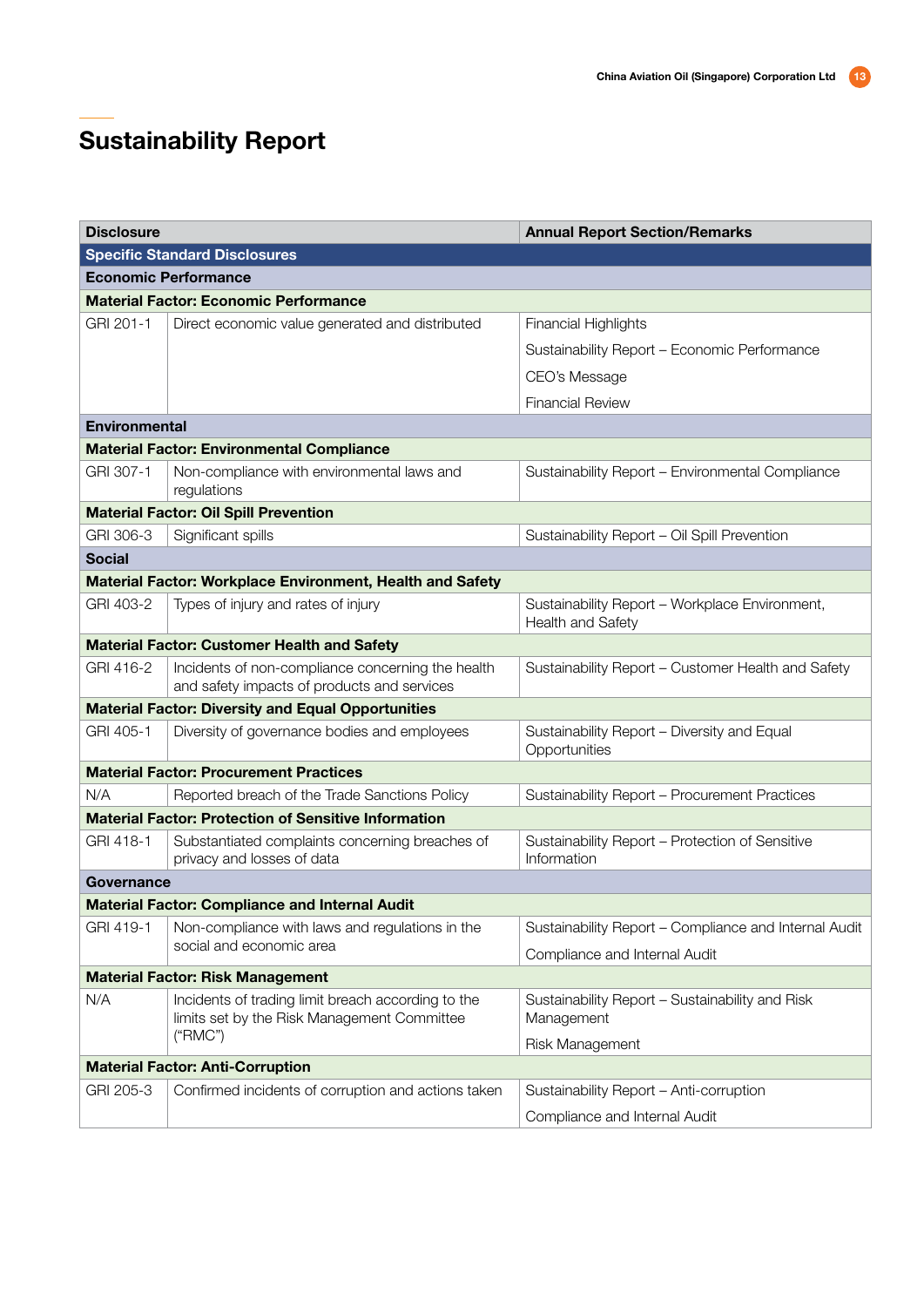#### 董事会声明

中国航油(新加坡)股份有限公司(简称"新加坡公司")相信衡量公司成功的标准不仅是强劲的财务表现,还要通过特别 是环境、社会及治理(简称"ESG")方面为利益相关方创造的价值来衡量。

新加坡公司的可持续发展道路以公司决心成为负责任的企业公民为动力,以致力于为利益相关方创造价值来巩固公司 的经营模式为信念,而有效的业务可持续计划需要涵盖强劲的经济、环境和社会表现,以及高标准的公司治理,确保公司 具有长期竞争力。

新加坡公司认识到良好的公司治理和风险管理流程的重要性,包括对可持续业务至关重要的ESG事项管理。可持续发展 贯穿新加坡公司业务的所有环节,在企业进程中扮演着关键角色,而且巩固了新加坡公司树立品牌的基础。

新加坡公司在社会方面的可持续发展以员工和客户为重心。新加坡公司以为员工提供多样化、平等和安全的工作环境为 己任。新加坡公司重视客户,不断考虑客户对健康与安全,以及业务手法所涉及隐私权的关注。发展一体化的全球供应链 仍是关键战略重点,而负责任的采购手法有助新加坡公司将正面影响延伸到全球供应链,为建立可持续的生态系统做出 贡献。

董事会负责监察新加坡公司内部的可持续发展,包括将可持续发展管理的关键要素融合到新加坡公司的战略制订、风险 治理、日常经营和报告中。在履行董事会职责时,董事会获得可持续发展执行小组(简称"SSC")的支持,该执行小组包括 来自新加坡公司各业务分部和地区的高级管理层代表。

本年度可持续发展报告(简称"报告")继续采纳国际综合报告理事会(简称"IIRC")综合报告法的主要原则,以通报新加坡 公司推动创造长期价值的方式。据我们所知及所信,本报告符合新加坡证券交易所《上市规则》实务说明第7.6号:"可持 续发展报告指引"的要求,并参考了全球报告倡议组织(简称"GRI")标准(2016年)中有关ESG表现披露的准则。

> 中国航油(新加坡)股份有限公司 董事会

### 可持续发展和价值创造

新加坡公司坚定承诺为自身、利益相关方、运营社区及环境创造长期价值。为履行承诺,新加坡公司确保通过全面的业务 可持续计划,将高标准的公司治理、合规与内审及健全的风险管理文化深植于公司内部。新加坡公司的信念是企业的增 长和成功必须建基于诚信、透明和责任担当等基本原则,而且这种信念已体现在公司文化中。新加坡公司清楚地意识到, 也坚定地相信,即公司的商业活动能产生最积极的影响的地方,不仅要通过财务业绩来衡量,而且要通过企业为员工、 商业伙伴、环境及社会大众创造的价值来衡量。新加坡公司致力于建立锐意进取的敬业团队,让员工充分发挥潜力,同时 满足业务领域不断变化的要求。公司通过产品和服务的增值,采取负责任的采购和安全措施赢得客户和商业伙伴的 信任。此外,新加坡公司关心社会和环境,尽量减少对环境的损害。所有这些努力形成了本公司可持续发展政策的基石。

### 可持续发展和风险管理

新加坡公司了解,ESG事项的恰当处理对公司的可持续发展至关重要。新加坡公司团队具有完备的战略风险管理模型, 可以在商业决策中识别、评估重大的ESG风险,并制定风险缓解方案,调整商业决策,加强股东价值。为了在瞬息万变的 市场中保持灵活并提高竞争力,新加坡公司需要采取主动系统的方法,有效识别并管理重大风险,以支持新加坡公司的 战略绩效,这一点至关重要。公司的主要业务风险包括市场风险、信用风险、运作风险、法律风险和财务风险。新加坡公司 将战略风险管理嵌入有关商业战略、投资、运营的重大决策程序,因为ESG事项会带来短期或长期战略风险,反映了新加 坡公司的重大可持续发展事项。在识别这些重大事项的过程中,新加坡公司尽力确保有效管理相关法律法规变化产生的 影响,管理社会、经济和声誉的驱动力。新加坡公司会在经营中考虑可持续发展,缓解风险,持续改进运营模式,为相关方 创造价值。

新加坡公司有正式的三重管理与控制架构,来监督风险管理实践的执行。此外,新加坡公司的风险管理委员会 (简称"RMC")不断完善风险管理政策、指导方针和程序,加强内部控制,以减轻影响新加坡公司业务运作和战略绩效的 不确定因素。作为风险管理措施的一部分,新加坡公司要跟踪交易活动。在报告期间,根据RMC设定的限额,没有发生违 反贸易限额的情况。新加坡公司在来年将继续致力于实现不违反贸易限额。有关风险管理架构、战略及重大风险和风险 的防范措施详情,请参阅风险管理部分。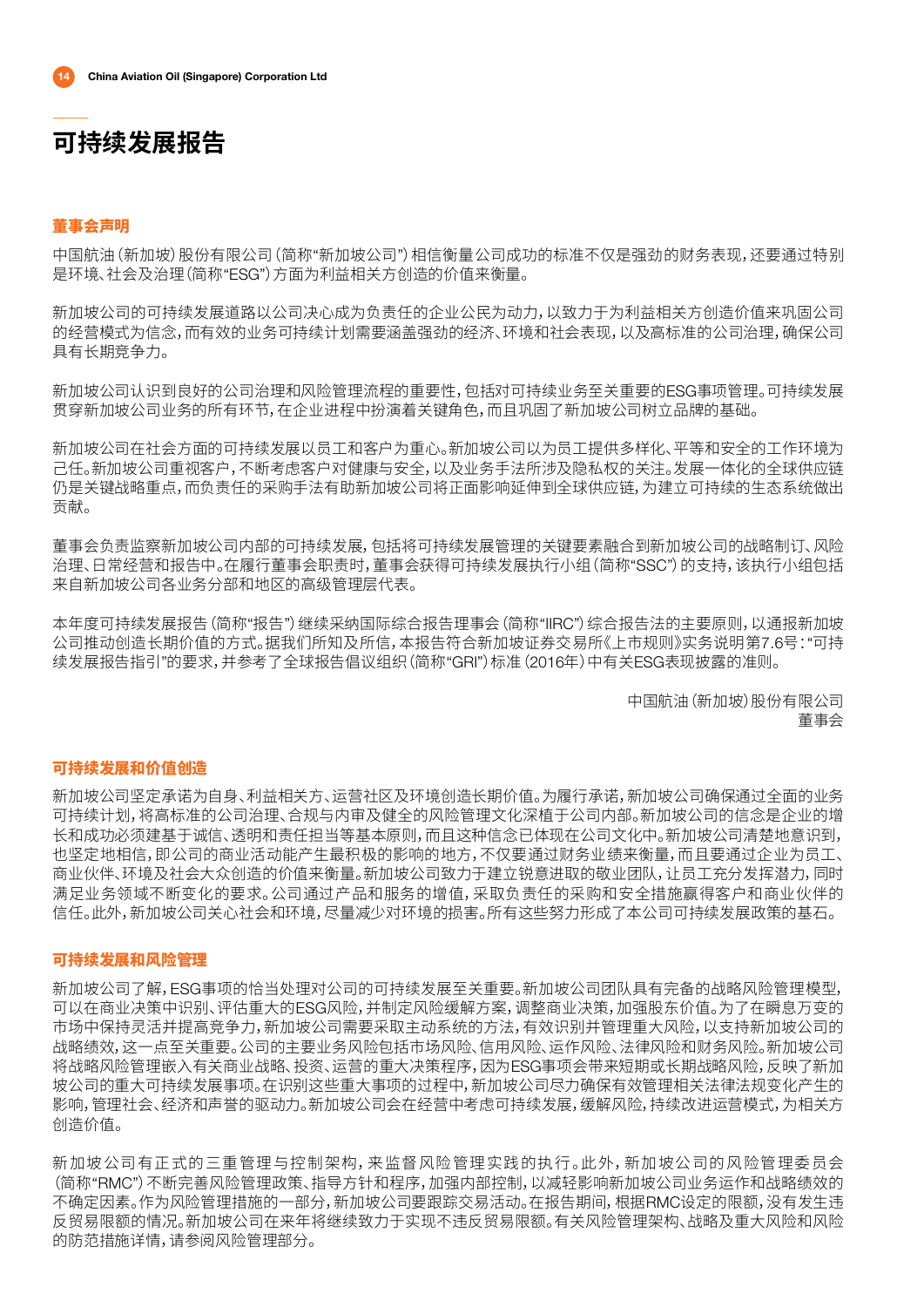### 关于本报告

本报告阐述了新加坡公司在截至2017年12月31日财年管控自身环境及社会影响方面的承担、治理、政策、表现和目标。

在确定本报告的范围时,管理层考虑了拥有权百分比和影响力水平,并将新加坡公司持有50%以上控股股份的所有子公 司纳入本报告范围。因新加坡公司对联营公司的运营没有控制权,所以没有将联营公司纳入本报告范围。

纳入本报告范围的实体包括:

- 1. 中国航油(新加坡)股份有限公司(新加坡);
- 2. 中国航油(香港)有限公司 (香港特别行政区);
- 3. 北美航油有限公司 (美国);
- 4. 中国航油(欧洲)有限公司(英国)。

本报告和其他公司信息还可登入新加坡公司网站(http://www.caosco.com)查阅。

本报告继续采纳IIRC综合报告法的主要原则,专注于新加坡公司对关键ESG风险和机会的策略和有效管理之上,向利益 相关方全面呈现新加坡公司的长期价值创造。本报告还参考了GRI标准中有关重要性评估原则的准则和具体的业绩披 露。这种组合框架方法符合新加坡证券交易所对可持续发展报告的要求。

新加坡公司致力于不断改进可持续发展表现和披露。如果您对本报告有任何意见和建议,欢迎发送电子邮件至 sustainability@caosco.com。

### 利益相关方的参与

新加坡公司相信,与各利益相关方展开合作对话,为各方创造价值是持续取得成功的关键。下表所列是新加坡公司已识 别的主要利益相关方团体及新加坡公司与这些利益相关方保持对话的合作渠道。

| 主要利益相关方 | 参与方式                                           | 次数   |
|---------|------------------------------------------------|------|
|         | 通过SGXNet和公司网站提供最新财务业绩和公告、业务发展通报、新闻稿和其他相<br>关披露 | 全年   |
| 投资者     | 常年股东大会                                         | 每年一次 |
|         | 投资者接待日                                         | 每年一次 |
|         | 新员工入职培训                                        | 全年   |
|         | 培训及发展计划                                        |      |
| 雇员      | 定期电邮和会议                                        |      |
|         | 休闲健康活动                                         |      |
|         | 员工意见反馈渠道                                       |      |
|         | 职业发展绩效评核                                       | 每年一次 |
| 客户      | 与业务伙伴定期会面以通报最新情况,包括有关可持续发展的最新政策和实践             | 全年   |
|         | 实地访问                                           |      |
|         | 与商业伙伴定期会面以通报最新情况,包括有关可持续发展的最新政策和实践             | 全年   |
| 商业伙伴    | 实地访问                                           |      |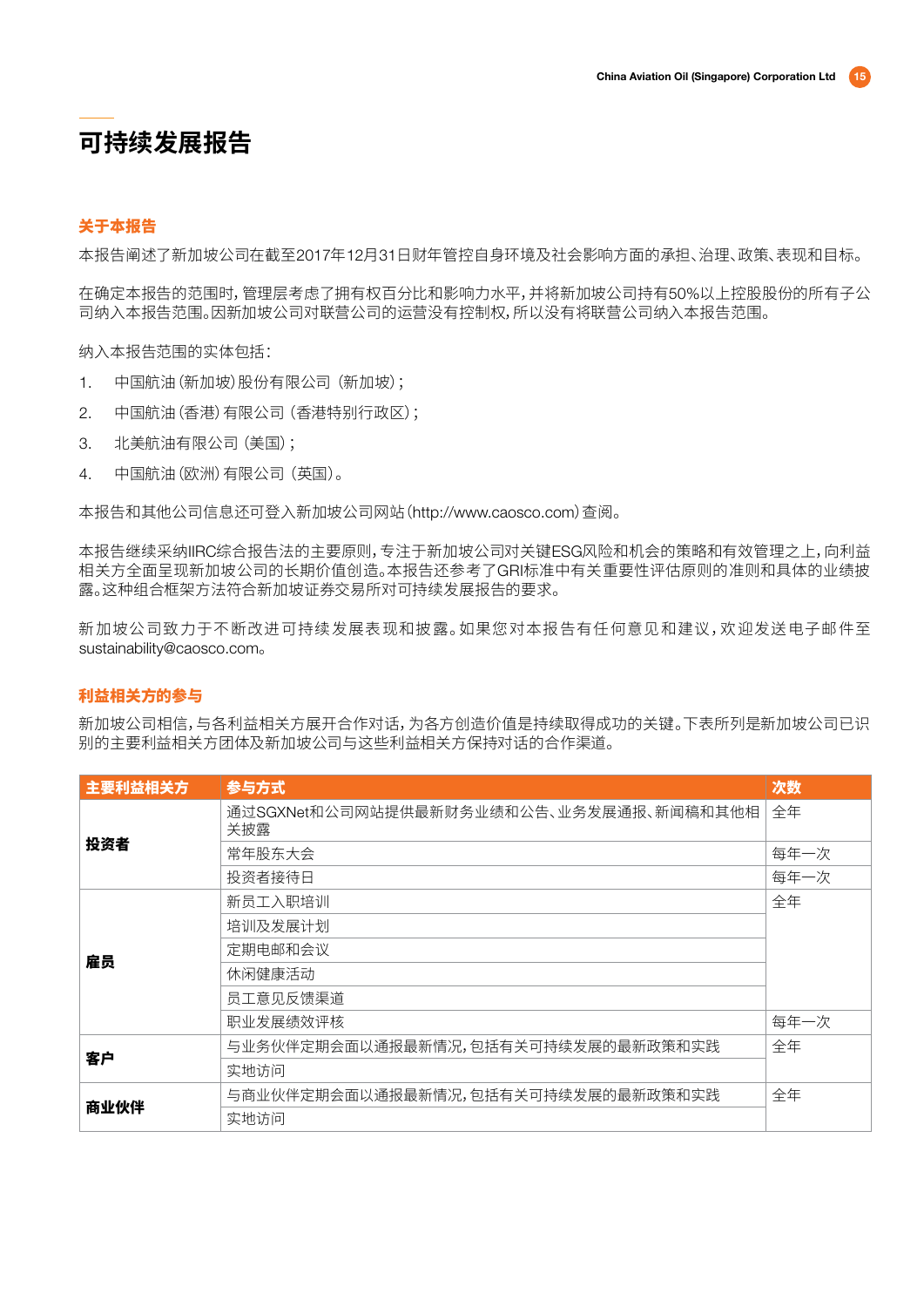### 重要性评估

在外部顾问的指引下,可持续发展执行小组(简称"SSC")有系统地展开三步程序识别、排列重大ESG因素。在重要性评 估过程中考虑了重要利益相关方关心的问题。作为新加坡公司完善战略风险管理模型的一部分,这些重大ESG因素已获 得董事会验证,相关风险的确认、评估和减缓,并会在管理决策过程中加以考虑。

### 新加坡公司2017财年的重大ESG因素

| 经济   | 环境             | 社会                                               | 治理                               |
|------|----------------|--------------------------------------------------|----------------------------------|
| 经济表现 | • 环境合规<br>防止溢油 | 健康与安全<br>(工作场所和客户)<br>多样化与平等机会<br>采购手法<br>保护敏感信息 | • 公司治理<br>(包括合规与内审、<br>风险管理和反贪污) |

下表描述新加坡公司管理层如何管理重大ESG因素以支持企业战略,并采纳了IIRC综合报告法框架,全面呈现了新加坡 公司的业务运营与ESG绩效指标之间如何相互作用在新加坡公司的长期价值创造之上。采纳重要性评估方法能让新加 坡公司在专注于对业务有重大影响且构成战略风险的ESG事项,对重大风险点制定缓解方案,决定哪些方面需要进一步 改进。新加坡公司也可能在过程中发现符合公司战略的可持续发展机会。

| 因素                                                 | 说明                                                                                                                                                              | 减缓风险及寻找机遇的政策与实践                                                                                                                      | 和战略的联系                                                                                                     | 表现                                                                                                   | 目标 |
|----------------------------------------------------|-----------------------------------------------------------------------------------------------------------------------------------------------------------------|--------------------------------------------------------------------------------------------------------------------------------------|------------------------------------------------------------------------------------------------------------|------------------------------------------------------------------------------------------------------|----|
| 经济                                                 |                                                                                                                                                                 |                                                                                                                                      |                                                                                                            |                                                                                                      |    |
| 经济表现 –<br>航油供应与贸易的<br>核心竞争力                        | 航油供应与贸易业<br>务仍占主导地位。<br>作为中国主要航油<br>进口商,新加坡公<br>司受到中国供需<br>关系变化的影响,<br>例如国内航油产能<br>提升。                                                                          | 新加坡公司继续扩充全球航油供应与贸易供<br>应链,并通过发展新的供应与贸易路线及建立<br>战略伙伴关系增强国际影响力。<br>新加坡公司还开展其他油品业务,促进整体供<br>应与贸易量的增长。<br>有关新加坡公司的国际业务详情,请参阅首席<br>执行官致辞。 | 新加坡公司的愿景<br>是成为富有创新精<br>神的全球一流运输<br>燃料一体化方案提<br>供商。为实现长远<br>战略,新加坡公司<br>不断根据"全球化、<br>一体化、实业化"的<br>发展策略微调其战 | 新加坡公司将继续发掘并渗透全球全球<br>主要航空热点,以扩大客户基础,并将新<br>加坡公司的全球价值链伸延至亚太区和<br>欧美地区。<br>请参阅首席执行官致辞、财务业绩部分和<br>经营概况。 |    |
| 经济表现 –<br>中国主要航油供<br>应商                            | 新加坡公司的中国<br>市场航油讲口是公<br>司保持较高市场份<br>额和盈利能力的主<br>要竞争优势。如果<br>国内市场开放或政<br>策改变可严重影响<br>该优势。                                                                        | 新加坡公司已经通过地理拓展和产品多元化<br>战略增强业务能力。在中国境外地区开展航油<br>供应与贸易业务和航油营销业务。<br>新加坡公司将进一步发展和优化整合业务<br>模式,将全球供应与贸易网络拓展到全球新<br>市场。                   | 略措施。<br>有关新加坡公司<br>战略转型、展望和<br>主要业务计划的详<br>情,请参阅首席执<br>行官致辞和经营<br>概况。                                      |                                                                                                      |    |
| 经济表现 –<br>新加坡公司已经制<br>定了业务持续和发<br>展战略,应对宏观<br>经济风险 | 新加坡公司持续面<br>对宏观经济不明确<br>因素所带来的各种<br>挑战。例如油价波<br>动、中国国内航油<br>产能增加、航油进<br>口要求变动、全球<br>经济表现及清洁能<br>源发展等。所有这<br>些外部因素对新加<br>坡公司的财务业绩<br>均有影响,因此有<br>必要积极应对这些<br>挑战。 | 应对经济不明确因素的主要方法之一是地理<br>区域、产品类别和客户基础的多元化。新加坡<br>公司正在为发展清洁能源业务开拓商机。                                                                    |                                                                                                            |                                                                                                      |    |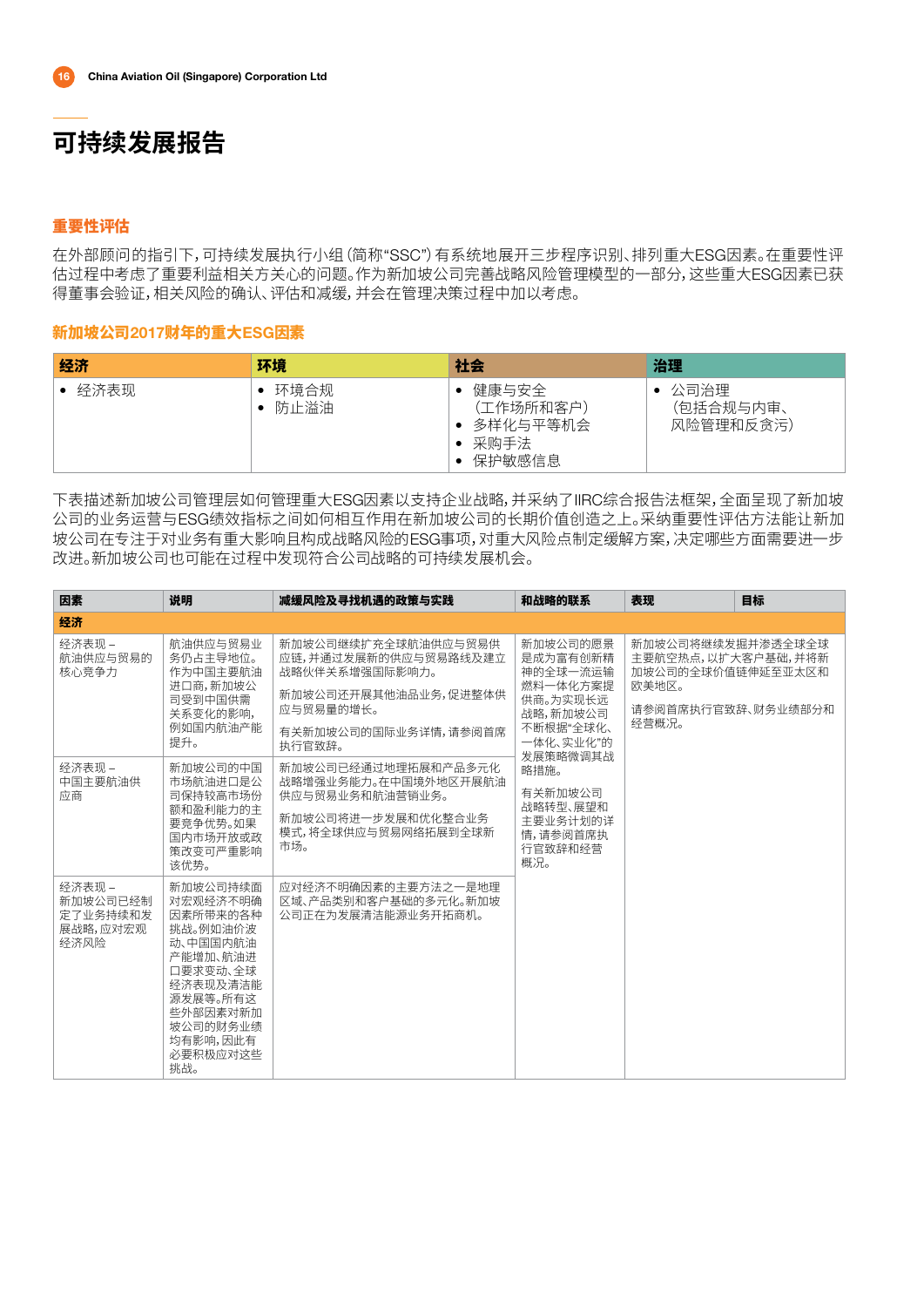| 因素   | 说明                                                                                                                                     | 减缓风险及寻找机遇的政策与实践                                                                                                                                                                                                                                                                                                                                                                                                                                                                                                                                    | 和战略的联系                                                                                               | 表现                              | 目标                                                                                       |
|------|----------------------------------------------------------------------------------------------------------------------------------------|----------------------------------------------------------------------------------------------------------------------------------------------------------------------------------------------------------------------------------------------------------------------------------------------------------------------------------------------------------------------------------------------------------------------------------------------------------------------------------------------------------------------------------------------------|------------------------------------------------------------------------------------------------------|---------------------------------|------------------------------------------------------------------------------------------|
| 环境   |                                                                                                                                        |                                                                                                                                                                                                                                                                                                                                                                                                                                                                                                                                                    |                                                                                                      |                                 |                                                                                          |
| 环境合规 | 环保法律法规,特<br>别是油气行业的法<br>律法规变得越来越<br>严谨。监管机构也<br>在加强法律合规的<br>要求。<br>随着业务的进一步<br>全球化,以及在世<br>界各地开展投资,<br>新加坡公司将会面<br>对不遵守新环保法<br>律法规的风险。 | 新加坡公司在2014年制定安全、健康、环境<br>(简称"SHE")政策,其中涵盖环境管理指引。<br>该政策的目的包括为所有雇员和访客创造<br>舒适安全的环境,并符合当地的环保法律和<br>法规。<br>各部门的不同业务单位在进入新市场之前,<br>作为详尽的尽职调杳,必须杳核当地环保法<br>律法规。                                                                                                                                                                                                                                                                                                                                                                                         | 合法合规是公司企<br>业战略的重要内容<br>之一。公司始终秉<br>承高标准的公司治<br>理,采取战略措施<br>进一步加强合规和<br>治理。                          | 报告期内,没有发<br>现任何违反环保法<br>律法规的情况。 | 新加坡公司将继续<br>紧贴环保相关法律<br>法规的最新变化,<br>遵守所有相关法律<br>法规,避免可能发<br>生的不合规事件,<br>确保顺利运营,提<br>高效率。 |
| 防止溢油 | 作为全球油品供应<br>与贸易商,新加坡<br>公司的工作环境存<br>在多种风险点,<br>如运输和存储过程<br>中的溢油风险。                                                                     | 新加坡公司了解溢油可能对环境造成的即时<br>和长期破坏,所以已采取一切合理措施将发生<br>溢油事件的可能性减至最低以防止污染。<br>新加坡公司已制定验船政策,评估一般吨位<br>在10,000公吨或以上的远洋船舶,目的是将<br>健康、安全和环境风险减至最低。该政策制定<br>程序收集有关新加坡公司租船资料,评估船<br>舶结构完整性和安全性、伤亡和事故记录等潜<br>在风险。其他评估标准还包括船舶公司声誉、<br>船龄、必要认证和处理及存储航油产品的适<br>当程序等。<br>为控制负面威胁或事件的严重性或影响,新加<br>坡公司制定了危机管理计划,其中包括成立<br>应急反应小组。该小组负责及时有效地积极应<br>对突发事件。对于新加坡公司在阿拉斯加的业<br>务,新加坡公司遵循石油排放预防和应急计划<br>(简称"ODPCP"),其中列明为符合阿拉斯加<br>州对溢油应急计划的相关要求应采取的行动、<br>计划和参考材料。<br>新加坡公司还制定了生产安全事故报告指引,<br>明确提及按照《工作场所安全和健康法》的规<br>定报告运营事件。指引涵盖造成环境破坏的运<br>营事件,并规定了报告时间和格式以及需要采<br>取的后续行动。 | 新加坡公司致力于<br>尽量减少潜在溢油<br>事件的影响,以保<br>护周边环境。这与<br>新加坡公司坚持<br>SHE高标准,以安<br>全、可靠、高效的方<br>式经营业务的使命<br>一致。 | 报告期内,没有发<br>生严重溢油事件。            | 新加坡公司的目标<br>是继续保持有关重<br>大溢油零事故的良<br>好记录。                                                 |

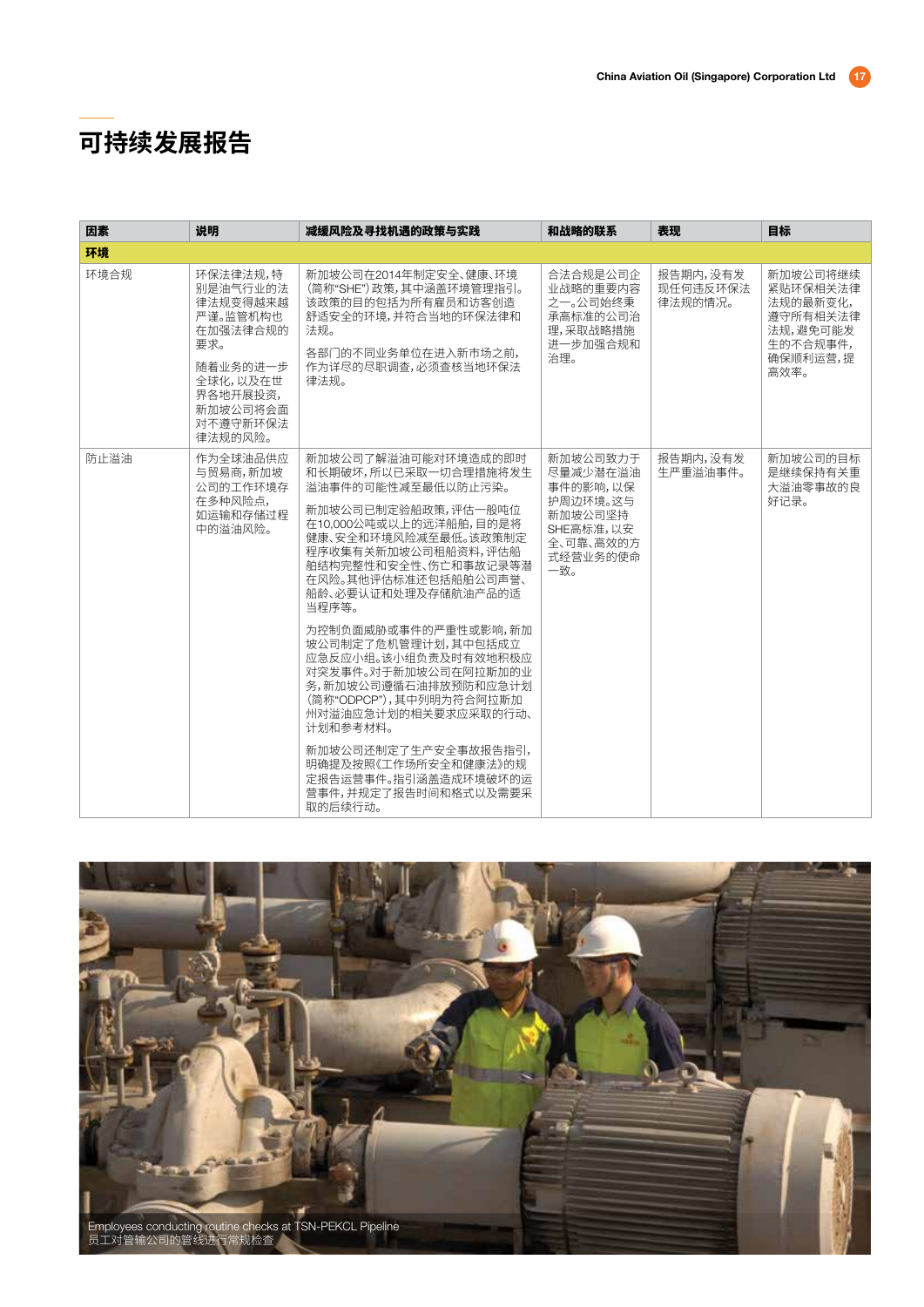| 因素               | 说明                                                                                                                                                                                                                              | 减缓风险及寻找机遇的政策与实践                                                                                                                                                                                                                                                                                                                                                                                                                                                                                                                                                                                                                                                                                 | 和战略的联系                                                                                                                                      | 表现                                                                                              | 目标                                                                               |
|------------------|---------------------------------------------------------------------------------------------------------------------------------------------------------------------------------------------------------------------------------|-------------------------------------------------------------------------------------------------------------------------------------------------------------------------------------------------------------------------------------------------------------------------------------------------------------------------------------------------------------------------------------------------------------------------------------------------------------------------------------------------------------------------------------------------------------------------------------------------------------------------------------------------------------------------------------------------|---------------------------------------------------------------------------------------------------------------------------------------------|-------------------------------------------------------------------------------------------------|----------------------------------------------------------------------------------|
| 社会               |                                                                                                                                                                                                                                 |                                                                                                                                                                                                                                                                                                                                                                                                                                                                                                                                                                                                                                                                                                 |                                                                                                                                             |                                                                                                 |                                                                                  |
| 工作场所环境、<br>健康与安全 | 新加坡公司致力于<br>为所有利益相关方<br>打造安全、健康的<br>运营环境,持续确<br>保安全零意外,推<br>动企业盈利表现。                                                                                                                                                            | 员工健康和安全是新加坡公司的首要任务。<br>新加坡公司的安全、健康、环境(简称"SHE")<br>政策强调工作场所的健康和安全,并号召所有<br>员工培养安全的工作习惯,在工作场所对自己<br>的行为负责。<br>工作场所已清楚标示所有紧急逃生出口,所有<br>员工清楚知道在紧急情况下的紧急逃生路线。<br>公司配备必要的应急安全装置,例如灭火器和<br>急救设施,确保办公室内安全的工作环境。<br>新加坡公司也参与大厦管理组织的防火演习,<br>公司也指定了某些员工负责指挥撤离。新加坡<br>公司制定了监控系统确保执行业务持续性计<br>划的程序和流程。而且还可根据危机性质,启<br>动业务持续性计划和IT灾难恢复计划。新加坡<br>公司制定了员工出差进程跟踪系统,以减低因<br>员工出差次数增加而产生的风险。<br>新加坡公司还致力于杜绝威胁、骚扰、攻击和<br>恃强凌弱现象,为员工提供一个安全健康的工<br>作环境。新加坡公司也有完善的疏导渠道,<br>确保所有问题都得到及时公正的解决。<br>新加坡公司制定了《生产安全事故报告指引》,<br>明确提及按照《工作场所安全和健康法》规定<br>的时间和格式报告运营事件,以及需要采取的<br>后续行动。该指引涵盖导致人身伤亡的运营事<br>件,以及未造成人身伤害,但造成环境破坏、资<br>产损害(租赁/自有)或业务停运的事件。<br>公司每年会定期组织体检、流行病通报、强制<br>的工作场所健康和安全介绍、火灾演习,以培<br>养工作场所和环境安全意识,这些对新加坡公 | 工作场所的安全、<br>健康对新加坡公司<br>至关重要,也是新<br>加坡公司所有业务<br>层面可持续发展的<br>首要任务。新加坡<br>公司将继续以保<br>持高标准SHE为使<br>命,以安全、可靠、<br>有效的方式开展业<br>务,将对环境的影<br>响减至最低。 | 报告期内,新加坡<br>公司雇员没有发生<br>与工作场所相关的<br>人身伤害事件。                                                     | 新加坡公司在来年<br>将继续致力于保持<br>没有与工作场所相<br>关的人事伤害事件<br>的记录。                             |
|                  |                                                                                                                                                                                                                                 | 司工作文化及加强和促进SHE意识至关重要。<br>此外,所有员工均获公司提供医疗保险保障。                                                                                                                                                                                                                                                                                                                                                                                                                                                                                                                                                                                                                                                   |                                                                                                                                             |                                                                                                 |                                                                                  |
| 客户健康与安全          | 新加坡公司产品的<br>品质与安全会影响<br>终端客户,即飞机<br>乘客的安全以及航<br>油供应链上的利益<br>相关者。新加坡公<br>司明白确保本公司<br>供应产品符合严格<br>的安全及质量要求<br>极为重要。因此,新<br>加坡公司以对待所<br>有业务的同等态度<br>对待商业伙伴和客<br>户的健康和安全。                                                           | 产品和服务质量是满足监管机构和客户要求<br>的关键。而质量要求是产品安全的基本元素。<br>新加坡公司定期严格监控其设备和产品,并进<br>行实验室测试,以确保获得所有相关认证或许<br>可证,并保持严格的安全标准。<br>除满足监管要求外,新加坡公司还培育不断改<br>进实践做法,为客户提供符合严格要求的优质<br>产品和服务。<br>新加坡公司还制定标准化程序上报健康和安<br>全事件。                                                                                                                                                                                                                                                                                                                                                                                                                                                                                          | 为符合新加坡公司<br>坚持SHE高标准的<br>承诺,为客户创造<br>价值的企业使命,<br>新加坡公司力求提<br>供高产品和服务的<br>质量。                                                                | 报告期内没有发生<br>违反相关法律、<br>法规及有关新加坡<br>公司产品和服务<br>对健康与安全的<br>影响。                                    | 新加坡公司的目标<br>是延续最佳做法,<br>确保来年不发生违<br>反相关法律、法规<br>及有关产品和服务<br>对健康与安全产生<br>严重影响的事件。 |
| 多样化与平等机会         | 新加坡公司相信公<br>平、多元化、有包容<br>性的工作环境对新<br>加坡公司的成功必<br>不可少,多样性的<br>团队可以实现技<br>术、观念与经验的<br>互补,也可以丰富<br>工作场所文化,提<br>升业务表现。这不<br>仅有助在竞争激烈<br>的市场中吸引并留<br>住人才,还有助实<br>现新加坡公司培育<br>以公平、诚信、创<br>新、透明为核心的<br>以人为本企业文<br>化,使员工与公司<br>共同发展的使命。 | 新加坡公司为各业务所在地制定人力资源实<br>践,以配合当地法律法规。<br>新加坡公司遵守新加坡公平就业实践三方联盟<br>(简称"TAFEP")提出的公平就业实践。雇主承<br>诺,打造公允公平的工作环境。新加坡公司确<br>保按照TAFEP制定的公平就业实践三方指南,<br>并在各方面贯彻执行,例如刊登非歧视的招聘<br>广告、定期进行员工绩效评估、灌输道德准则,<br>并为员工负面情绪提供疏通渠道。新加坡公司<br>还遵守新加坡人力部公平考量框架的要求,<br>在新加坡劳动力发展局管理的职位信息库中<br>公布职位空缺。<br>新加坡公司根据员工的能力和表现决定员工<br>升迁,并承诺向所有员工提供平等机会,不分<br>性别、年龄、宗教和种族。<br>在董事会层面,新加坡公司遵循董事会组成和<br>平衡的公司治理政策。有关详情,见公司治理<br>报告部分。                                                                                                                                                                                                                                                                                             | 在新加坡公司愿<br>景、使命及核心价<br>值观的指导下,新<br>加坡公司制定了一<br>个配合业务目标的<br>多方人力资源战<br>略,以建立企业所<br>需的劳动力技能基<br>础,加强可持续增<br>长的竞争优势。                           | 截至2017年12月,<br>新加坡公司全球员<br>工职位人数为100,<br>其中76在新加坡。<br>女性员工占员工总<br>人数53%。<br>有关详情,见人才<br>资源管理部分。 | 新加坡公司将继续<br>保持多样化及有包<br>容性的工作场所,<br>不分性别、种族、宗<br>教或年龄,雇用具<br>有多元化背景的<br>人士。      |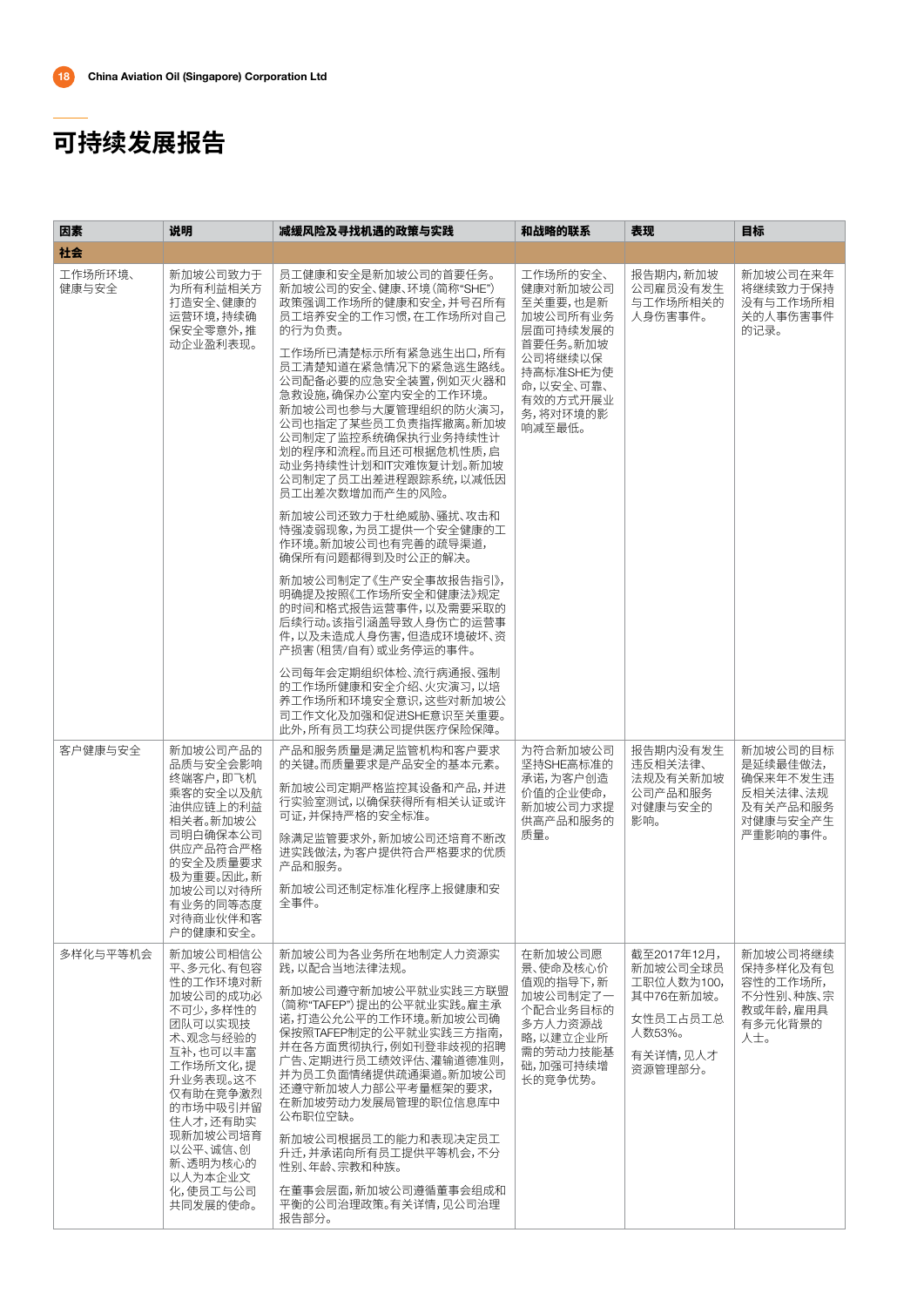| 因素     | 说明                                                                                                                       | 减缓风险及寻找机遇的政策与实践                                                                                                                                                                                                                                                                                                                                                                                                                              | 和战略的联系                                                                                                                                                             | 表现                                                                                                                                                          | 目标                                                                                                                                                      |
|--------|--------------------------------------------------------------------------------------------------------------------------|----------------------------------------------------------------------------------------------------------------------------------------------------------------------------------------------------------------------------------------------------------------------------------------------------------------------------------------------------------------------------------------------------------------------------------------------|--------------------------------------------------------------------------------------------------------------------------------------------------------------------|-------------------------------------------------------------------------------------------------------------------------------------------------------------|---------------------------------------------------------------------------------------------------------------------------------------------------------|
| 社会     |                                                                                                                          |                                                                                                                                                                                                                                                                                                                                                                                                                                              |                                                                                                                                                                    |                                                                                                                                                             |                                                                                                                                                         |
| 采购手法   | 作为全球运输燃料<br>生态系统中负责任<br>的企业公民,新加<br>坡公司明白开放<br>和公平采购的重<br>要性。有效和负责<br>任的供应链管理对<br>于提高运营效率和<br>新加坡公司的品牌<br>价值和声誉至关<br>重要。 | 新加坡公司确保按照明确、透明和标准化的<br>指引,以公开、公平、公正的方式开展招标和<br>采购。<br>采购委员会(简称"Pcom")由新加坡公司内部<br>各职能部门主管组成。Pcom是监督招标程序<br>和讨论意见的决策组织。Pcom个人成员负责<br>与招标程序相关的特定工作和职责。<br>新加坡公司已制定贸易制裁政策,确保新加<br>坡公司在业务所在地遵守有关贸易制裁的法<br>律。新加坡公司内部拥有一个贸易对家信用登<br>记注册程序,在与贸易对家进行交易前对其<br>进行信用检查。检查的目的之一也是为了确保<br>没有违反新加坡公司的贸易制裁政策。本年<br>度还推出网络培训课程提高员工对贸易制裁<br>法的认识。                                                                                                              | 作为一个对社会负<br>责的企业,新加坡<br>公司积极主动地将<br>供应链中潜在的负<br>面影响减至最低。                                                                                                           | 2017年度内,新加<br>坡公司没有关于违<br>反贸易制裁政策的<br>举报。                                                                                                                   | 新加坡公司将继续<br>保持新加坡公司没<br>有违反内部招标和<br>采购指引及贸易制<br>裁政策的记录。<br>此外,新加坡公司<br>将继续检讨并改进<br>采购评估标准过程<br>中挑选具有社会责<br>任的供应商及服务<br>提供商的做法,将<br>供应链中潜在的负<br>面影响减至最低。 |
| 保护敏感信息 | 在业务运作过程<br>中,新加坡公司需<br>要处理大量敏感<br>信息,例如个人资<br>料、油价及合同条<br>款等。<br>新加坡公司认真对<br>待安全通信和数据<br>保护,并尊重其利<br>益相关方的隐私权<br>和保密权。   | 新加坡公司根据新加坡《个人信息保护法》制<br>定个人信息保护政策,列明确保新加坡公司在<br>收集、使用、披露、转移及/或处理个人信息时<br>合规的各项要求。<br>此外,新加坡公司的行为和道德准则明确规定<br>必须慎重对待业务过程中取得的任何信息。<br>员工必须保护机密信息和商业机密。擅自或<br>无理披露可导致纪律处分及/或交由相关监管<br>机构处理。<br>新加坡公司还订立了信息分类政策,规定信息<br>的不同分类,并根据信息的分类和敏感度确<br>立接触、使用和保护原则。该政策是以"需要知<br>道"的原则为基础,以保护敏感信息不会被擅<br>自披露、使用、修改及删除。<br>新加坡公司的用户隐私权声明政策管理通过<br>公司网站或与网站相关途径收集的个人信息<br>(见www.caosco.com)。新加坡公司严格遵<br>守与利益相关方订立的保密协议,以保护所<br>有敏感信息,包括油品价格和具体的合同条<br>款及条件。 | 与利益相关方建立<br>长期的信任和关系<br>是新加坡公司战略<br>的一部分, 遵守相<br>关法律法规,保护<br>利益相关方的隐私<br>权和保密权是新加<br>坡公司的政策。<br>为了维护公司的安<br>全,高标准,新加坡<br>公司将致力于确保<br>安全通信及保护利<br>益相关方的隐私权<br>和保密权。 | 2017年度内,新加<br>坡公司没有发现任<br>何经证实的违反敏<br>感信息隐私权和保<br>密权的投诉,或被<br>识别的敏感信息<br>泄露、被盗或遗失<br>事件。                                                                    | 新加坡公司在来年<br>将继续致力干保持<br>没有经证实的违反<br>敏感信息隐私权和<br>保密权的投诉,<br>也没有敏感信息泄<br>露、被盗或遗失事<br>件的记录。                                                                |
| 公司治理   |                                                                                                                          |                                                                                                                                                                                                                                                                                                                                                                                                                                              |                                                                                                                                                                    |                                                                                                                                                             |                                                                                                                                                         |
| 合规与内审  | 随着新加坡公司在<br>多个司法管辖区继<br>续多元化经营和投<br>资,也面临更多国<br>家法律和地区法律<br>法规的合规风险。<br>若不能减缓合规风<br>险,可能使公司声<br>誉受损,从而阻碍<br>可持续发展。       | 新加坡公司非常重视治理责任,相信良好的治<br>理水平有赖于完善的政策和指引,以及公司上<br>下所有成员的齐心协力。<br>新加坡公司不断检讨并改善全球合规战略,确<br>保公司政策、实践、准则和内部控制系统切合<br>需要、健全完善。<br>有关合规与内审职能及合规相关具体政策和<br>实践详情,请参阅合规与内审部分。                                                                                                                                                                                                                                                                           | 严格的公司治理标<br>准和完善的内部审<br>计程序为新加坡公<br>司的所有商业活动<br>提供责任担当,<br>以支持新加坡公司<br>实现长期战略。<br>同时反映公司如何<br>体现"公平、诚信、<br>创新和透明"的核心<br>价值。                                        | 2017年度没有违反<br>相关法律法规导致<br>严重罚款或非罚款<br>处罚的事件。<br>自2010年起,<br>新加坡公司连续7<br>年蝉联新加坡证券<br>投资者协会<br>(简称"SIAS")的<br>"最透明公司奖",<br>并在2017年获颁"<br>新加坡企业治理奖"<br>(能源组别)。 | 新加坡公司在来年<br>将继续致力保持没<br>有违反相关法律法<br>规的记录。<br>此外,新加坡公司<br>将继续为员工提供<br>有关合规的培训,<br>以时刻保持员工的<br>认识和警惕。<br>新加坡公司还将评<br>估内部审计结果,<br>不断改善流程和内<br>部控制。         |
| 反贪污    | 新加坡公司作为上<br>市公司严格遵守新<br>加坡反贪污政策;<br>同时,公司也积极<br>承担社会责任,确<br>保业务诚信,杜绝<br>一切违法和不当<br>行为。                                   | 新加坡公司的COSO框架涵盖反贪污、内部交<br>易和欺诈等合规风险。<br>为强化公司内部的合规文化,新加坡公司订立<br>了行为和道德准则、礼品和招待政策,以及每<br>年向全体员工提供的年度合规培训。新加坡公<br>司还设有举报渠道,供举报及调差可疑案例。<br>有关详情,请参阅合规与内审部分。                                                                                                                                                                                                                                                                                      | 新加坡公司相信创<br>造公平和透明的环<br>境可促进业务发<br>展。新加坡公司绝<br>不容忍任何欺诈、<br>贿赂或贪污行为。                                                                                                | 2017年度没有任<br>何经证实的贪污<br>事件。                                                                                                                                 | 新加坡公司时刻<br>努力保持贪污零<br>记录。                                                                                                                               |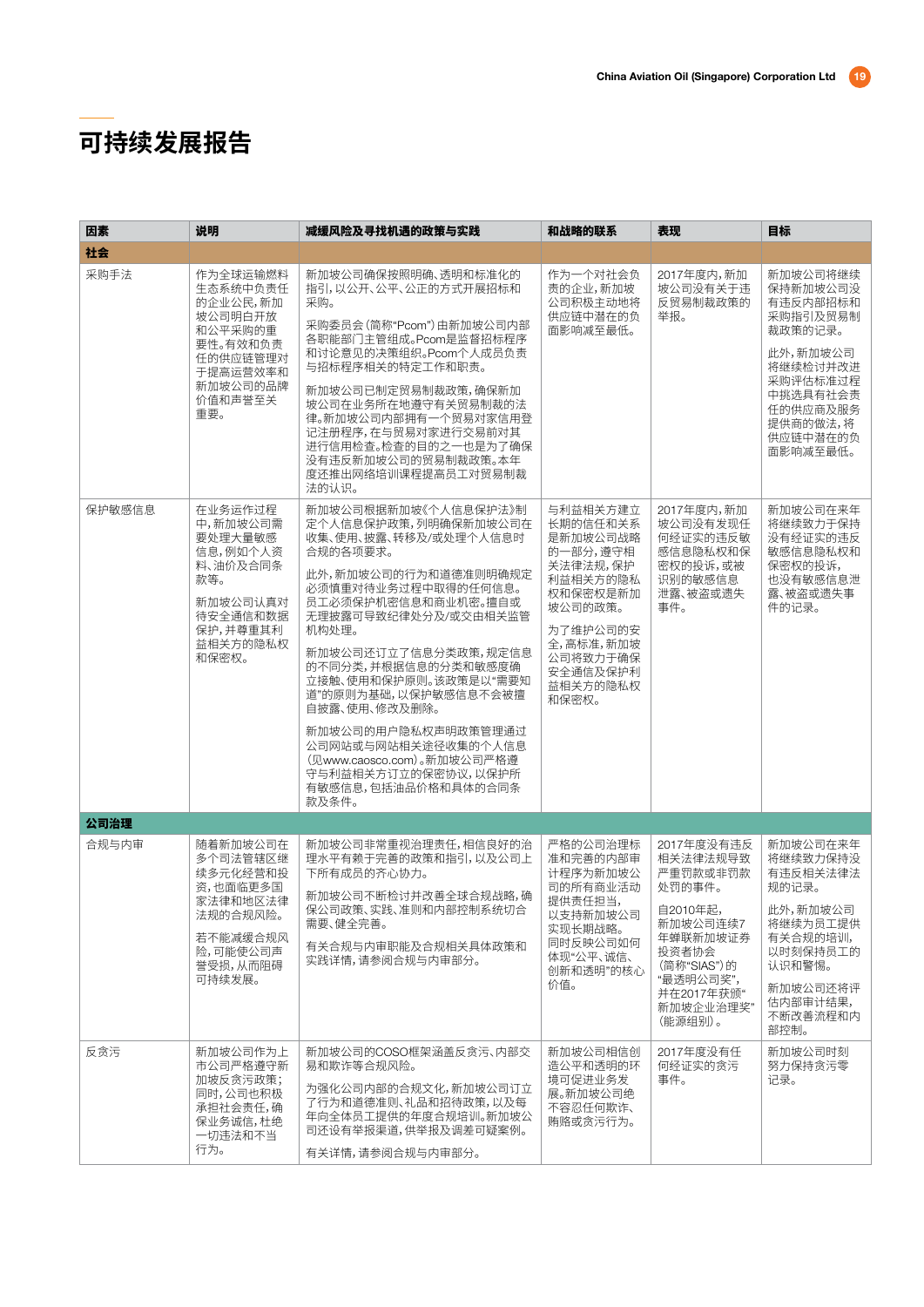### 展望未来

新加坡公司相信,对ESG风险和机遇实施财务业绩以外的整体管理,是新加坡公司为各个利益相关方提供长期价值的关 键。新加坡公司也认识到气候变化对经营环境的影响与日俱增,例如改变客户行为和监管要求。为保持弹性和市场竞争 力,新加坡公司将继续了解最新可持续发展趋势,并监控不断发生的变化对业务的影响。

### GRI内容索引

| 一般披露准则<br>公司简介<br>GRI 102-1<br>公司名称<br>公司简介<br>GRI 102-2<br>业务、品牌、产品和服务<br>公司简介<br>GRI 102-3<br>总部所在地<br>国际触角<br>GRI 102-4<br>经营地点<br>国际触角<br>GRI 102-5<br>所有权和法律形式<br>公司结构图<br>GRI 102-6<br>服务的市场<br>国际触角<br>GRI 102-7<br>公司规模<br>业绩亮点<br>公司简介<br>国际触角 | 披露 | 年报相关部分或备注 |
|---------------------------------------------------------------------------------------------------------------------------------------------------------------------------------------------------------------------------------------------------------|----|-----------|
|                                                                                                                                                                                                                                                         |    |           |
|                                                                                                                                                                                                                                                         |    |           |
|                                                                                                                                                                                                                                                         |    |           |
|                                                                                                                                                                                                                                                         |    |           |
|                                                                                                                                                                                                                                                         |    |           |
|                                                                                                                                                                                                                                                         |    |           |
|                                                                                                                                                                                                                                                         |    |           |
|                                                                                                                                                                                                                                                         |    |           |
|                                                                                                                                                                                                                                                         |    |           |
|                                                                                                                                                                                                                                                         |    |           |
|                                                                                                                                                                                                                                                         |    |           |
| 经营概况                                                                                                                                                                                                                                                    |    |           |
| 财务业绩                                                                                                                                                                                                                                                    |    |           |
| 人才资源管理                                                                                                                                                                                                                                                  |    |           |
| GRI 102-8<br>雇员及其他人员信息<br>人才资源管理                                                                                                                                                                                                                        |    |           |
| GRI 102-9<br>供应链<br>可持续发展报告 – 采购手法                                                                                                                                                                                                                      |    |           |
| GRI 102-10<br>董事长致辞<br>公司及其供应链的重大变更                                                                                                                                                                                                                     |    |           |
| 首席执行官致辞                                                                                                                                                                                                                                                 |    |           |
| GRI 102-11<br>预防性原则或方法<br>新加坡公司没有特别讨论该原则                                                                                                                                                                                                                |    |           |
| GRI 102-12<br>外部倡议<br>董事长致辞                                                                                                                                                                                                                             |    |           |
| 首席执行官致辞                                                                                                                                                                                                                                                 |    |           |
| 首席执行官战略报告——投资者关系                                                                                                                                                                                                                                        |    |           |
| 企业社会责任                                                                                                                                                                                                                                                  |    |           |
| GRI 102-13<br>协会会员身份<br>没有任何行业协会组织会员身份                                                                                                                                                                                                                  |    |           |
| 战略                                                                                                                                                                                                                                                      |    |           |
| GRI 102-14<br>董事长致辞<br>高级决策者声明                                                                                                                                                                                                                          |    |           |
| 首席执行官致辞                                                                                                                                                                                                                                                 |    |           |
| 道德与诚信                                                                                                                                                                                                                                                   |    |           |
| GRI 102-16<br>价值、原则、标准和行为规范<br>核心价值观                                                                                                                                                                                                                    |    |           |
| 治理                                                                                                                                                                                                                                                      |    |           |
| GRI 102-18<br>治理结构<br>公司结构图                                                                                                                                                                                                                             |    |           |
| 可持续发展报告 – 董事会声明                                                                                                                                                                                                                                         |    |           |
| 合规与内审                                                                                                                                                                                                                                                   |    |           |
| 公司治理报告                                                                                                                                                                                                                                                  |    |           |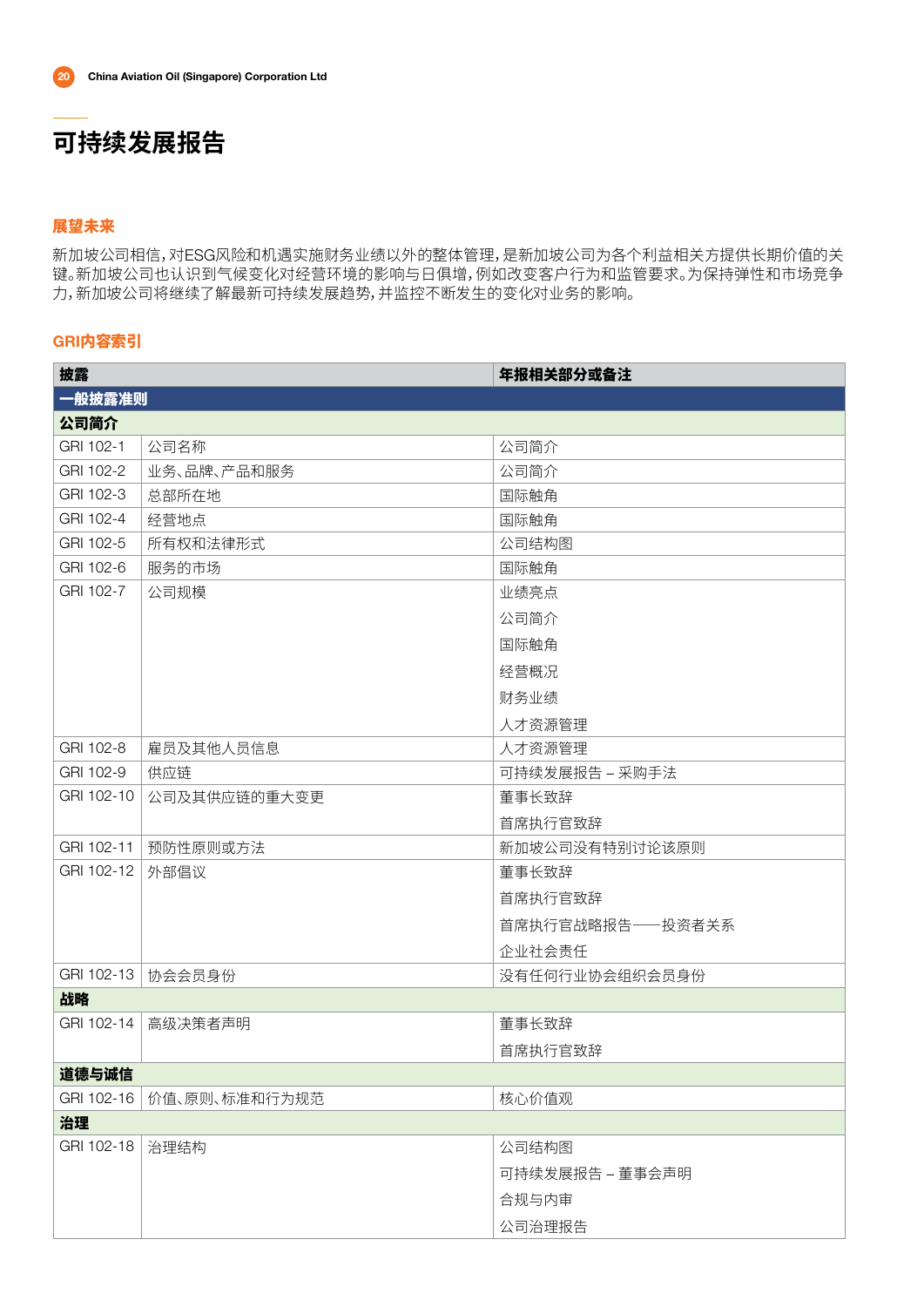| 披露                 |                          | 年报相关部分或备注                                                                                                     |
|--------------------|--------------------------|---------------------------------------------------------------------------------------------------------------|
| 一般披露准则             |                          |                                                                                                               |
| 利益相关者参与            |                          |                                                                                                               |
|                    | GRI 102-40   利益相关群列表     | 可持续发展报告 – 利益相关方的参与                                                                                            |
| GRI 102-41         | 集体谈判协议                   | 没有任何集体谈判协议                                                                                                    |
|                    | GRI 102-42   利益相关方的识别和选择 | 所识别的主要利益相关方团体对新加坡公司的可持<br>续表现有重大影响,或受到新加坡公司可持续表现重<br>大影响                                                      |
|                    | GRI 102-43   利益相关方的参与方法  | 可持续发展报告 - 利益相关方的参与                                                                                            |
| GRI 102-44         | 提出的主题和关心的问题              | 可持续发展报告 – 重要性评估                                                                                               |
| 报告实践               |                          |                                                                                                               |
| GRI 102-45         | 包含于合并财务报表中的实体            | 财务业绩                                                                                                          |
| GRI 102-46         | 报告内容和主题界限的界定             | 可持续发展报告 – 关于本报告                                                                                               |
| GRI 102-47         | 重大主题列表                   | 可持续发展报告 – 重要性评估                                                                                               |
| GRI 102-48   信息的重申 |                          | 没有重要信息的重申                                                                                                     |
| GRI 102-49         | 报告的变更                    | 可持续发展报告 – 关于本报告                                                                                               |
| GRI 102-50         | 报告期间                     | 2017年1月1日-2017年12月31日                                                                                         |
| GRI 102-51         | 最新报告发布日期                 | 2016年3月                                                                                                       |
| GRI 102-52         | 报告周期                     | 每年                                                                                                            |
| GRI 102-53         | 报告相关问题的联系方法              | 可持续发展报告 – 关于本报告                                                                                               |
| GRI 102-54         | 关于按照GRI标准出具报告的要求         | 可持续发展报告 – 董事会声明                                                                                               |
|                    |                          | 可持续发展报告 – 关于本报告                                                                                               |
|                    | GRI 102-55   GRI内容索引     | 可持续发展报告 – GRI内容索引                                                                                             |
| GRI 102-56         | 外部鉴证                     | 本年度可持续发展报告没有外部鉴证                                                                                              |
| 管理方法               |                          |                                                                                                               |
| GRI 103-1          | 关于重大主题及其界限的解释            | 可持续发展报告:                                                                                                      |
| GRI 103-2          | 管理方法及其组成部分               | • 经济表现<br>• 环境合规                                                                                              |
| GRI 103-3          | 管理方法的评估                  | • 防止溢油<br>• 工作场所环境、健康与安全<br>• 客户健康与安全<br>• 多样化与平等机会<br>• 采购手法<br>• 保护敏感信息<br>• 合规与内审<br>• 可持续发展和风险管理<br>• 反贪污 |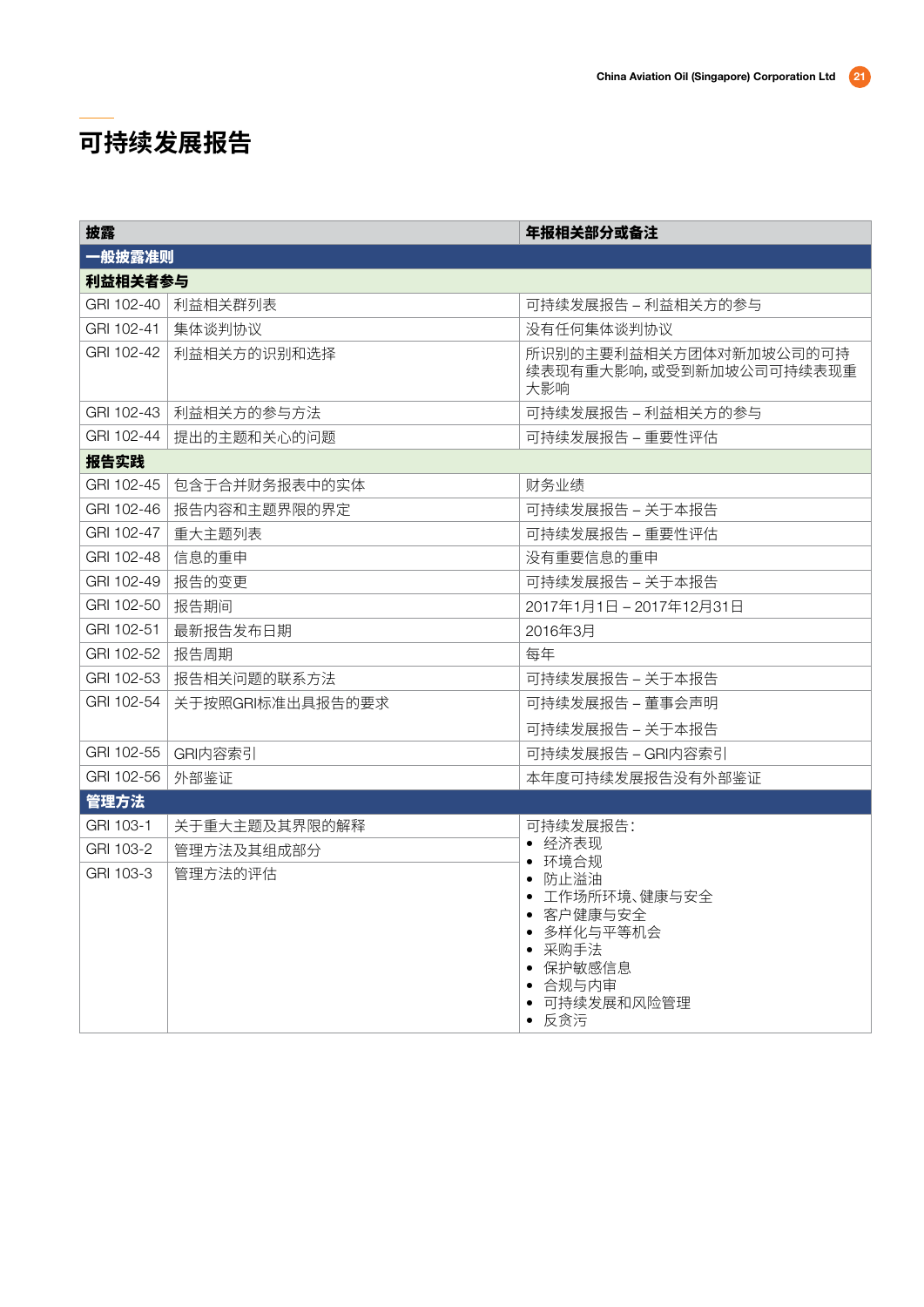| 披露          |                              | 年报相关部分或备注              |
|-------------|------------------------------|------------------------|
| 特定标准披露      |                              |                        |
| 经济表现        |                              |                        |
| 重大因素:经济表现   |                              |                        |
| GRI 201-1   | 已产生和分配的直接经济价值                | 业绩亮点                   |
|             |                              | 可持续发展报告 – 经济表现         |
|             |                              | 首席执行官致辞                |
|             |                              | 财务业绩                   |
| 环境          |                              |                        |
| 重大因素:环境合规   |                              |                        |
| GRI 307-1   | 违反环境法律法规的情况                  | 可持续发展报告 – 环境合规         |
| 重大因素:防止溢油   |                              |                        |
| GRI 306-3   | 严重溢油情况                       | 可持续发展报告 – 防止溢油         |
| 社会          |                              |                        |
|             | 重大因素:工作场所环境、健康与安全            |                        |
| GRI 403-2   | 伤害类别与伤害率                     | 可持续发展报告 – 工作场所环境、健康与安全 |
|             | 重大因素:客户健康与安全                 |                        |
| GRI 416-2   | 有关产品和服务影响健康和安全的违规事件          | 可持续发展报告 – 客户健康与安全      |
|             | 重大因素:多样化与平等机会                |                        |
| GRI 405-1   | 治理组织和雇员的多样化                  | 可持续发展报告 – 多样化与平等机会     |
| 重大因素:采购手法   |                              |                        |
| 无           | 违法贸易制裁政策的举报                  | 可持续发展报告 – 采购手法         |
| 重大因素:保护敏感信息 |                              |                        |
| GRI 418-1   | 有关违反客户隐私权和遗失客户资料的实证投诉        | 可持续发展报告 – 保护敏感信息       |
| 治理          |                              |                        |
| 重大因素:合规与内审  |                              |                        |
| GRI 419-1   | 社会和经济领域中的违反法律法规的情况           | 可持续发展报告 – 合规与内审        |
|             |                              | 合规与内审                  |
| 重大因素:风险管理   |                              |                        |
| 无           | 根据风险管理委员会设定的限额,违反贸易限额的<br>情况 | 可持续发展报告 – 可持续发展和风险管理   |
|             |                              | 风险管理                   |
| 重大因素:反贪污    |                              |                        |
| GRI 205-3   | 经证实的贪污事件及采取的相应行动             | 可持续发展报告 – 反贪污          |
|             |                              | 合规与内审                  |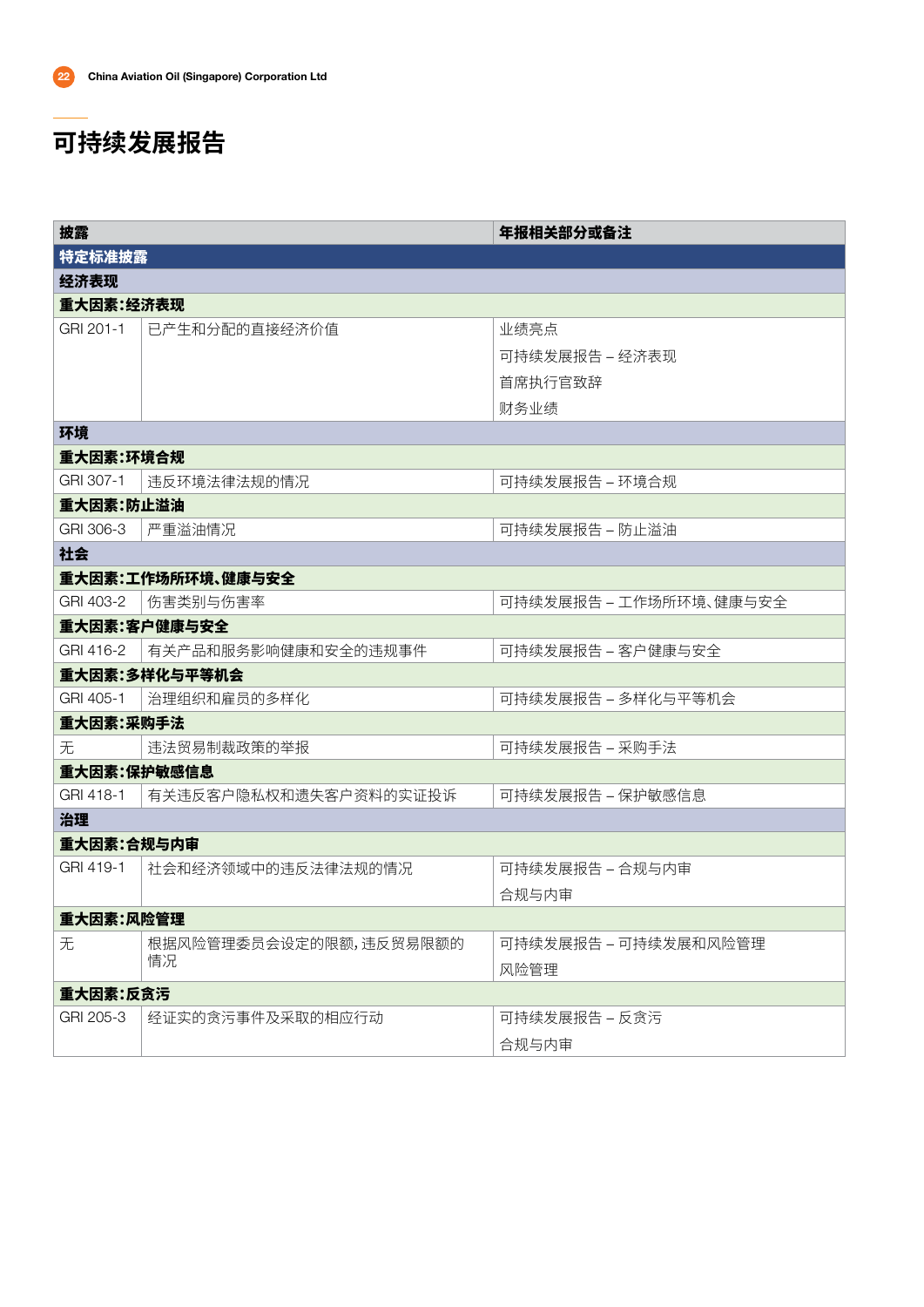| <b>Guideline</b>            | <b>Questions</b>                                                                                                                                                                                                                         | How has the Company complied?                                 |
|-----------------------------|------------------------------------------------------------------------------------------------------------------------------------------------------------------------------------------------------------------------------------------|---------------------------------------------------------------|
| General                     | Has the Company complied with all the<br>(a)<br>principles and guidelines of the Code? If not,<br>please state the specific deviations and the                                                                                           | Yes. Refer to page 105                                        |
|                             | alternative corporate governance practices<br>adopted by the Company in lieu of the<br>recommendations in the Code.                                                                                                                      |                                                               |
|                             | In what respect do these alternative corporate<br>(b)<br>governance practices achieve the objectives of<br>the principles and conform to the guidelines in<br>the Code?                                                                  | Not Applicable                                                |
| <b>Board Responsibility</b> |                                                                                                                                                                                                                                          |                                                               |
| Guideline 1.5               | What are the types of material transactions which<br>require approval from the Board?                                                                                                                                                    | Refer to page 106                                             |
| <b>Members of the Board</b> |                                                                                                                                                                                                                                          |                                                               |
| Guideline 2.6               | What is the Board's policy with regard to<br>(a)<br>diversity in identifying director nominees?                                                                                                                                          | Refer to pages 105 and 106                                    |
|                             | Please state whether the current composition<br>(b)<br>of the Board provides diversity on each of<br>the following - skills, experience, gender and<br>knowledge of the Company, and elaborate with<br>numerical data where appropriate. | Refer to "Board of Directors" Section of the Annual<br>Report |
|                             | What steps has the Board taken to achieve the<br>(C)<br>balance and diversity necessary to maximise its<br>effectiveness?                                                                                                                | Refer to pages 105 to 113                                     |
| Guideline 4.6               | Please describe the board nomination process for<br>the Company in the last financial year for (i) selecting<br>and appointing new directors and (ii) re-electing<br>incumbent directors.                                                | Refer to pages 111 and 112                                    |
| Guideline 1.6               | Are new directors given formal training? If not,<br>(a)<br>please explain why.                                                                                                                                                           | Refer to page 107                                             |
|                             | What are the types of information and training<br>(b)<br>provided to (i) new directors and (ii) existing<br>directors to keep them up-to-date?                                                                                           | Refer to pages 107 and 108                                    |
| Guideline 4.4               | What is the maximum number of listed company<br>(a)<br>board representations that the Company has<br>prescribed for its directors? What are the<br>reasons for this number?                                                              | Refer to page 111                                             |
|                             | If a maximum number has not been determined,<br>(b)<br>what are the reasons?                                                                                                                                                             | Not Applicable                                                |
|                             | What are the specific considerations in deciding<br>(b)<br>on the capacity of directors?                                                                                                                                                 | Refer to page 111                                             |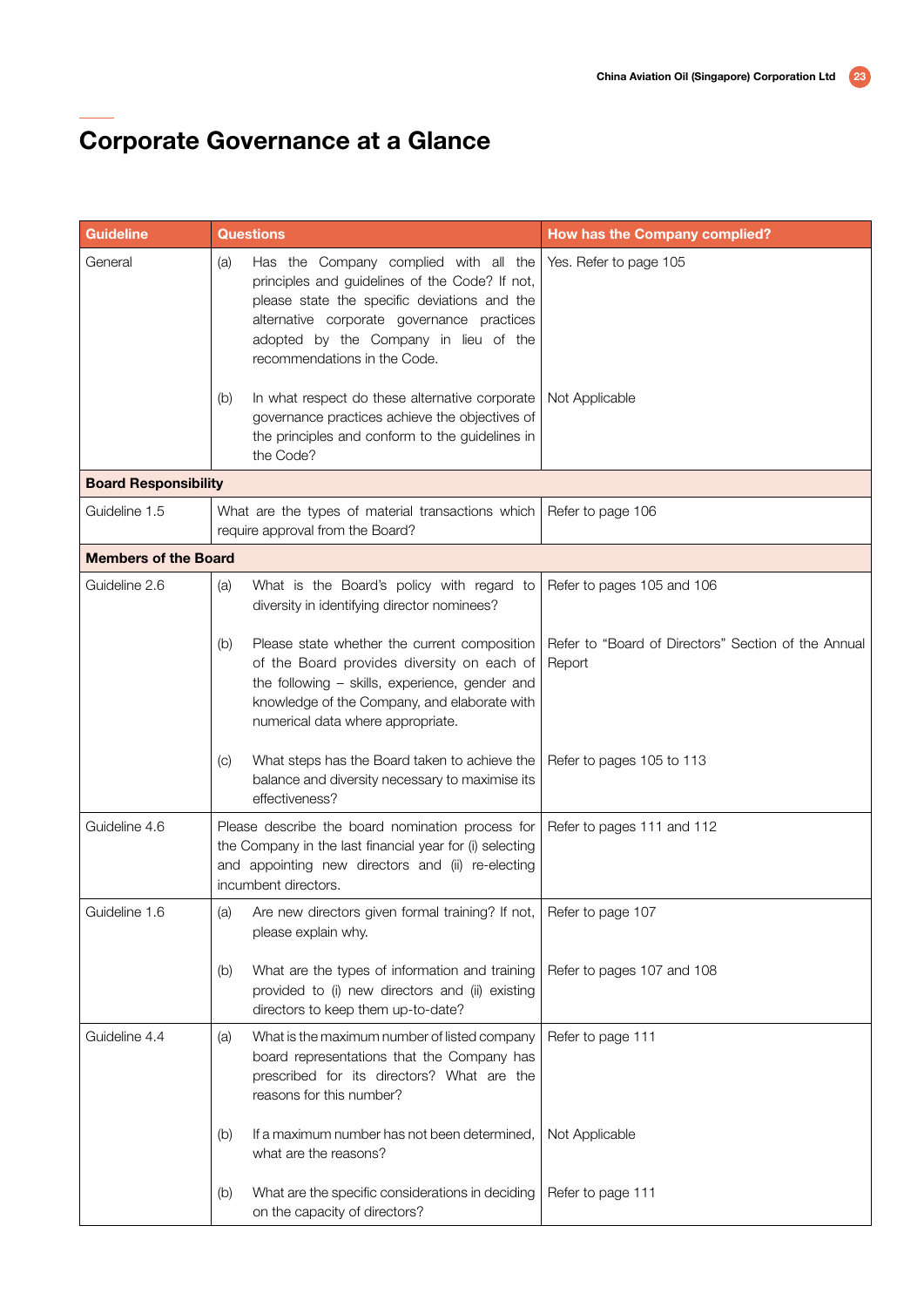| <b>Guideline</b>                  | <b>Questions</b>                                                                                                                                                                                                                                                                                                                                                                                                                                                                                      | How has the Company complied?                                                                                                                                                           |
|-----------------------------------|-------------------------------------------------------------------------------------------------------------------------------------------------------------------------------------------------------------------------------------------------------------------------------------------------------------------------------------------------------------------------------------------------------------------------------------------------------------------------------------------------------|-----------------------------------------------------------------------------------------------------------------------------------------------------------------------------------------|
| <b>Board Evaluation</b>           |                                                                                                                                                                                                                                                                                                                                                                                                                                                                                                       |                                                                                                                                                                                         |
| Guideline 5.1                     | What was the process upon which the Board<br>(a)<br>reached the conclusion on its performance for<br>the financial year?                                                                                                                                                                                                                                                                                                                                                                              | Refer to page 112                                                                                                                                                                       |
|                                   | Has the Board met its performance objectives?<br>(b)                                                                                                                                                                                                                                                                                                                                                                                                                                                  | Yes                                                                                                                                                                                     |
| <b>Independence of Director</b>   |                                                                                                                                                                                                                                                                                                                                                                                                                                                                                                       |                                                                                                                                                                                         |
| Guideline 2.1                     | Does the Company comply with the guideline on the<br>proportion of independent directors on the Board?<br>If not, please state the reasons for the deviation and<br>the remedial action taken by the Company.                                                                                                                                                                                                                                                                                         | Refer to pages 109 and 110                                                                                                                                                              |
| Guideline 2.3                     | Is there any director who is deemed to be<br>(a)<br>independent by the Board, notwithstanding<br>the existence of a relationship as stated in the<br>Code that would otherwise deem him not to be<br>independent? If so, please identify the director<br>and specify the nature of such relationship.                                                                                                                                                                                                 | None                                                                                                                                                                                    |
|                                   | What are the Board's reasons for considering<br>(b)<br>him independent? Please provide a detailed<br>explanation.                                                                                                                                                                                                                                                                                                                                                                                     | Not Applicable                                                                                                                                                                          |
| Guideline 2.4                     | Has any independent director served on the Board<br>for more than nine years from the date of his first<br>appointment? If so, please identify the director and<br>set out the Board's reasons for considering him<br>independent.                                                                                                                                                                                                                                                                    | Yes. Two (2) independent directors, Dr Wang Kai Yuen<br>and Mr Ang Swee Tian have served for more than<br>nine (9) years from the date of their first appointment.<br>Refer to page 109 |
| <b>Disclosure on Remuneration</b> |                                                                                                                                                                                                                                                                                                                                                                                                                                                                                                       |                                                                                                                                                                                         |
| Guideline 9.2                     | Has the Company disclosed each director's and<br>the CEO's remuneration as well as a breakdown<br>(in percentage or dollar terms) into base/fixed<br>salary, variable or performance-related income/<br>bonuses, benefits in kind, stock options granted,<br>share-based incentives and awards, and other long-<br>term incentives? If not, what are the reasons for not<br>disclosing so?                                                                                                            | Yes. Refer to page 116                                                                                                                                                                  |
| Guideline 9.3                     | Has the Company disclosed each key<br>(a)<br>management personnel's remuneration, in<br>bands of S\$250,000 or in more detail, as well<br>as a breakdown (in percentage or dollar terms)<br>into base/fixed salary, variable or performance-<br>related income/bonuses, benefits in kind, stock<br>options granted, share-based incentives and<br>awards, and other long-term incentives? If not,<br>what are the reasons for not disclosing so?<br>Please disclose the aggregate remuneration<br>(b) | Yes. Refer to pages 116 and 117<br>Refer to page 116                                                                                                                                    |
|                                   | paid to the top five (5) key management<br>personnel (who are not directors or the CEO).                                                                                                                                                                                                                                                                                                                                                                                                              |                                                                                                                                                                                         |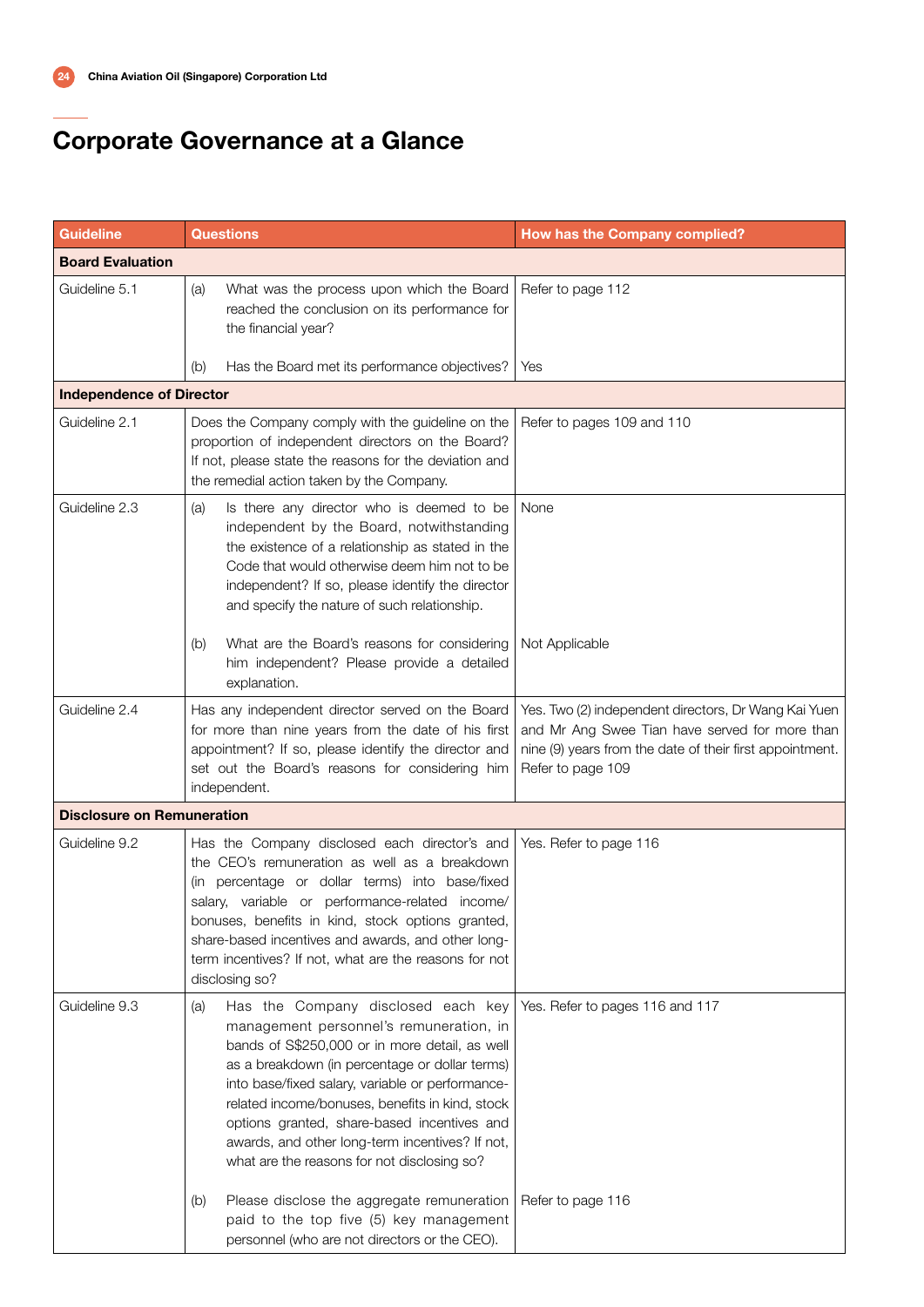| <b>Guideline</b> | <b>Questions</b>                                                                                                                                                                                                                                                                                                                                                                                                                                                                     | How has the Company complied?                               |
|------------------|--------------------------------------------------------------------------------------------------------------------------------------------------------------------------------------------------------------------------------------------------------------------------------------------------------------------------------------------------------------------------------------------------------------------------------------------------------------------------------------|-------------------------------------------------------------|
|                  | <b>Disclosure on Remuneration (continued)</b>                                                                                                                                                                                                                                                                                                                                                                                                                                        |                                                             |
| Guideline 9.4    | Is there any employee who is an immediate family<br>member of a director or the CEO, and whose<br>remuneration exceeds S\$50,000 during the year?<br>If so, please identify the employee and specify the<br>relationship with the relevant director or the CEO.                                                                                                                                                                                                                      | None. Refer to page 116                                     |
| Guideline 9.6    | Please describe how the remuneration received<br>(a)<br>by executive directors and key management<br>personnel has been determined by the<br>performance criteria.                                                                                                                                                                                                                                                                                                                   | Refer to pages 116 and 117                                  |
|                  | What were the performance conditions used<br>(b)<br>to determine their entitlement under the short-<br>term and long-term incentive schemes?                                                                                                                                                                                                                                                                                                                                         | Refer to Page 117                                           |
|                  | Were all of these performance conditions met?<br>$\left( \circ \right)$<br>If not, what were the reasons?                                                                                                                                                                                                                                                                                                                                                                            | Yes                                                         |
|                  | <b>Risk Management and Internal Controls</b>                                                                                                                                                                                                                                                                                                                                                                                                                                         |                                                             |
| Guideline 6.1    | What types of information does the Company provide<br>to independent directors to enable them to understand<br>its business, the business and financial environment<br>as well as the risks faced by the Company? How<br>frequently is the information provided?                                                                                                                                                                                                                     | Refer to page 113                                           |
| Guideline 13.1   | Does the Company have an internal audit function? If<br>not, please explain why.                                                                                                                                                                                                                                                                                                                                                                                                     | Internal audit function is outsourced.<br>Refer to page 119 |
| Guideline 11.3   | In relation to the major risks faced by the<br>(a)<br>Company, including financial, operational,<br>compliance, information technology and<br>sustainability, please state the bases for the<br>Board's view on the adequacy and effectiveness<br>of the Company's internal controls and risk<br>management systems.                                                                                                                                                                 | Refer to page 121                                           |
|                  | In respect of the past 12 months, has the Board<br>(b)<br>received assurance from the CEO and the CFO<br>as well as the internal auditor that: (i) the financial<br>records have been properly maintained and the<br>financial statements give true and fair view of<br>the Company's operations and finances; and (ii)<br>the Company's risk management and internal<br>control systems are effective? If not, how<br>does the Board assure itself of points (i) and<br>(ii) above? | Refer to page 120                                           |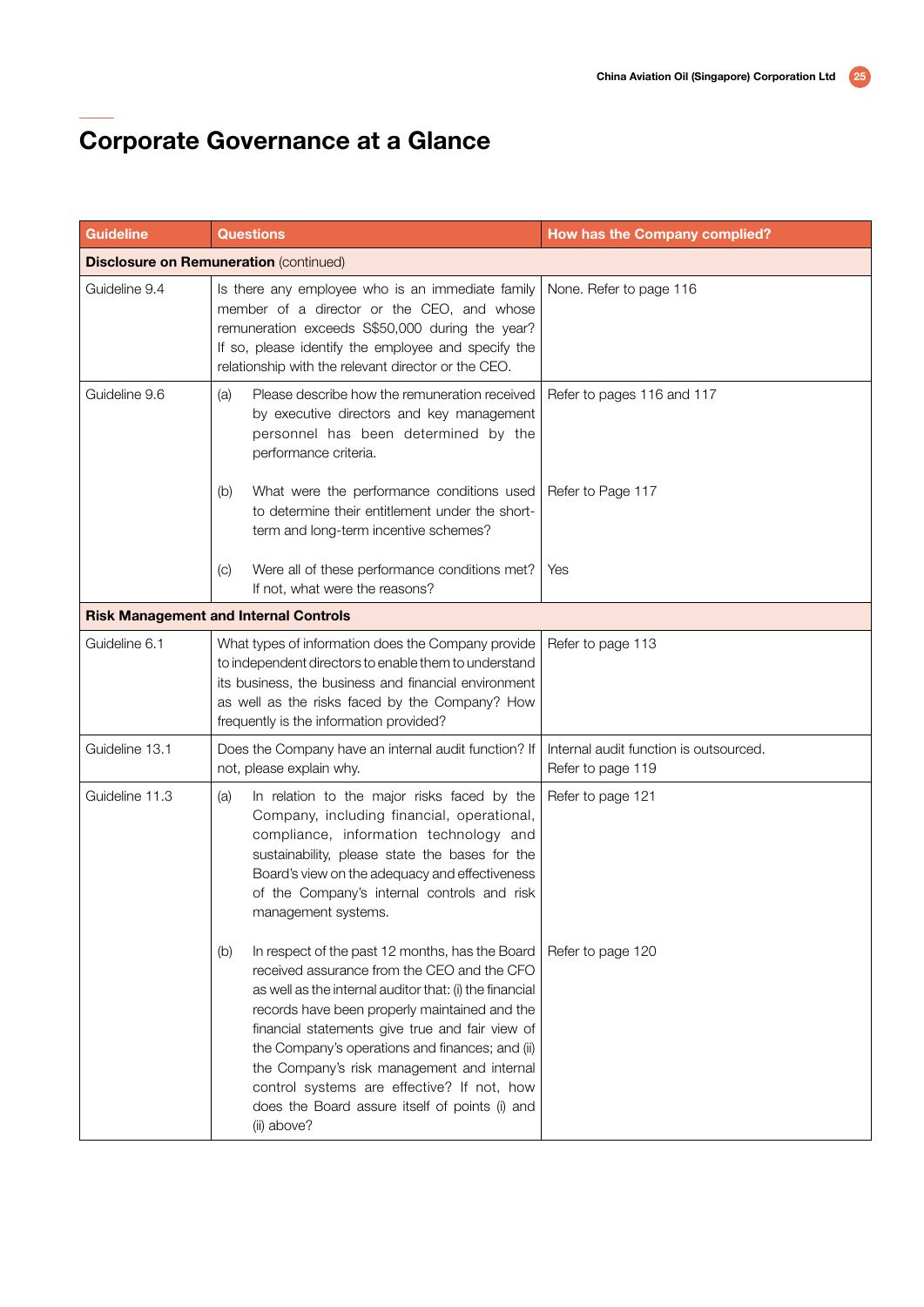| <b>Guideline</b>                       | <b>Questions</b>                                                                                                                                                                                                         | How has the Company complied?                                                                                                                                                                                                                                                                                                                                                                                                                                                                                                                                                                                                                                                                                                                                                                                                                                                                                                                                                                                                                                                                                                                                           |
|----------------------------------------|--------------------------------------------------------------------------------------------------------------------------------------------------------------------------------------------------------------------------|-------------------------------------------------------------------------------------------------------------------------------------------------------------------------------------------------------------------------------------------------------------------------------------------------------------------------------------------------------------------------------------------------------------------------------------------------------------------------------------------------------------------------------------------------------------------------------------------------------------------------------------------------------------------------------------------------------------------------------------------------------------------------------------------------------------------------------------------------------------------------------------------------------------------------------------------------------------------------------------------------------------------------------------------------------------------------------------------------------------------------------------------------------------------------|
|                                        | Risk Management and Internal Controls (continued)                                                                                                                                                                        |                                                                                                                                                                                                                                                                                                                                                                                                                                                                                                                                                                                                                                                                                                                                                                                                                                                                                                                                                                                                                                                                                                                                                                         |
| Guideline 12.6                         | Please provide a breakdown of the fees paid in<br>(a)<br>total to the external auditors for audit and non-<br>audit services for the financial year.                                                                     | Refer to page 178 of the Annual Report                                                                                                                                                                                                                                                                                                                                                                                                                                                                                                                                                                                                                                                                                                                                                                                                                                                                                                                                                                                                                                                                                                                                  |
|                                        | If the external auditors have supplied a<br>(b)<br>substantial volume of non-audit services to the<br>Company, please state the bases for the Audit<br>Committee's view on the independence of the<br>external auditors. | The Audit Committee undertook the review of the<br>independence and objectivity of the external auditors<br>through discussions with the external auditors as<br>well as reviewing the non-audit services provided by<br>their Financial Advisory Services team and the fees<br>paid to them. The non-audit fees which represented<br>more than fifty per cent. (50%) of the total annual<br>audit fees, mainly comprised limited financial<br>review on associates and tax advisory services.<br>The external auditors had evaluated the scope of<br>the non-audit services prior to the commencement<br>of the engagement for the provision of non-<br>audit services and had concluded that the<br>non-audit services were permissible under the<br>independence requirements set out in the Code of<br>Professional Conduct and Ethics of Accountants<br>(Public Accountants) Rules. In addition, additional<br>safeguards were put in place by the external<br>auditors to reduce the threat of independence to an<br>acceptable level.<br>Having considered the foregoing, the Audit<br>Committee is satisfied with the independence of the<br>external auditors. |
| <b>Communication with Shareholders</b> |                                                                                                                                                                                                                          |                                                                                                                                                                                                                                                                                                                                                                                                                                                                                                                                                                                                                                                                                                                                                                                                                                                                                                                                                                                                                                                                                                                                                                         |
| Guideline 15.4                         | Does the Company regularly communicate with<br>(a)<br>shareholders and attend to their questions?<br>How often does the Company meet with<br>institutional and retail investors?                                         | Yes. Refer to pages 123 and 124                                                                                                                                                                                                                                                                                                                                                                                                                                                                                                                                                                                                                                                                                                                                                                                                                                                                                                                                                                                                                                                                                                                                         |
|                                        | Is this done by a dedicated investor relations<br>(b)<br>team (or equivalent)? If not, who performs<br>this role?                                                                                                        | Yes. Refer to page 123                                                                                                                                                                                                                                                                                                                                                                                                                                                                                                                                                                                                                                                                                                                                                                                                                                                                                                                                                                                                                                                                                                                                                  |
|                                        | How does the Company keep shareholders<br>(C)<br>informed of corporate developments, apart<br>from SGXNET announcements and the annual<br>report?                                                                        | Refer to pages 123 and 124                                                                                                                                                                                                                                                                                                                                                                                                                                                                                                                                                                                                                                                                                                                                                                                                                                                                                                                                                                                                                                                                                                                                              |
| Guideline 15.5                         | If the Company is not paying any dividends for the<br>financial year, please explain why.                                                                                                                                | Not Applicable                                                                                                                                                                                                                                                                                                                                                                                                                                                                                                                                                                                                                                                                                                                                                                                                                                                                                                                                                                                                                                                                                                                                                          |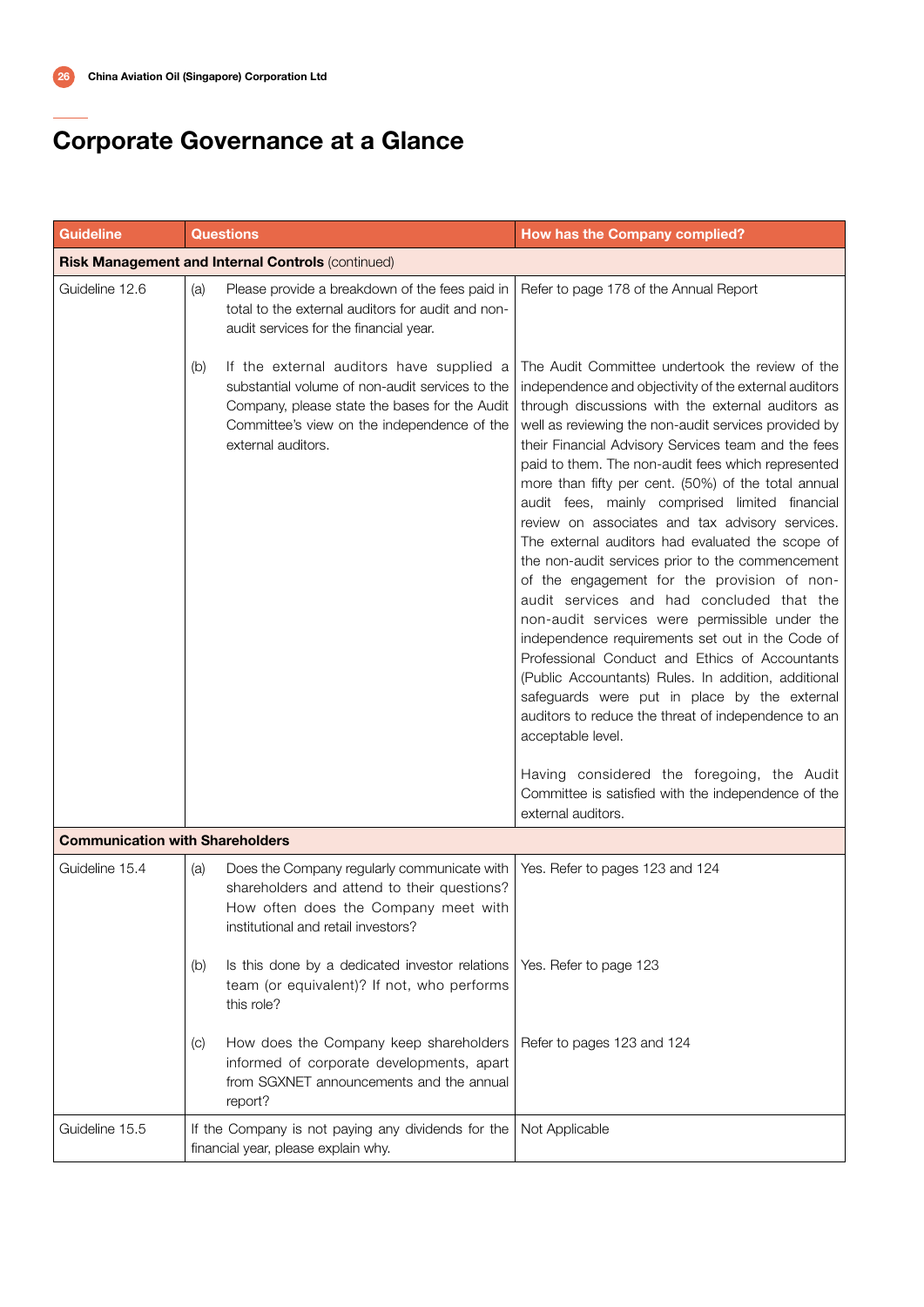In the light of continuing uncertainties in the global economies and increasingly challenging competitive business environment, the Board of Directors (the "Board") and Management of China Aviation Oil (Singapore) Corporation Ltd ("CAO" or the "Company") remained committed to achieving the highest standards of corporate governance and in keeping with the Company's corporate philosophy of transparency and integrity. We strive to surpass the minimum requirements of openness, integrity and accountability prescribed by the Singapore Exchange Securities Trading Limited (the "SGX-ST") and the recommendations of the Code of Corporate Governance (the "2012 Code"). Good corporate governance has become a fundamental part of our corporate culture and business practices of the CAO group (the "CAO Group") and in ensuring the continued strong performance of our businesses and maintaining investor confidence which underpin the sustainable, long-term growth of our businesses and shareholder value.

Since the adoption of the CAO Corporate Governance Policy in August 2012 which corporate governance principles and guidelines are devised in line with the principles and guidelines set out in the 2012 Code (the "CAO Corporate Governance Policy"), significant efforts have been made by relevant departments mandated with the responsibility to oversee the adoption of the CAO Governance Policy in their practices, processes and operations. The corporate governance practices of the CAO Group and the CAO Corporate Governance Policy are reviewed regularly and are continually fine-tuned and enhanced to ensure that they remain relevant and effective in light of the changing legal and regulatory requirements and volatilities of the trading business and operating environment.

We confirm that throughout the financial year ended 31 December 2017 and at the date of issue of this Statement of Corporate Governance, we were in substantial compliance with the provisions of, and applied the principles set out in the 2012 Code.

With the view to preserving and growing shareholder value through strong and effective corporate governance, the Board has put in place a set of well-defined and sound systems of internal controls and processes which the Company voluntarily subjects them to biennial review by an independent third party consultant.

This report primarily describes the Company's corporate governance practices for the financial year ended 31 December 2017 with specific reference to the 2012 Code and details how we apply the principles and comply with the provisions of the 2012 Code.

#### (A) BOARD MATTERS

#### The Board's Conduct of its Affairs

#### Principle 1

Every company should be headed by an effective Board to lead and control the company. The Board is collectively responsible for the success of the company. The Board works with Management to achieve this and the Management remains accountable to the Board.

#### **Commentary**

**Composition of the Board:** At the date of issue of this Statement of Corporate Governance, the Board comprises seven (7) Non-Executive Directors, the Chief Executive Officer/Executive Director (the "CEO/ED") and the Executive Director/Vice President. All Independent Directors as well as those nominated by the two (2) major shareholders, namely China National Aviation Fuel Group Limited ("CNAF") and BP Investments Asia Limited ("BP"), were appointed on the strength of their expertise, experience and stature.

The Board is composed of members who are diverse in terms of education, skills, regional and industry experience, geographical origin, interpersonal skills, race, gender and age. Details including the academic and professional qualifications and major appointments of each Director are provided under the "Board of Directors" section of this Annual Report.

The Board recognises and embraces the importance of Board diversity which aims to cultivate a broad spectrum of demographic attributes and personal characteristics in the boardroom, leveraging on differences in thought, perspective, knowledge, skill, regional and industry experience, cultural and geographical background to ensure that the Company retains its competitive advantage.

The Board has put in place Internal Policy Guidelines on Board Diversity to provide guidance to the Nominating Committee in reviewing and assessing the appropriate mix of diversity, skills, experience and expertise required on the Board and the Board Committees of the Company, and the extent to which the required skills and core competencies are represented on the Board. In carrying out its responsibilities in accordance with the said Internal Policy Guidelines on Board Diversity, the Nominating Committee will take into account the Company's diversity objectives as well as the need to maintain flexibility to effectively address Board renewal and succession planning at Board level and to ensure that the Company continues to attract and retain highly qualified individuals to serve on the Board and Board Committees.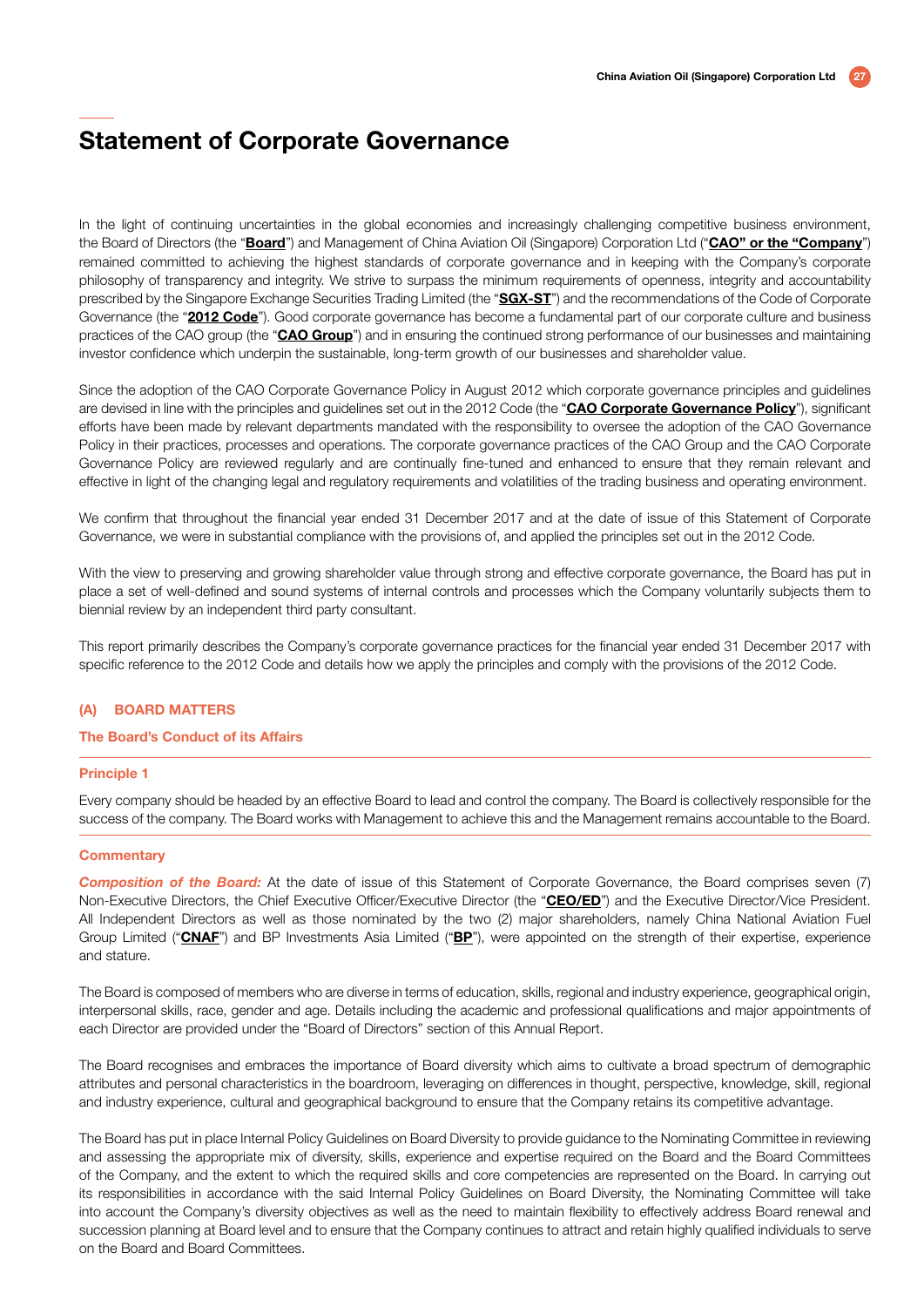The Board believes that developing a heterogeneous Board will contribute to the achievement of its strategic and commercial objectives which will include: (i) driving better business performance and results; (ii) making corporate governance more effective; (iii) encouraging a wider range of ideas and options and ensuring high quality and responsible decision-making capability; and (iv) ensuring sustainable growth and development of the CAO Group.

*Role of the Board:* The Directors are collectively responsible to the Company's shareholders for the long-term success of the CAO Group and for its overall strategic direction, its values and its governance. They provide the Company with the core competencies and the leadership necessary for the CAO Group to meet its business objectives within the framework of its systems of internal controls and processes.

All members of the Board are aware of their responsibility to take decisions objectively which promote the success of the CAO Group for the benefit of shareholders.

The CAO Corporate Governance Policy sets forth the matters reserved for the Board's decision, and provides clear directions to Management on matters that must be approved by the Board. In addition, Management has the responsibility for overseeing the implementation by the CAO Group's operating subsidiaries of the policies and strategy set by the Board, and for creating the framework for their successful day-to-day operation.

Some of the businesses that the Board transacts include:

- (a) setting, reviewing and approving corporate strategies, annual budgets and financial plans;
- (b) reviewing the adequacy and integrity of the Company's internal controls, risk management systems, financial reporting systems and monitoring the performance of the CAO Group and the Management;
- (c) ensuring that the CAO Group and Management comply with all laws, regulations, policies, directives, guidelines and internal code of conduct;
- (d) considering and approving the nominations of suitable candidates to the Board of Directors; and
- (e) ensuring accurate, adequate and timely reporting to, and communication with shareholders.

Key matters that are specifically reserved for the Board's consideration and decision include, but are not limited to, corporate planning, material acquisitions and disposals of assets, corporate or financial restructuring, formulation of any dividend policy or the change of such dividend policy, declaration of dividends, interested person transactions and any appointment, re-appointment or removal of the Chairman of the Board.

Apart from matters specifically reserved for Board's consideration and decision, the Board will approve transactions exceeding certain threshold limits, whilst delegating authority for transactions below those limits to Board Committees and the Management for approval.

*Delegation of Authority to Board Committees:* To ensure the efficient discharge of its responsibilities and to provide independent oversight of Management, various Board committees namely, the Audit Committee, the Nominating Committee, the Remuneration Committee and the Risk Management Committee have been constituted with clear written terms of reference. Each Committee has the authority to examine issues relevant to their terms of reference and to make recommendations to the Board for action. The ultimate responsibility and decision on all matters still lies with the Board.

During the financial year, a review and assessment on the adequacy of the terms of reference of each of the Board Committees had been undertaken. For greater certainty and clarity in the delegation of authority to the Audit Committee and the Risk Management Committee, the scope of duties and responsibilities of these Board Committees were further fine-tuned.

To optimise operational efficiency, the Company reviewed and updated its financial authorisation and approval limits for purchases and expenses requisitions as well as expenses/fees relating to costs of sales (within and outside the approved full-year budget) in tandem with the business operational needs.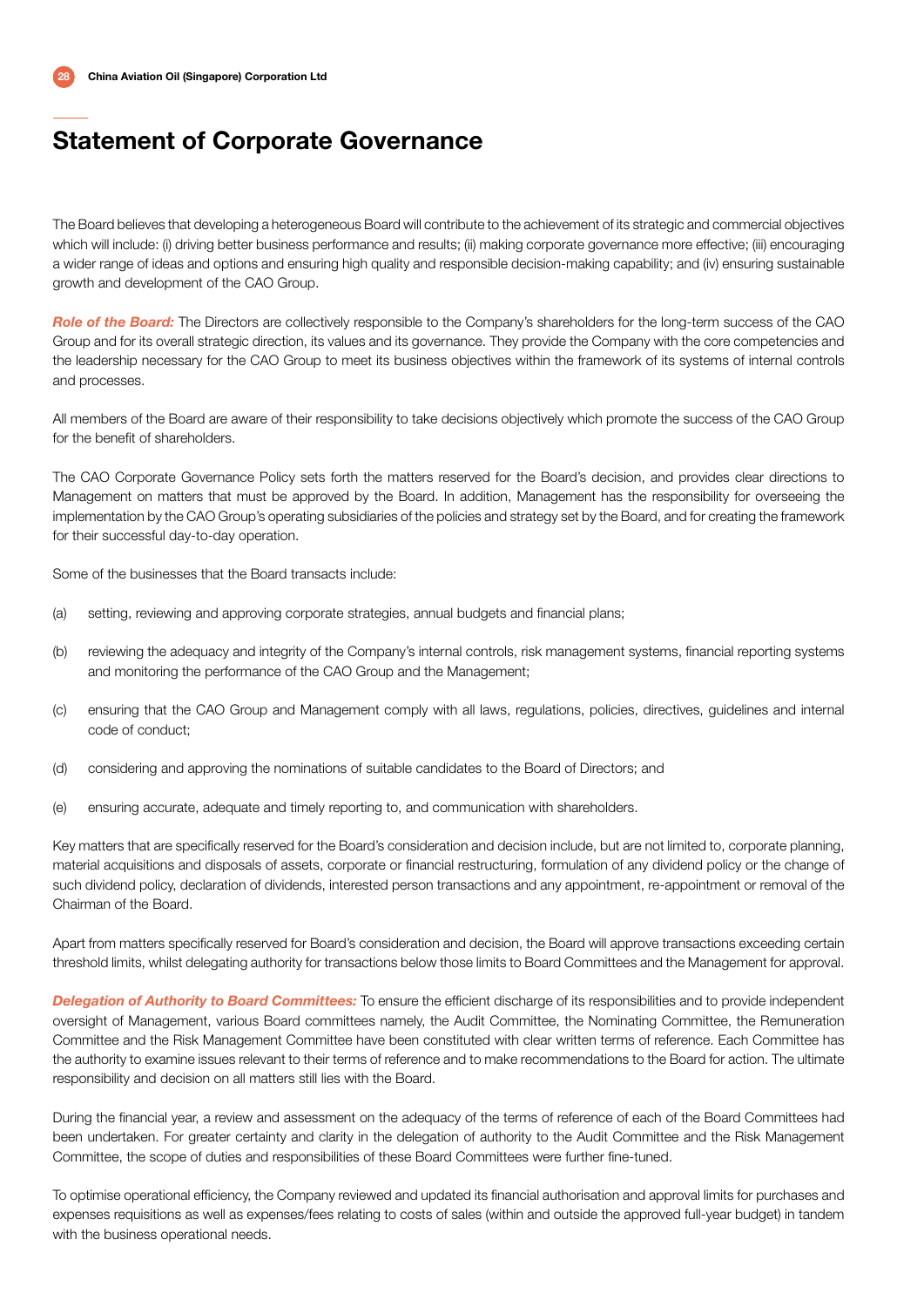*Meetings of the Board and Board Committees:* The Board met six (6) times in 2017. At the scheduled quarterly Board meetings for the financial year 2017, the Board: (i) reviewed and approved the release of the quarterly and full-year results; (ii) discussed reports by Management relating to major corporate activities; (iii) approved the annual budget; and (iv) reviewed the performance of the CAO Group's businesses. When Directors cannot be physically present, telephonic attendance and conference via audio-visual communication at Board and Board committee meetings are allowed under the Company's Constitution. The number of meetings of the Board and Board Committees held in 2017, as well as the attendance of each Board member at these meetings, are disclosed below:

|                                |                                         | <b>Board Committee Meetings</b> |                   |                     |                                  | Independent                  |
|--------------------------------|-----------------------------------------|---------------------------------|-------------------|---------------------|----------------------------------|------------------------------|
| <b>Name of Director</b>        | <b>Board</b><br>Meetings <sup>(5)</sup> | <b>Audit</b>                    | <b>Nominating</b> | <b>Remuneration</b> | <b>Risk</b><br><b>Management</b> | Directors'<br><b>Meeting</b> |
| Xi Zhengping                   | 6                                       | N.A.                            | N.A.              | N.A.                | N.A.                             | N.A.                         |
| Wang Kai Yuen                  | 6                                       | 4                               |                   | 4                   | N.A.                             |                              |
| Meng Fanqiu                    | 6                                       | N.A.                            | N.A.              | N.A.                | N.A.                             | N.A.                         |
| Ang Swee Tian                  | 6                                       | $\overline{4}$                  |                   | 4                   | 4                                |                              |
| Felipe Arbelaez <sup>(1)</sup> | 5                                       | 3                               | N.A.              | N.A.                | 3                                | N.A.                         |
| David Windle <sup>(2)</sup>    |                                         |                                 | N.A.              | N.A.                |                                  | N.A.                         |
| Li Runsheng                    | 6                                       | 4                               |                   | 4                   | N.A.                             |                              |
| Luo Qun $(3)$                  | 6                                       | N.A.                            |                   | 4                   | N.A.                             | N.A.                         |
| Bella Young Pit Lai            | 6                                       | N.A.                            |                   | 4                   | N.A.                             | N.A.                         |
| Zhao Shousen <sup>(4)</sup>    | 5                                       | 3                               | N.A.              | N.A.                | 3                                | N.A.                         |
| <b>Number of Meetings Held</b> | 6                                       | 4                               |                   | 4                   | 4                                |                              |

#### Notes:

(1) Mr Felipe Arbelaez, a BP-nominee Director, resigned as a Non-Executive, Non-Independent Director on 28 July 2017. He concurrently relinquished his office as Chairman of the Risk Management Committee and as a member of the Audit Committee.

Mr David Windle, a BP-nominee Director, was appointed as a Non-Executive, Non-Independent Director on 28 July 2017. He was concurrently appointed as

Chairman of the Risk Management Committee and as a member of the Audit Committee.<br>Dr Luo Qun, a CNAF-nominee Director, resigned as a Non-Executive, Non-Independent Director on 5 February 2018 and in his place, Mr Wang Yanj is Vice President of the Company, was appointed as an Executive Director. Dr Luo had also concurrently relinquished his office as Vice Chairman of the Nominating Committee and Remuneration Committee.

(4) Dr Zhao Shousen, a CNAF-nominee Director, resigned as a Non-Executive, Non-Independent Director on 5 February 2018 and had concurrently relinquished his office as Vice Chairman of the Audit Committee and as a member of the Risk Management Committee. Mr Li Yongii, a CNAF-nomineee Director. was appointed as a Non-Executive, Non-Independent Director in place of Dr Zhao on 5 February 2018. Mr Li Yongji was concurrently appointed as (i) Vice Chairman of the Audit Committee, the Nominating Committee and the Remuneration Committee; and (ii) a Member of the Risk Management Committee.

<sup>(5)</sup> Includes a CAO 2020 Board Strategy Workshop held on 27<sup>th</sup> and 28<sup>th</sup> July 2017.

*Quarterly Meetings of Board and Board Committees, Independent Directors' Meeting and Annual General Meeting:* Meetings of the Board and Board Committees, Independent Directors' Meeting and the Annual General Meeting of the Company for each year are scheduled some time in the month of July in the preceding year to facilitate the Directors' individual administrative arrangements in respect of any competing commitments.

**Director Familiarisation Programme:** A formal letter is sent to newly appointed Non-Executive Directors upon their appointment explaining their duties and obligations as a Director as well as the governance policies and practices of the CAO Group. In addition, the formal letter of appointment sets out their expected time commitment and make clear that, by accepting the appointment, they are confirming that they are able to meet the expectations of their role. They are also required to disclose their other significant commitments to the Board prior to their appointment and to give notice of any subsequent changes.

Comprehensive and tailored training is provided for all new Directors appointed to the Board as part of their orientation to ensure that they are familiar with (i) the Company's strategic objectives and the nature and scope of its operations; (ii) the Board's role and the governance structure and processes of the Company; (iii) Directors' duties and responsibilities under statute and common law; (iv) applicable legal requirements and other regulatory requirements; (v) broad overview on the rules of SGX-ST Listing Manual; and (vi) the CAO Corporate Governance Policy. Facility visits to our associated companies' premises are also arranged to enable newly appointed Directors to acquire an understanding of the CAO Group's business operations.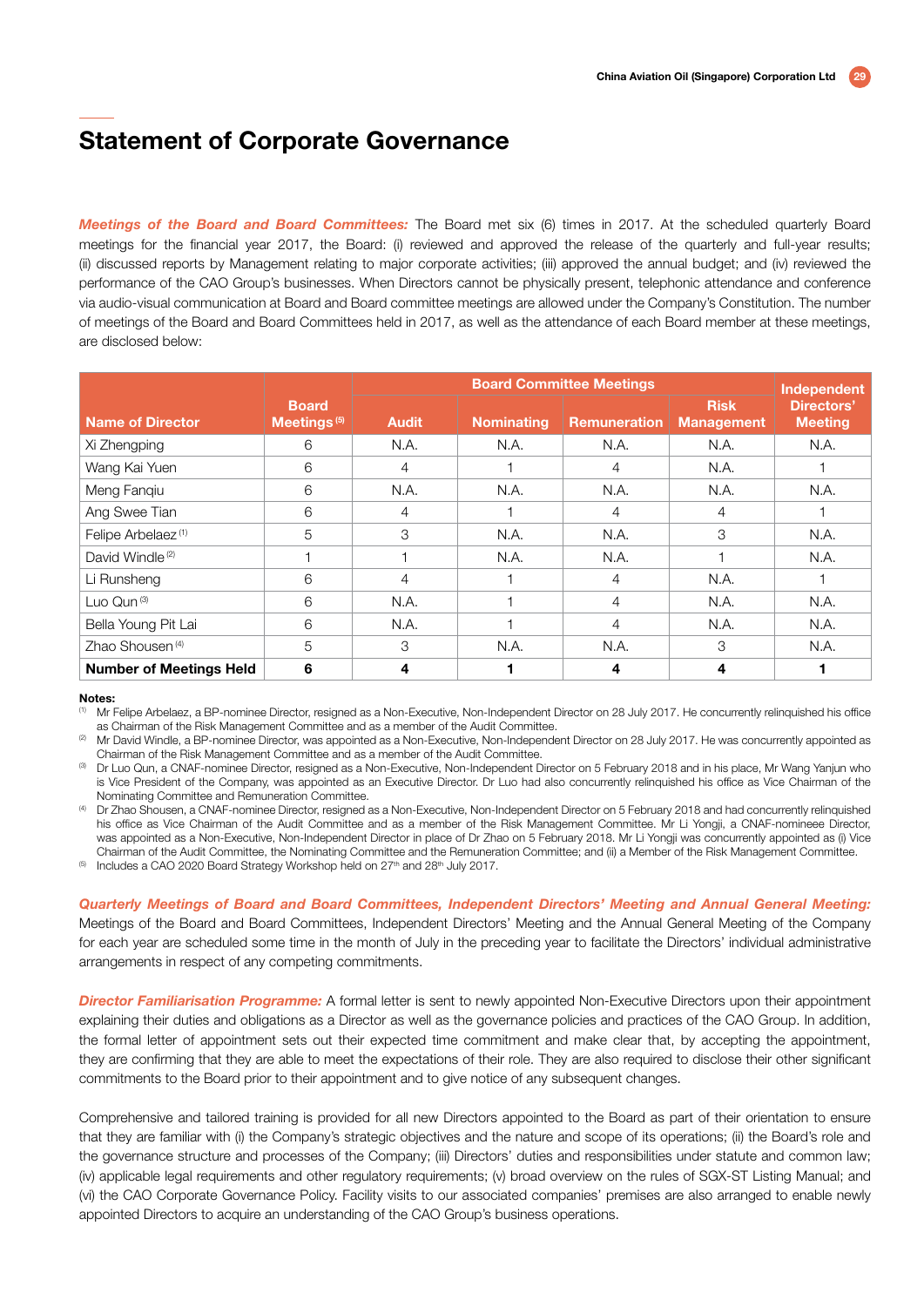During the year, comprehensive Director familiarisation sessions were arranged for Dr Xi Zhengping and Mr David Windle who joined the Board in February 2017 and July 2017 respectively. The purpose of the familiarisation sessions was to familiarise them with the business activities, strategic direction, policies and corporate governance practices of the CAO Group. Areas covered included 2020 Corporate Strategy, oil trading and aviation marketing businesses of the CAO Group, risk management framework, policies and practices, overview of the financial performance of the CAO Group, Directors' Duties and Continuing Listing Obligations and Governance Structure of the CAO Group. These sessions also provided opportunities for the aforesaid Directors to get acquainted with senior management, and also foster better rapport and communications with Management. In addition, as part of the Director familiarisation programme for Dr Xi Zhengping, a presentation on "Corporate Governance Principles and Directors' Legal Duties and Responsibilities" was conducted in Mandarin by Mr Chia Kim Huat of Rajah & Tann LLP. Arrangements were also made for Dr Xi Zhengping to "meet and greet" with the senior management of the SGX-ST.

*Continuing Professional Development of Directors:* In line with CAO's Policy on Director Orientation and Professional Development adopted by the Board since November 2012, continuing professional development programmes were organised for Directors to ensure that all Directors are updated on important market developments in the energy industry and issues which may have a significant impact on the businesses, financial and operational matters of the CAO Group. These programmes are conducted by external advisers, experts or senior management and these included: (i) a Board Information Session relating to "Price Risk Management and Hedging" conducted by Mr Iain Lawson, Head of Structured Products for BP Integrated Supply & Trading-Eastern Hemisphere, Singapore; and (ii) Sustainability Reporting Requirements and Implementation Roadmap conducted by KPMG Corporate Advisory Services Pte Ltd.

*Directors' Disclosure of Interests:* The Board has established the Board of Directors Conflict of Interest Policy (the "Board Conflict of Interest Policy") which is adjunct to the Company's overarching commitment to high levels of integrity and transparency. The Board Conflict of Interest Policy is designed to facilitate the identification of situations that present actual, perceived or potential conflicts of interest and the procedures to appropriately manage conflicts in accordance with legal requirements and the goals of accountability and transparency in the CAO Group's operations.

All Directors are required to officially disclose their interests in the Company including any interested person transactions with the Company.

Any Director who has an interest that may present a conflict between (a) his or her obligation with the Company and his or her personal business or other interests; and/or (b) the interests of the appointing major shareholder and the interests of the Company on which he or she serves, will either recuse himself or herself from participating in the deliberations and voting on the matter or declare his or her interest and abstain from decision-making.

All Directors practise good governance by updating the Company about changes to their interests in a timely manner.

#### Board Composition and Balance

#### Principle 2

There should be a strong and independent element on the Board, which is able to exercise objective judgment on corporate affairs independently, in particular, from Management and Substantial Shareholders. No individual or small group of individuals should be allowed to dominate the Board's decision making.

#### **Commentary**

**Composition of Independent Directors on the Board:** Of the nine (9) members on the Board, six (6) are nominated by substantial shareholders and are deemed as non-independent. The three (3) Independent Directors namely, Dr Wang Kai Yuen, Mr Ang Swee Tian and Mr Li Runsheng constitute at least one-third of the Board. Currently, at least two (2) Independent Directors are resident in Singapore. These two (2) Independent Directors are Dr Wang Kai Yuen and Mr Ang Swee Tian. None of the nine (9) Board members is related to one another.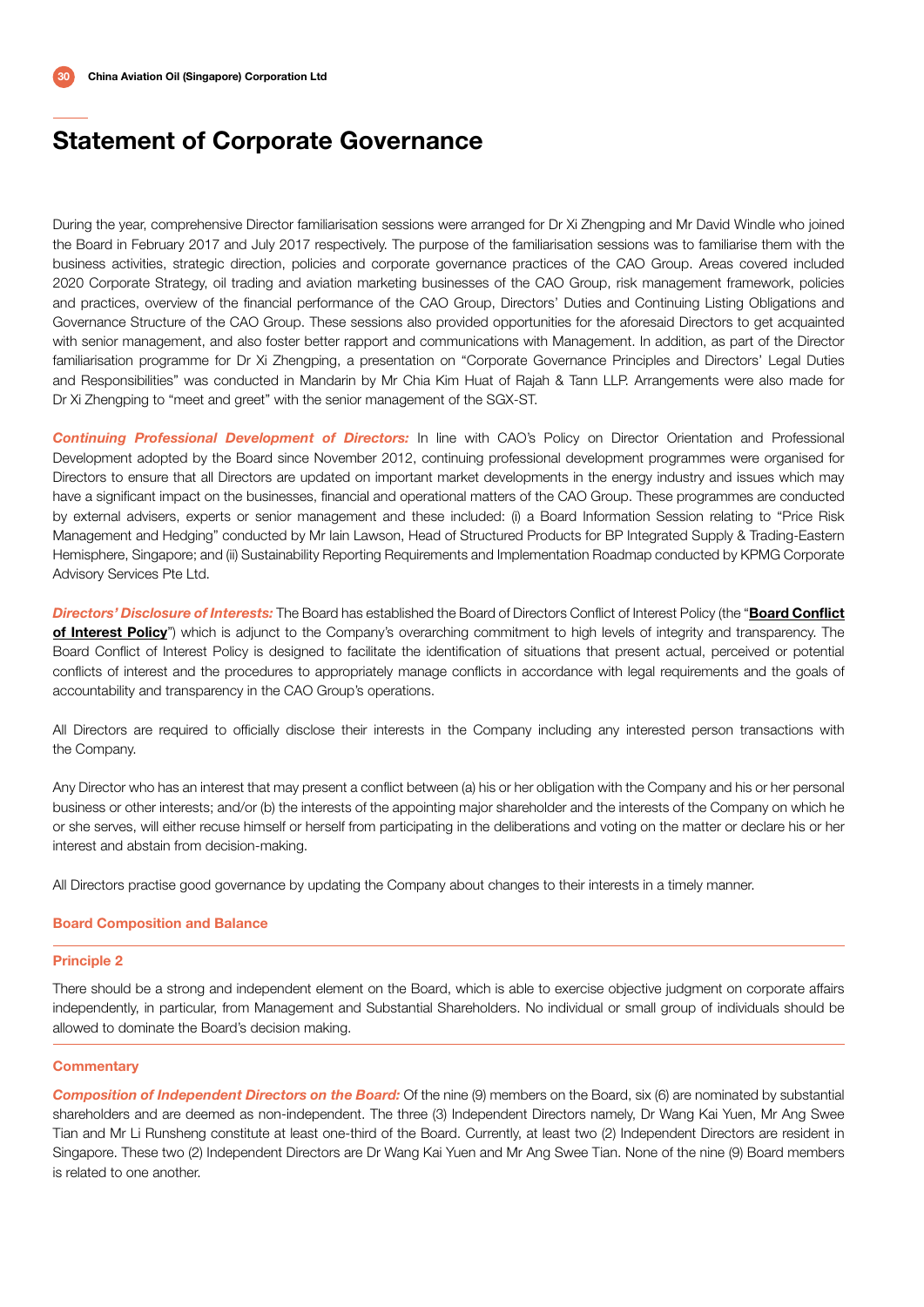*Independent Element of the Board:* The Nominating Committee assesses and determines the independence of a Director upon appointment and on an annual basis. The Nominating Committee takes into consideration CAO's Internal Policy Guidelines on Directors' Test of Independence which set out the process for considering the independence of Directors of the Company (the "Directors' Test of Independence Policy"). The Directors' Test of Independence Policy (i) specifies the materiality thresholds and independence criteria which the Nominating Committee will use to assess the independence of a Director; (ii) identifies the information that the Company will collect from Directors to enable the Nominating Committee to assess the independence of Directors; and (iii) outlines the basis of disclosure to shareholders of the assessment of the independence of Directors, including the disclosure of any relationships that may be perceived to affect the independence or objectivity of a Director.

The Nominating Committee carried out the review on the independence of each non-executive Director in September 2017 by taking into consideration the Directors' Test of Independence and the information collected from each Director through the completion by each Director of a confirmation of independence checklist. The Director is required to declare any circumstances in which he or she may be considered non-independent. The Nominating Committee will then review the confirmation of independence checklist by applying the Directors' Test of Independence before affirming the independence of a Director.

Under the 2012 Code and in accordance with the CAO Corporate Governance Policy, the Nominating Committee is tasked with the responsibility to undertake a "particularly rigorous review" of a director's independence after he or she has served on the Board for a continuous period of nine (9) years or longer term from the date of his or her first appointment. If the Nominating Committee decides to regard such a director independent, the Nominating Committee shall disclose its explanation in the Company's annual report. As of the date of this report, Independent Directors namely, Dr Wang Kai Yuen and Mr Ang Swee Tian, each held office for a term of slightly more than nine (9) years. At the time of the Nominating Committee's review on the independence of each non-executive Director of the Company, the Form of Directors' Declaration relating to the Director's Independence had been modified to facilitate the Nominating Committee's assessment of the independent status of the aforesaid long-tenured Independent Directors of the Company. These questions require the long-tenured Independent Directors of the Company to consider and provide their inputs and/or comments reaffirming their ability to make unfettered independent business judgements.

In the Form of Director's Declaration for 2017, both Dr Wang Kai Yuen and Mr Ang Swee Tian had confirmed that there were neither any circumstances that could have materially interfered with their exercise of unfettered and independent judgment nor were there any occurrence of any circumstances where the interests of CAO might not be best served by the interests of the major shareholders of CAO. This is evident from the minutes of the proceedings of the Board and relevant Board Committees over the past years, where each of Dr Wang Kai Yuen and Mr Ang Swee Tian had expressed his individual viewpoints and objectively scrutinised and sought clarifications from the Management, employees, external auditors and internal auditors of CAO as he considered necessary.

Both have demonstrated their independence in character and judgement in discharging their duties and responsibilities as Directors of the Company and their ability to act in the best interests of the Company and its shareholders generally. The Board accepted the Nominating Committee's view and affirmed the independence of these Directors.

The composition of the Board is reviewed annually by the Nominating Committee. The Nominating Committee is satisfied that the Board comprises Directors who as a group possess the necessary calibre, experience and core competencies for effective decisionmaking. Individual directors' profiles can be found in "Board of Directors" section of the Annual Report.

All Singapore-listed companies are required to comply with Guideline 2.2 of the 2012 Code and make the necessary Board composition changes at the annual general meeting following the end of financial years commencing on or after 1 May 2016. In this regard, the Company would need to effect the Board composition changes no later than its annual general meeting in April 2018.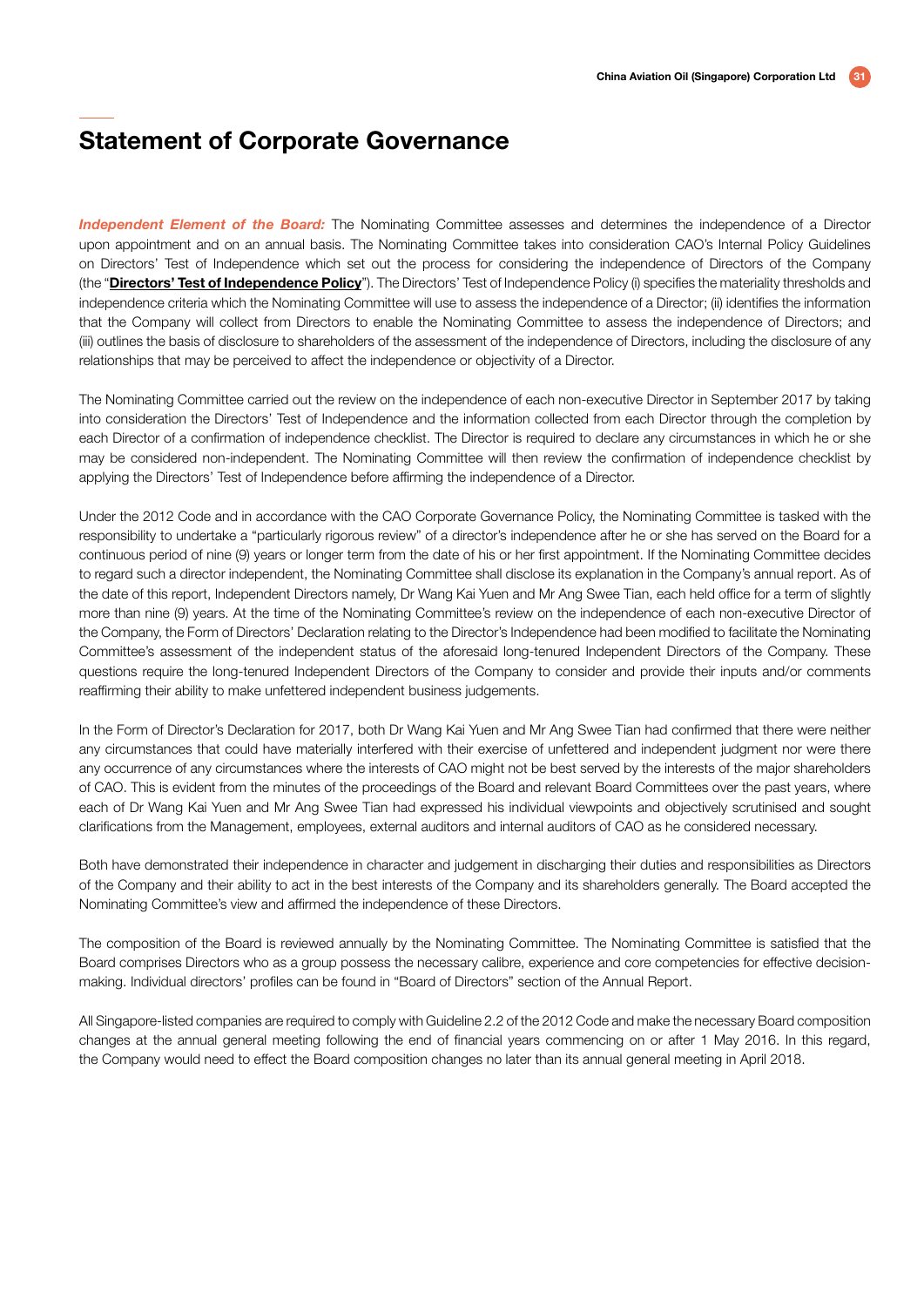The rationale of Guideline 2.2 of the 2012 Code is basically intended to prevent any one (1) major shareholder from dominating the decision-making process of the Board where the Chairman of the Board and the Chief Executive Officer are both nominated by the same major shareholder. Although the Chairman of the Board is not an Independent Director of the Company, the composition of the Board of Directors of the Company presently comprises representatives from its two (2) major shareholders namely, CNAF and BP. As such, there already exists an appropriate level of checks and balances in the management and operation of the Company via the Shareholders' Agreement. In addition, the Company had appointed the Lead Independent Director, who is also concurrently the Deputy Chairman of the Board.

Hence, considering that the safeguards for a balanced Board are already in place, the Board is of the view that it would be appropriate to maintain the present Board composition of the Company for the foreseeable future.

#### Chairman and Chief Executive Officer

#### Principle 3

There should be a clear division of responsibilities between the leadership of the Board and the executives responsible for managing the company's business. No one individual should represent a considerable concentration of power.

#### **Commentary**

*Separate Role of Chairman and CEO:* The Chairman, with the assistance of the Deputy Chairman, is primarily responsible for overseeing the overall management and strategic development of the Company. With the assistance of the Company Secretary, the Chairman schedules Board meetings and ensures that all procedures and good governance practices are complied with. The CEO/ED consults both with the Chairman and the Deputy Chairman for their views on the agenda for Board meetings.

The CEO/ED executes the Board's decisions and is responsible for the day-to-day running of the Company's business, making operational decisions for the Company and implementing the Company's business, direction, strategies and policies.

The Chairman regularly consults with the Deputy Chairman/Lead Independent Director as well as other members of the Board and Board committees on major issues. As such, the Board believes there are adequate safeguards in place against having a concentration of power and authority in a single individual.

The Chairman and the CEO/ED are not related to each other.

The list of responsibilities of the Chairman and the CEO/ED is available for inspection at the Company's registered office.

*Regular Meetings of Independent Directors:* In accordance with the CAO Corporate Governance Policy, the Independent Directors of CAO meet at least once a year, without the presence of the other Directors, to discuss any matters relevant to the CAO Group, such as its investment criteria, risk management and internal controls, risk appetite and risk tolerance, performance of management, Board communication and performance, and strategic issues. Led by the Deputy Chairman/Lead Independent Director, the Independent Directors of CAO held their meeting on 21 November 2017 without the presence of the other Directors. Key issued discussed by the Independent Directors of CAO included the "Re-looking the Evolving Role of Independent Directors in Corporate Governance", "Key Audit Matters and Sustainability Reporting", "Adoption of New IFRS-identical Financial Reporting Framework" and "CEO Succession Planning".

#### Board Membership

#### Principle 4

There should be a formal and transparent process for the appointment of new Directors to the Board.

#### **Commentary**

*Composition of Nominating Committee and Terms of Reference:* The Nominating Committee was established by the Board to make recommendations for all Board appointments. The Nominating Committee comprises five (5) members, the majority of whom, including its Chairman, are Independent Non-Executive Directors: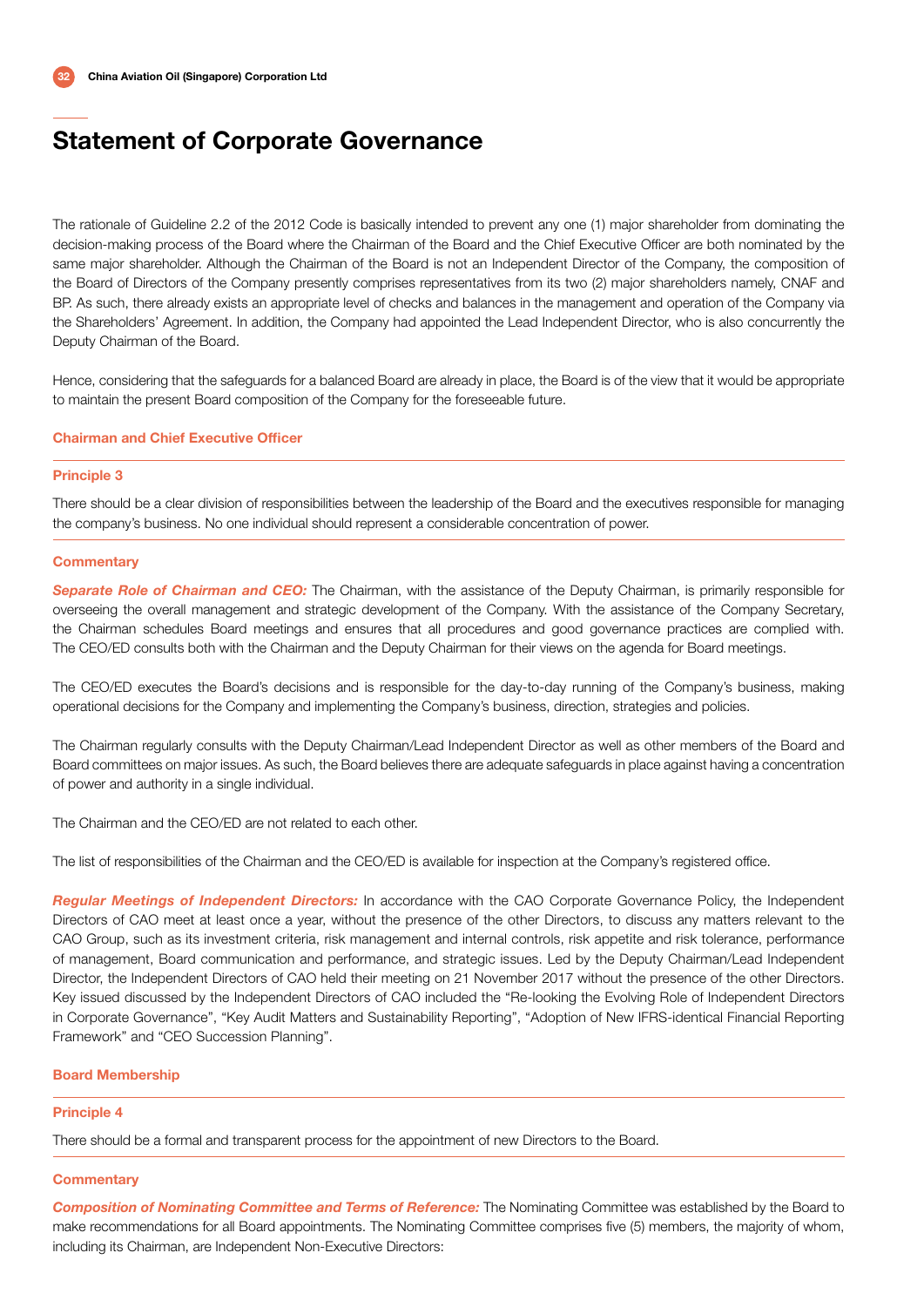#### Nominating Committee

| Li Runsheng              | Chairman      |
|--------------------------|---------------|
| Li Yongji <sup>(1)</sup> | Vice Chairman |
| Wang Kai Yuen            | Member        |
| Ang Swee Tian            | Member        |
| Bella Young Pit Lai      | Member        |

#### Note:

(1) Mr Li Yongji was appointed as Vice Chairman on 5 February 2018 in place of Dr Luo Qun.

The Chairman of the Nominating Committee is not associated with any substantial shareholder of the Company.

The responsibilities of the Nominating Committee include:

- (a) the review of the structure, size and composition of the Board and the Board Committees;
- (b) the review of the succession plans for the Board Chairman, Directors and Chief Executive Officer;
- (c) the development of a transparent process for evaluating and the performance of the Board, its Board Committees and non-executive Directors, including assessing whether the non-executive Directors are able to commit enough time to discharge their responsibilities and the maximum number of listed company Board representations which a Director may hold;
- (d) the review of the training and professional development programmes of the Board;
- (e) the appointment and re-appointment of all Directors (including alternate Directors, if any);
- (f) the review and confirmation of the independence of each Director; and
- (g) the review of the management structure of key operating subsidiaries of the Company and evaluation of the performance of key management personnel of these key operating subsidiaries, as and when proposed by any Director.

*Board Nomination Process for the Selection and Appointment of New Independent Directors:* The Nominating Committee will generally apply the Internal Guidelines for Selection and Appointment of Independent Directors of CAO (the "Internal Guidelines") for the process of identifying, evaluating and selecting suitable candidates for appointments as new Independent Directors of the Company. In considering the overall balance of the Board's composition, the Nominating Committee will give due consideration to the selection and evaluation criteria set out in the Internal Guidelines, having regard to the normally accepted nomination criteria which include but not limited to (i) the appropriate background, experience, industry knowledge or ability to acquire that knowledge, professional skills and qualifications; (ii) demonstrated, willingness to devote the required time, including being available to attend meetings of the Board and Board Committees; and (iii) high levels of personal and professional integrity as well as business ethics.

In the case of selection and appointment of CNAF-Nominee Directors and BP-Nominee Directors, the Nominating Committee will not apply the Internal Guidelines. However, with regard to the nominations received from either CNAF or BP for the appointment and/or replacement of their respective nominee Directors, the Nominating Committee may apply the relevant evaluation criteria in the Internal Guidelines when assessing their suitability in complementing the core competencies of the Board at that time.

*Directors' Multiple Directorships in Listed Companies:* In line with the Board adopted guiding principles for the determination of a specified maximum number of listed board representations. Directors of CAO should not, as a general guide, hold more than six (6) board representations in listed companies (the "Maximum Number of Listed Board Representations"). In addition, the following considerations are also taken into account:

- (i) where the individual also holds a full-time executive position; and
- (ii) where the individual is a full-time independent director.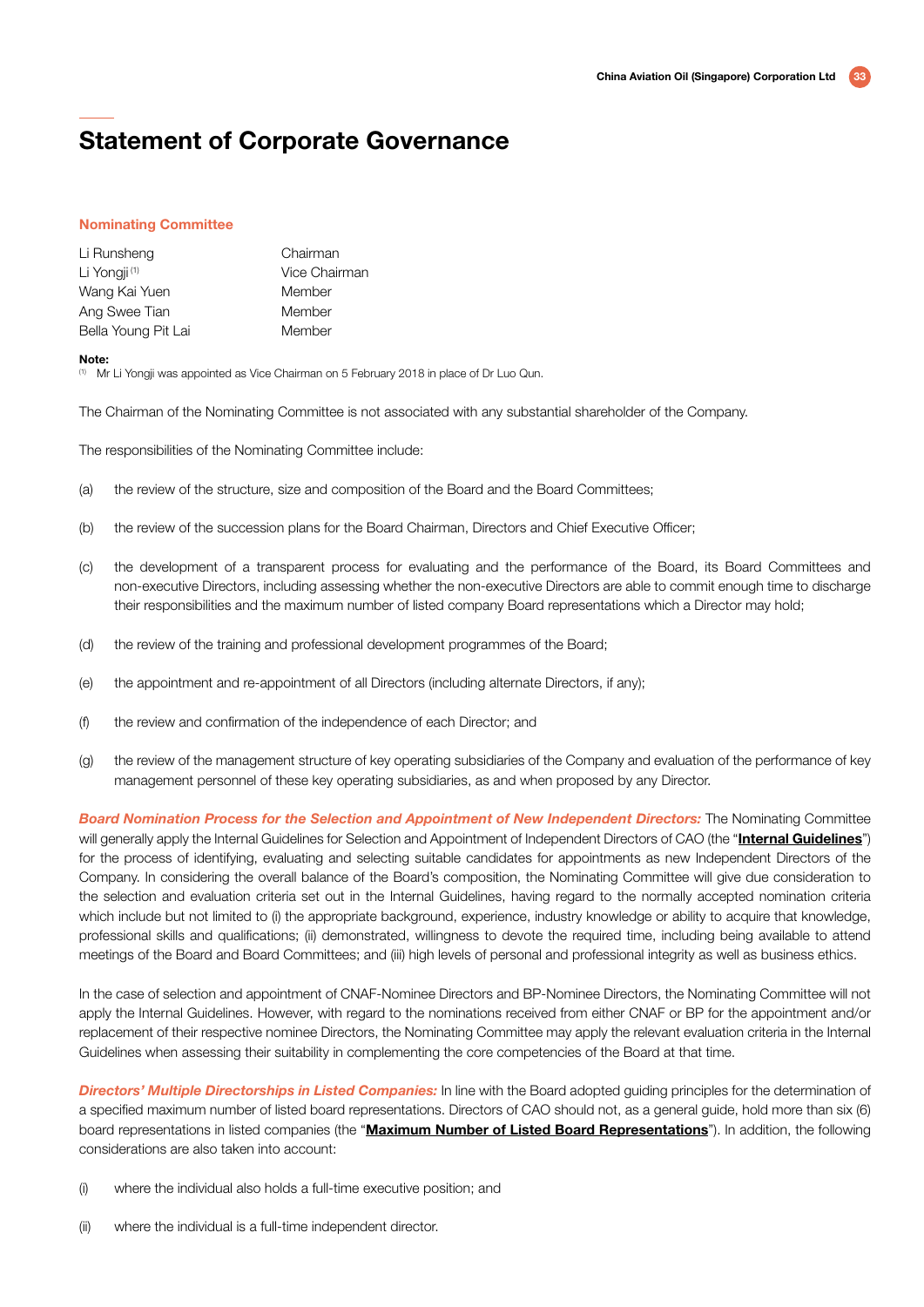All Directors of the Company have complied with the requirement on the Maximum Number of Listed Board Representations.

The Nominating Committee had reviewed each Director's external directorships as well as the Director's attendance and contributions to the Board. Despite the multiple directorships of some Directors, the Nominating Committee is satisfied that all of the Directors of the Company have complied with the requirement on the Maximum Number of Listed Board Representations. The Nominating Committee is also satisfied that the Directors spent adequate time on the Company's affairs and have carried out their responsibilities.

*Retirement by Rotation and Re-election of Directors:* Pursuant to Article 91 of the Company's Constitution, one-third of the members of the Board of Directors shall retire by rotation at every annual general meeting of the Company (the "AGM") and these Directors may offer themselves for re-election, if eligible. For the 24<sup>th</sup> AGM to be held on 25 April 2018, Mr Meng Fanqiu and Ms Bella Young Pit Lai are due for retirement by rotation and would be eligible for re-election.

The Nominating Committee has recommended and the Board agreed that Mr Meng Fanqiu and Ms Bella Young Pit Lai, the Directors retiring by rotation under Article 91, be nominated for re-election at the 24<sup>th</sup> AGM.

In accordance with Article 97 of the Company's Constitution, (i) Mr David Windle who was appointed as a Non-Executive, Non-Independent Director of the Company on 28 July 2017; (ii) Mr Li Yongji who was appointed as a Non-Executive, Non-Independent Director of the Company on 5 February 2018; and (iii) Mr Wang Yanjun who was appointed as an Executive Director of the Company on 5 February 2018, each will hold office as Directors until the next annual general meeting of the Company and will be eligible for re-election under Article 97 at the 24<sup>th</sup> AGM.

#### Board Performance

#### Principle 5

There should be a formal assessment of the effectiveness of the Board as a whole and its board committees and the contribution by each Director to the effectiveness of the Board.

#### **Commentary**

*Board Performance:* The Nominating Committee evaluated the performance of each Director and the effectiveness of the Board as a whole.

Since the adoption of the CAO Corporate Governance Policy in 2012, the Board has, through the Nominating Committee, implemented a formal process annually for assessing the effectiveness of the Board as a whole and its Board Committees (the "Overall Board/ Board Committees' Performance Evaluation"). The Overall Board/Board Committees' Performance Evaluation entailed the completion by each member of the Nominating Committee of a Board assessment and effectiveness questionnaire (the "Board Evaluation Questionnaire").

The elements of the Board Evaluation Questionnaire included questions on (i) the Board's composition; (ii) Board's access to information prior to Board meetings and on an ongoing basis to enable them to properly discharge their duties and responsibilities as Directors; (iii) the expertise and experience of each member of the Board; (iv) the conduct of proceedings of meetings, participation and contributions to the Board both inside and outside of Board meetings; (v) the assessment of the performance benchmark for assessing the performance of the Board as a whole and in ensuring the continued return for shareholders; and (vi) the standard of conduct in preventing conflicts of interest and the disclosure of personal interests and abstention from voting where appropriate.

A summary of the assessment ratings on each of the elements of the Board Evaluation Questionnaire by each member of the Nominating Committee for last three (3) preceding years were also sent to the members of the Nominating Committee.

Each member of the Nominating Committee would first carry out his own assessment and evaluation of the performance of the Board as a whole and its Board Committees using the Board Evaluation Questionnaire.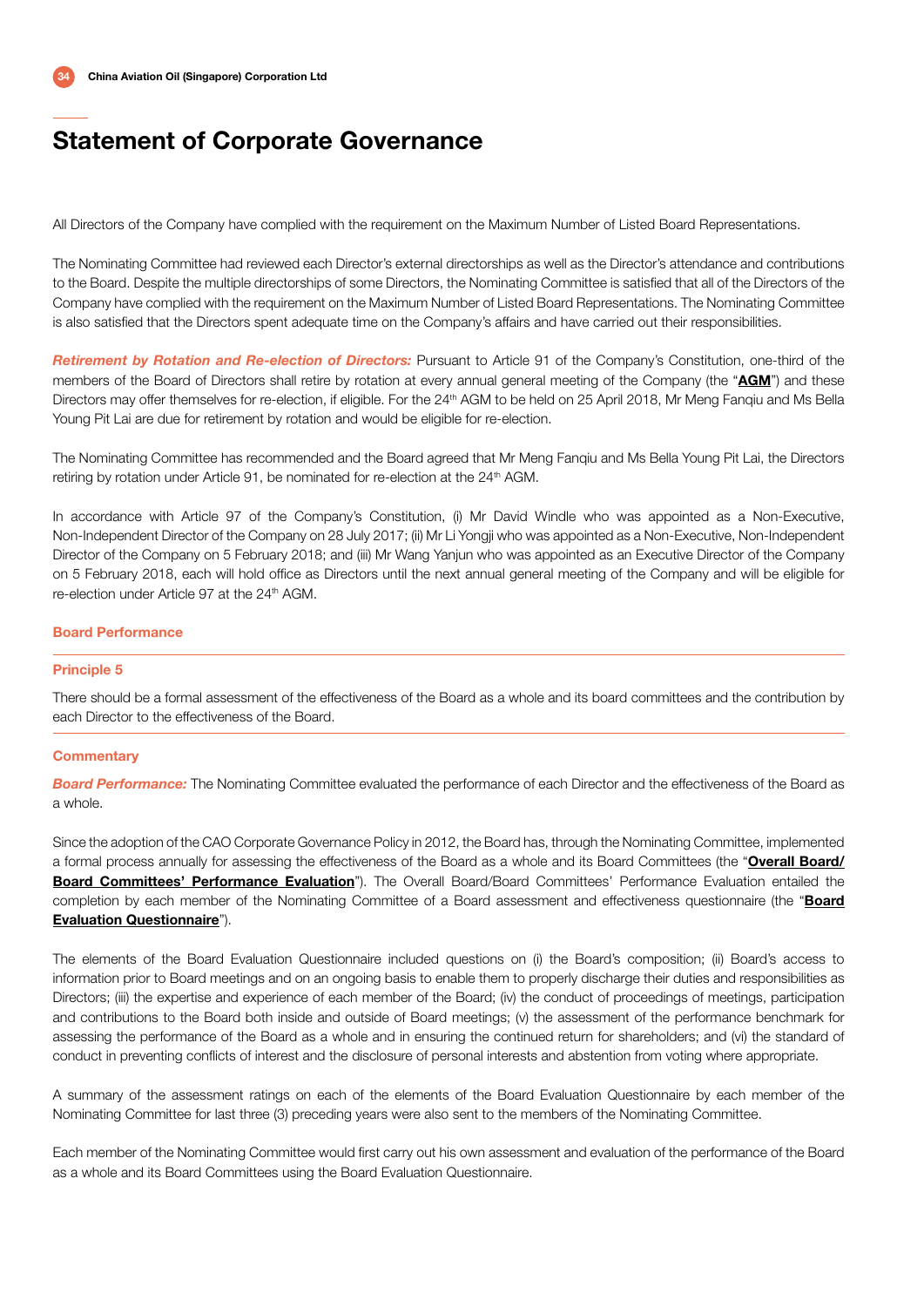To further enhance the long-term performance of the Board and its Board Committees, a separate process for the review of the performance of individual (non-executive) directors was also adopted (the "Individual Board Member Performance Evaluation") and conducted on an annual basis concurrently with the Overall Board/Board Committees' Performance Evaluation.

The Individual Board Member Performance Evaluation was conducted using the 360-Degree Board Member Evaluation Form. The 360-Degree Board Member Evaluation Form was designed to facilitate the assessment of each individual (non-executive) Board member in areas such as "Leadership", "Strategic Thinking", "Board Contribution" and "Governance".

The 360-Degree Board Member Evaluation Form was emailed to Directors individually by separate emails and each Board member was required to complete the 360-Degree Board Member Evaluation Form for each of the other non-executive Directors, on an anonymous basis.

A general summary of (i) the assessment ratings on each of the elements of the Board Evaluation Questionnaire by each member of the Nominating Committee; and (ii) the results of assessment and evaluation of the 360-Degree Board Member Evaluation Form for each non-executive Director of CAO, will be collated by the Company Secretary for the Nominating Committee's deliberation and consensus at its Nominating Committee Meeting held in November each year.

During the year, each of the Board committees also conducted an annual self-evaluation to assess its effectiveness as a whole and explored ways to further enhance its effectiveness.

The Nominating Committee is satisfied with the current compositions and performances of the Board and the Board Committees, both individually and as a whole.

#### Access to Information

#### Principle 6

In order to fulfil their responsibilities, Directors shall be provided with complete, adequate and timely information prior to Board meetings and on an on-going basis so as to enable them to make informed decisions to discharge their duties and responsibilities.

#### **Commentary**

*Information Flow:* The Company has put in place enhanced communication processes between the Board and Management in terms of information flow.

Agenda for meetings and all Board papers for discussions are circulated to Directors at least ten (10) calendar days in advance so that the Directors are prepared for the meetings. However, sensitive matters may be tabled at the meeting itself or discussed without any papers being distributed. Management and senior executives of the Company would be present during the Board meeting or Board Committee meeting, as the case may be, to present their proposals or to answer any questions that Board members may have.

The Board as a whole as well as individual Directors have direct access to Management represented by senior executive officers of the Company and the CAO Group. The Management provides the Directors with monthly updates on the operational and financial performance of the CAO Group, and also responds to regular questions from the Board or individual Directors in a timely manner.

Where the Board deems it necessary, the Board can obtain independent advice from external consultants. This enhances the Board's ability to discharge its functions and duties.

All Board members have direct access to and the advice and services of the Company Secretary. The Company Secretary attends all Board and Board Committee meetings and assists the respective Chairman of the Board/Board Committees in ensuring that Board/ Board Committee papers, procedures and the applicable laws and regulations are adhered to.

Information about the Company and the CAO Group are freely available to each Board member. Management will promptly supply any additional information that the Board requires.

The Board also has ready access to external professionals for consultations.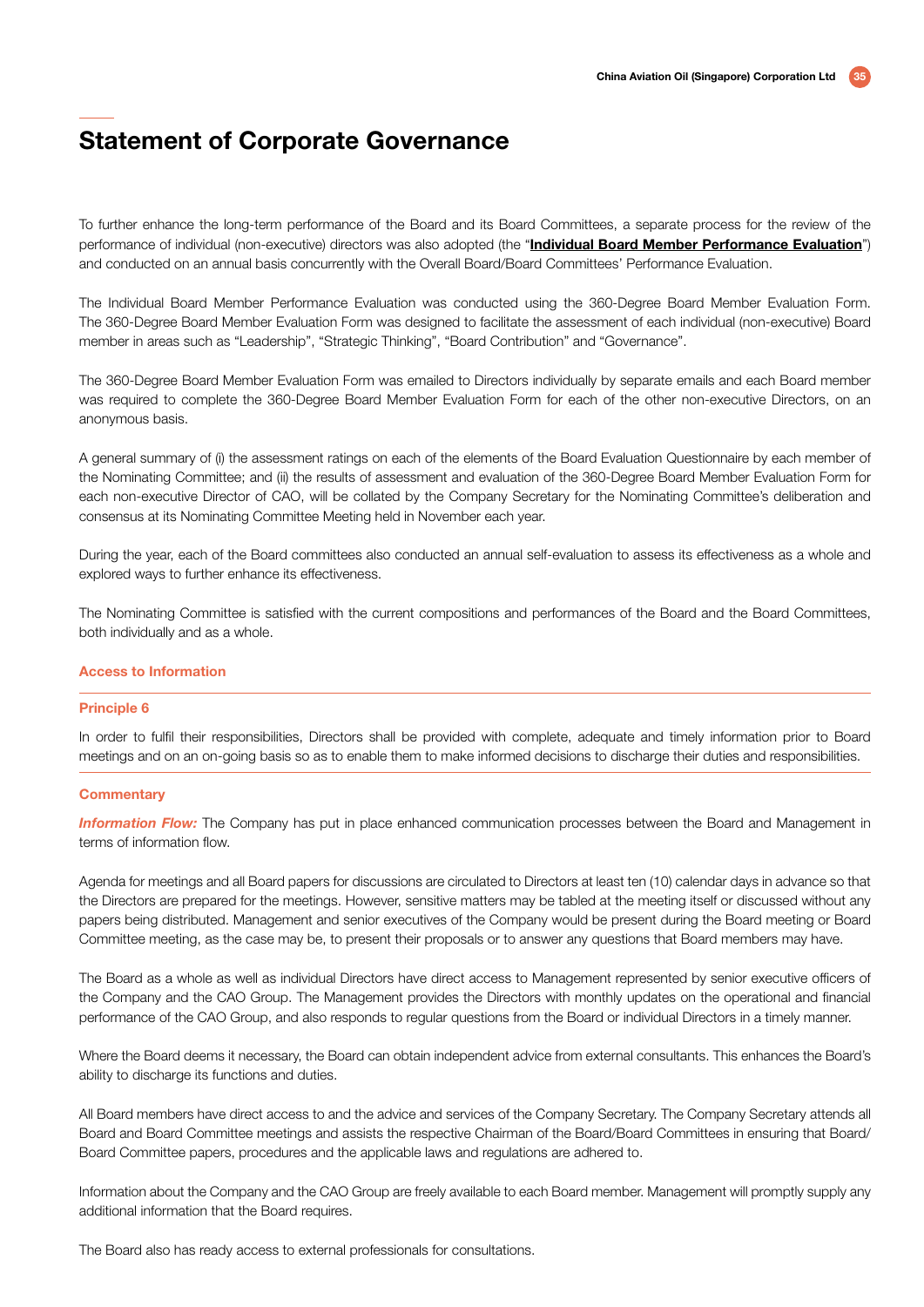#### (B) REMUNERATION MATTERS

#### Procedures for Developing Remuneration Policies

#### Principle 7

There should be a formal and transparent procedure for developing policy on executive remuneration and for fixing the remuneration packages of individual Directors. No Director should be involved in deciding his own remuneration.

#### Level and Mix of Remuneration

#### Principle 8

The level and structure of remuneration should be aligned with the long-term interest and risk policies of the company, and should be appropriate to attract, retain and motivate (a) the Directors to provide good stewardship of the company; and (b) key management personnel to successfully manage the company. However, companies should avoid paying more than is necessary for this purpose.

#### Disclosure on Remuneration

#### Principle 9

Each company should provide clear disclosure of its remuneration policies, level and mix of remuneration, and the procedure for setting remuneration, in the company's annual report. It should provide disclosure in relation to its remuneration policies to enable investors to understand the link between remuneration paid to directors and key management personnel, and performance.

#### **Commentary**

*Remuneration Committee:* The Board adopted the recommendations of the 2012 Code and established a Remuneration Committee to consider and to make recommendations on remuneration matters for the Directors and key management personnel of the CAO Group. Apart from ensuring consistencies with good practices, the Remuneration Committee is also mindful of the need to ensure that the Company and the CAO Group are able to attract and retain good Directors and senior executives to the business.

The Remuneration Committee comprises five (5) members, the majority of whom, including its Chairman, are Independent Non-Executive Directors:

#### Remuneration Committee

| Wang Kai Yuen            | Chairman      |
|--------------------------|---------------|
| Li Yongji <sup>(1)</sup> | Vice Chairman |
| Li Runsheng              | Member        |
| Ang Swee Tian            | Member        |
| Bella Young Pit Lai      | Member        |

#### Note:

(1) Mr Li Yongji was appointed as Vice Chairman on 5 February 2018 in place of Dr Luo Qun.

The Remuneration Committee assists the Board and Management by assessing and making remuneration recommendations for the Executive Directors and key management personnel of the Company.

In the discharge of its responsibilities, the Remuneration Committee has sought expert advice from an external international human resource consultancy firm.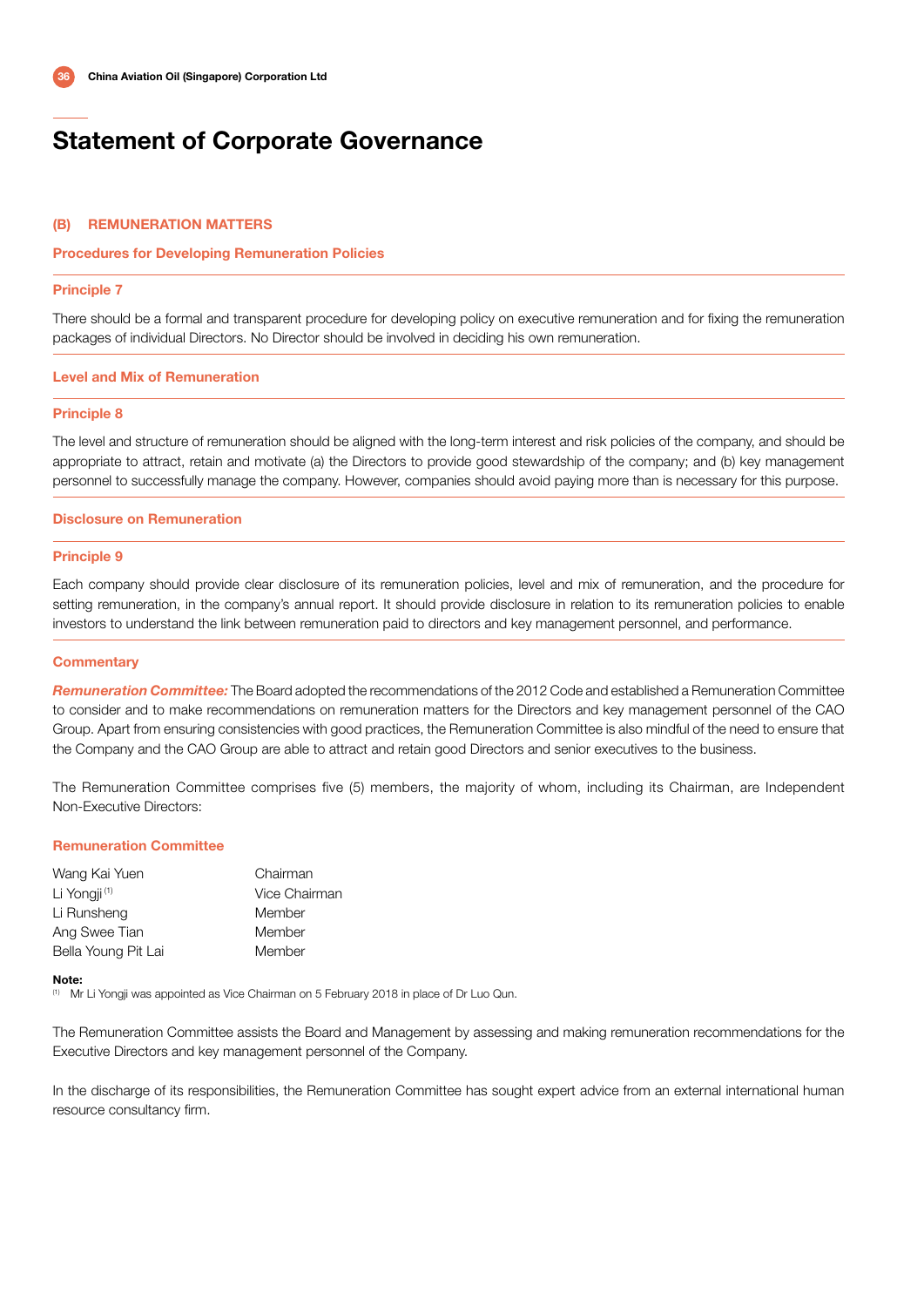Broadly, remuneration for the CEO/EO and five (5) key management personnel for the financial year ended 31 December 2017 is based on the Company's and individual performances and the remuneration for Non-Executive Directors in the form of fees is based on responsibilities and memberships in the Board and its committees.

Non-executive Directors are paid Directors' fees, subject to the approval of shareholders at the AGM. Directors' fees comprise a basic fee and fees in respect of service on the Board committees.

The structure for the payment of Directors' fees for Non-Executive Directors is based on a framework comprising basic fee and additional fees for serving on the Board Committees and also undertaking additional services for the CAO Group. Fees paid or payable to Non-Executive Directors take into account factors such as effort and time spent, and responsibilities of these Directors. The CEO/ ED does not receive Directors' fees for his Board directorships with the Company.

Details on the existing Directors' fee structure are set out below:

- a. Each director will receive a base fee ("**Base Fee**").
- b. The Chairman of the Board will receive twice the amount of the Base Fee ("Board Chairman's Fee").
- c. The Deputy Chairman will receive 75% of the Board Chairman's Fee.
- d. The Chairman of the Audit Committee ("**AC**") will receive additionally two-thirds of the Base Fee ("**AC Chairman's Fee**").
- e. The Chairman of the Risk Management Committee ("RMC") will receive additionally two-thirds of the Base Fee ("RMC Chairman's Fee").
- f. Chairman of the Remuneration Committee (" $\underline{RC}$ ") and the Chairman of the Nominating Committee (" $\underline{NC}$ ") will each receive additionally one-third of the Base Fee.
- g. Members of AC, RC, NC and RMC will each receive 50% of the respective AC Chairman's Fee, RC Chairman's Fee, NC Chairman's Fee and RMC Chairman's Fee.
- h. Executive Directors will not be entitled to receive fees.
- i. The Lead Independent Director will receive additionally a sum equivalent to the Base Fee.

Directors' fees which were payable to non-executive Directors nominated by CNAF and BP were previously paid to CNAF and BP or their nominated companies respectively. As a gesture of their continued support to the Company, both CNAF and BP had decided not to accept any Directors fees payable to their respective nominee Directors from the financial year 2017.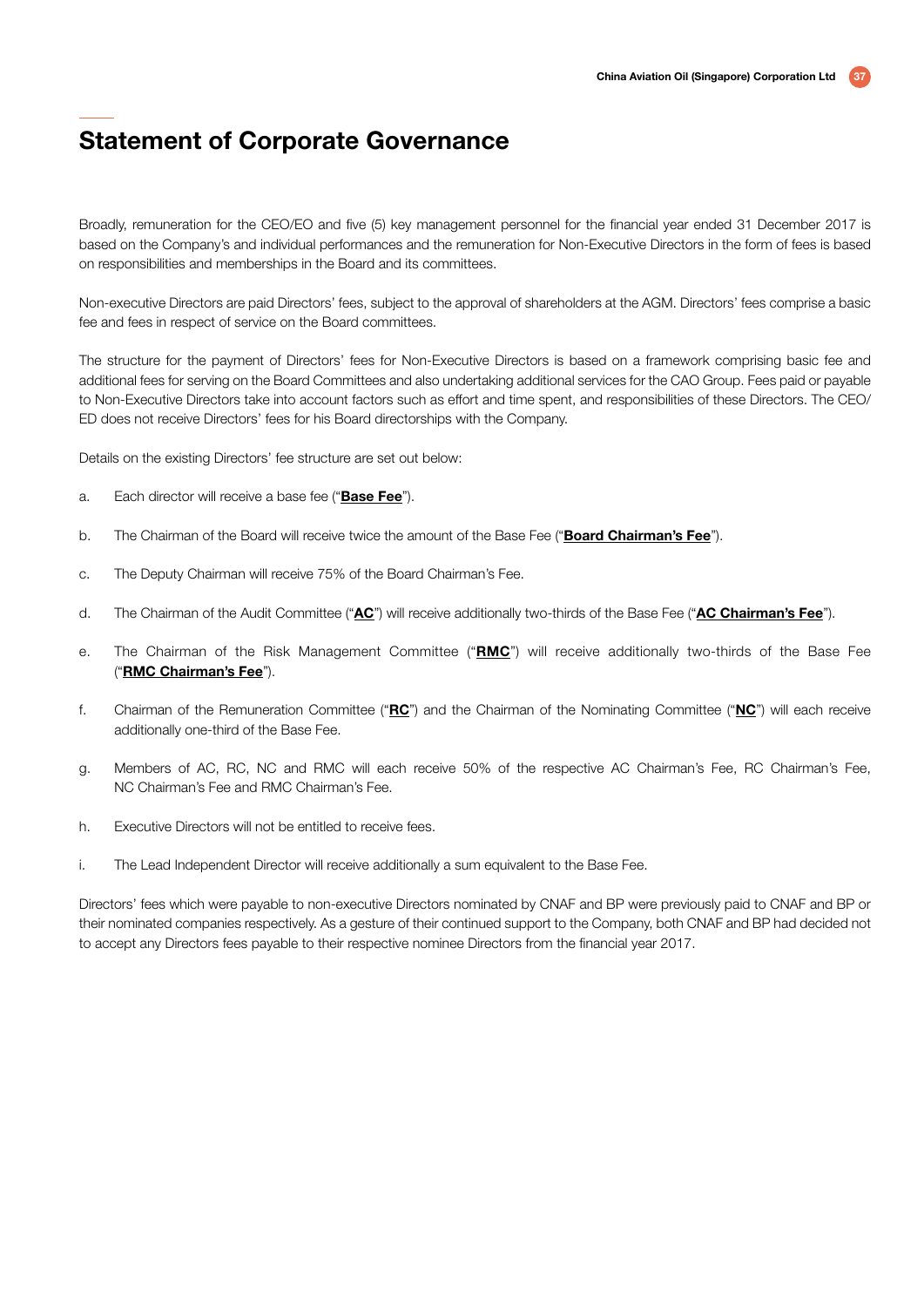The remuneration of Directors payable for the financial year ended 31 December 2017, in bands of S\$100,000 are set out below:

| <b>Remuneration Band &amp;</b><br><b>Name of Director</b> | Fee<br><b>S\$</b> | <b>Basic/Fixed</b><br><b>Salary and</b><br><b>Allowance</b><br>S\$ | Variable/<br><b>Performance</b><br><b>Bonus</b><br>S\$ | <b>Others</b><br>S\$ | Long-Term<br><b>Incentives</b><br>S\$ | <b>Total</b><br><b>S\$</b> |
|-----------------------------------------------------------|-------------------|--------------------------------------------------------------------|--------------------------------------------------------|----------------------|---------------------------------------|----------------------------|
| Above S\$750,000 to S\$1,000,000                          |                   |                                                                    |                                                        |                      |                                       |                            |
| Meng Fanqiu <sup>(1)</sup> (CEO/ED)                       | 0                 | 604,760                                                            | 155,840                                                | $\Omega$             | $\overline{0}$                        | 760,600                    |
| <b>Below S\$150,000</b>                                   |                   |                                                                    |                                                        |                      |                                       |                            |
| Xi Zhengping <sup>(2)</sup> (Chairman)                    | $\overline{O}$    | N.A.                                                               | N.A.                                                   | N.A.                 | N.A.                                  | $\mathbf{O}$               |
| Lin Wanli <sup>(2)</sup>                                  | 0                 | N.A.                                                               | N.A.                                                   | N.A.                 | N.A.                                  | $\Omega$                   |
| Wang Kai Yuen<br>(Deputy Chairman/Lead ID)                | 145,134           | N.A.                                                               | N.A.                                                   | N.A.                 | N.A.                                  | 0                          |
| Ang Swee Tian                                             | 101,595           | $\Omega$                                                           | $\Omega$                                               | $\Omega$             | $\Omega$                              | $\Omega$                   |
| Felipe Arbelaez <sup>(3)</sup>                            | $\Omega$          | N.A.                                                               | N.A.                                                   | N.A.                 | N.A.                                  | $\mathcal{O}$              |
| David Windle <sup>(3)</sup>                               | 0                 | N.A.                                                               | N.A.                                                   | N.A.                 | N.A.                                  | $\mathbf 0$                |
| Li Runsheng                                               | 79.824            | N.A.                                                               | N.A.                                                   | N.A.                 | N.A.                                  | $\Omega$                   |
| Luo Qun                                                   | $\Omega$          | N.A.                                                               | N.A.                                                   | N.A.                 | N.A.                                  | $\Omega$                   |
| Bella Young Pit Lai                                       | 0                 | N.A.                                                               | N.A.                                                   | N.A.                 | N.A.                                  | $\Omega$                   |
| Zhao Shousen                                              | $\Omega$          | N.A.                                                               | N.A.                                                   | N.A.                 | N.A.                                  | $\Omega$                   |

(1) The total remuneration of Mr Meng Fanqiu shown above excludes the 2017 variable bonus payable for the financial year 2017. The quantum of the said 2017 variable bonus is being considered by the Remuneration Committee and will be decided and recommended for the Board's endorsement during the financial

year 2018. (2) Dr Xi Zhengping was appointed as Chairman/Non-Independent Director in place of Mr Lin Wanli on 6 February 2017.

<sup>(3)</sup> Mr David Windle was appointed as Non-Executive, Non-Independent Director in place of Mr Felipe Arbelaez on 28 July 2017.

| <b>Remuneration Bands</b>                                                           | Name of<br><b>Key Management</b><br><b>Personnel</b>   | <b>Base/Fixed</b><br><b>Salary</b><br>(%) | <b>Variable</b><br><b>Bonus</b><br>(%) | <b>Allowances</b><br>& Other<br><b>Benefits</b><br>(%) | <b>Long-Term</b><br><b>Incentives</b><br>(%) | <b>Total</b><br>(%) |
|-------------------------------------------------------------------------------------|--------------------------------------------------------|-------------------------------------------|----------------------------------------|--------------------------------------------------------|----------------------------------------------|---------------------|
| S\$250,000 - S\$500,000                                                             | Elizza Ding <sup>(2)</sup><br>Owen Wong <sup>(2)</sup> | 82                                        | 18                                     | 0                                                      | $\Omega$                                     | 100                 |
|                                                                                     | Wang Yanjun <sup>(3)</sup>                             | 100                                       | $\Omega$                               | $\Omega$                                               | $\Omega$                                     | 100                 |
| \$\$200,000 and below                                                               | Zhang Xingbo <sup>(3)</sup>                            | 100                                       | $\Omega$                               | $\Omega$                                               | 0                                            | 100                 |
|                                                                                     | Xu Guohong <sup>(3)</sup>                              | 100                                       | $\Omega$                               | 0                                                      | $\mathcal{O}$                                | 100                 |
| <b>Total Remuneration of</b><br>five (5) key management<br>personnel <sup>(1)</sup> |                                                        |                                           | S\$1,122,971                           |                                                        |                                              |                     |

(1) The remuneration disclosed includes the 2016 variable bonus paid during the financial year 2017 and excludes the 2017 variable bonus payable for the financial year 2017. The quantum of the said 2017 variable bonus is being considered by the Remuneration Committee and will be decided and recommended for the Board's endorsement during the financial year 2018.

<sup>(2)</sup> The remuneration disclosed comprises secondment fees paid to BP Singapore Pte Ltd ("BPS") pursuant to a secondment agreement between CAO and BPS. <sup>(3)</sup> Mr Wang Yanjun and Mr Zhang Xingbo were appointed as Vice Presidents during the third quarter of 2017 whilst Mr Xu Guohong was appointed as Chief Financial Officer during the fourth quarter of 2017.

There are no employees in the CAO Group who are immediate family members of the Chairman or any of the Directors during the financial year ended 31 December 2017. "immediate family member" means the spouse, child, adopted child, step child, brother, sister and parent.

The remuneration of the CAO Group's five (5) key management personnel takes into consideration the pay and employment conditions within the same industry and is performance related.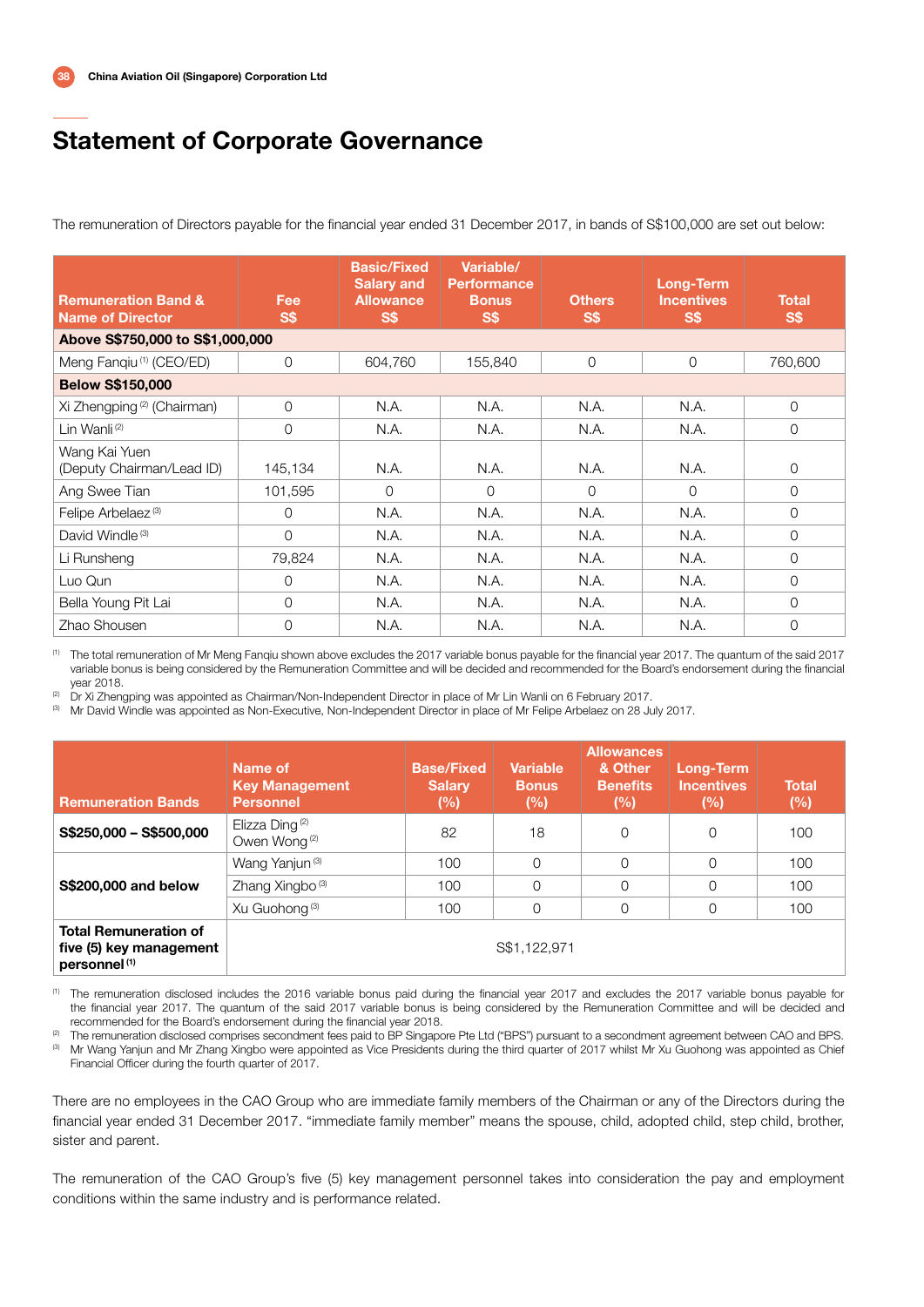The remuneration package of Directors and key management personnel include the following:

Basic/fixed salary – The basic salary (inclusive of statutory employer contributions to Central Provident Fund) for the CEO/ED and each key management personnel were approved by the Remuneration Committee and endorsed by the Board, taking into account the performance of the individual for the financial year 2017, the inflation price index and information from independent sources on the pay scale for similar jobs in a selected group of comparable organisations.

Variable/Performance – The CAO Group operates a bonus scheme for all employees including the CEO/ED. The criteria for the bonus scheme are the level of profit achieved from certain aspects of the CAO Group's business activities against targets, together with an assessment of the Company's and individual's performance during the year. The remuneration disclosed above for the CEO/ ED and the five (5) key executives included the 2016 variable bonuses payable in relation to profit targets achieved for the Company's oil trading activities during the financial year 2016.

Others – Benefits in kind such as private medical cover and car are made available where appropriate and consistent with common industry practices.

#### (C) ACCOUNTABILITY AND AUDIT

#### **Accountability**

#### Principle 10

The Board should present a balanced and understandable assessment of the company's performance, position and prospects.

#### **Commentary**

The Board, with the assistance of the Audit Committee, reviewed all financial statements of the Company and the CAO Group. The Board is accountable to shareholders and always aims to present a balanced and understandable assessment of the Company's and the CAO Group's financial position and prospects to shareholders on a timely basis. The quarterly, half-year and full-year results were announced or issued within the mandatory period. The Board also ensures that timely announcements of other matters as prescribed by the SGX-ST Listing Manual requirements and other relevant rules and regulations are made.

Board members are provided with management accounts on a monthly basis. Such reports keep the Board informed, on a balanced and understandable basis, of the CAO Group's performance, financial position and prospects and consist of the consolidated profit and loss accounts, analysis of sales, operating profit, pre-tax and attributable profit by business segments compared against the budgets, together with explanation given for significant variances for the month and year-to-date.

The Board had put in place an external audit policy (the "CAO External Audit Policy") which provides guidance on the application of the 2012 Code as well as CAO Corporate Governance Policy in relation to the provision of external audit services for the CAO Group.

The Audit Committee, in accordance with its terms of reference, reviews the performance of the external auditors on an annual basis. In reviewing the performance of the external auditors, the Audit Committee will focus on the quality and rigour of the audit (e.g. assessment of the effectiveness of the external audit through levels of errors identified, accuracy in handling key accounting audit judgments and response to queries from the Audit Committee); quality of audit services provided, the audit firm's internal quality control procedures, relationship with internal auditors and the Company; and the independence and objectivity of the external auditors.

In line with the prevailing regulatory requirements of the State-owned Assets Supervision and Administration Commission of the State Council of the People's Republic of China, which has jurisdiction over CNAF, which is a state-owned enterprise of the People's Republic of China, and over the Company as CNAF's subsidiary, the same audit firm should not be retained for more than five (5) consecutive full-year audits.

During the financial year 2017, the Board, through the Audit Committee, Deloitte Touche LLP ("Deloitte") and internal auditors, BDO LLP ("BDO"), scrutinised Management's conduct of the Company's and the CAO Group's business processes and financials. Each area of the Company and the CAO Group was audited on an ongoing basis to ensure that the Company and the CAO Group maintain good corporate practices and governance and financial integrity.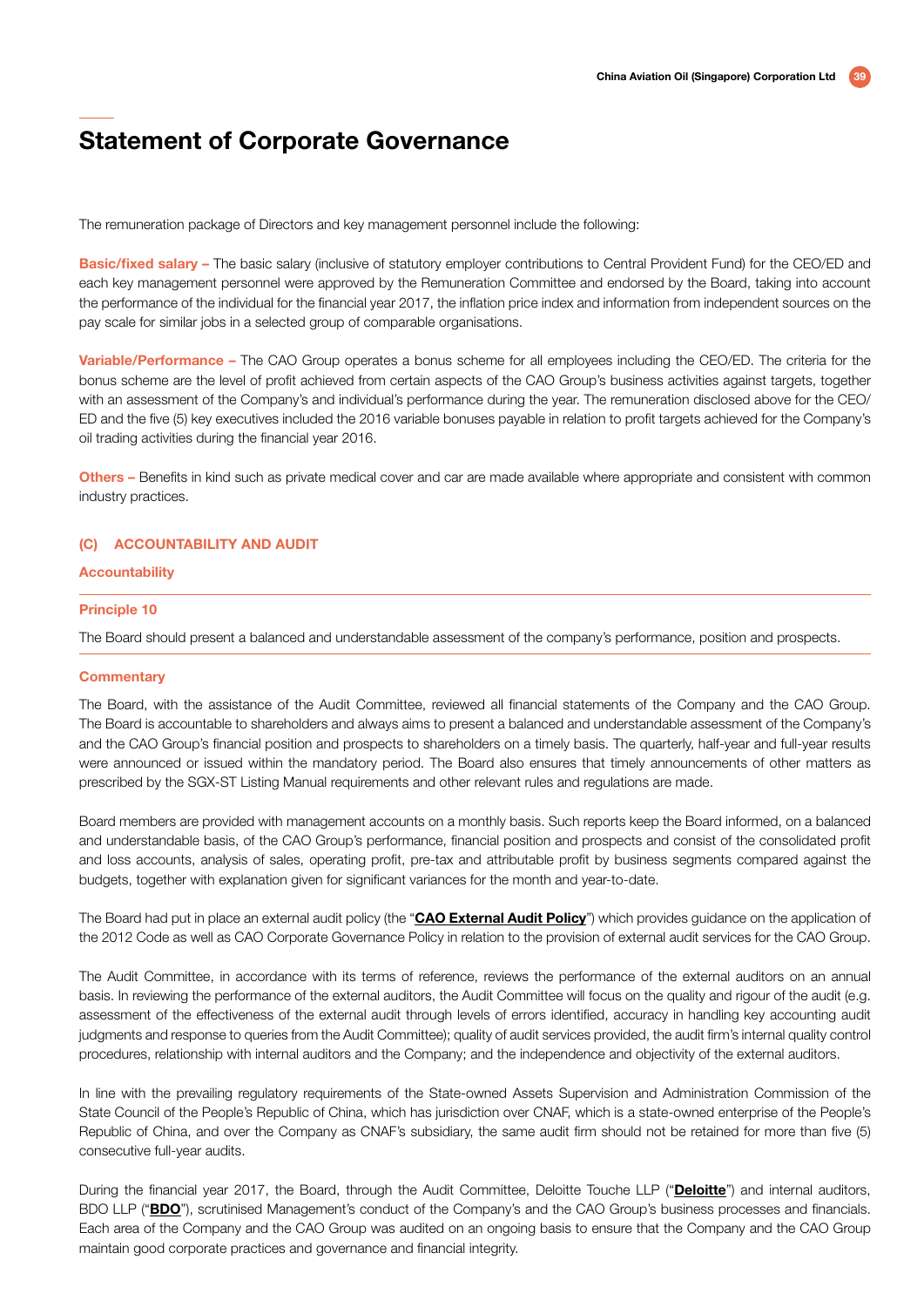#### RISK MANAGEMENT AND INTERNAL CONTROLS

#### Principle 11

The Board is responsible for the governance of risk. The Board should ensure that Management maintains a sound system of risk management and internal controls to safeguard shareholders' interests and the company's assets, and should determine the nature and extent of the significant risks which the Board is willing to take in achieving its strategic objectives.

#### **Commentary**

The Board recognises the importance of sound internal control and risk management practices. In this regard, the Board affirms that it is responsible for the CAO Group's systems of internal control and risk management system and had established the Risk Management Committee.

The Risk Management Committee comprises three (3) members, all of whom are Non-Executive Directors:

#### Risk Management Committee

| David Windle <sup>(1)</sup> | Chairman |
|-----------------------------|----------|
| Li Yonaii <sup>(2)</sup>    | Member   |
| Ang Swee Tian               | Member   |

#### Note:

(1) Mr David Windle was appointed as Chairman of the Risk Management Committee in place of Mr Felipe Arbelaez on 28 July 2017.

<sup>(2)</sup> Mr Li Yongji was appointed a member of the Risk Management Committee in place of Dr Zhao Shousen on 5 February 2018.

The Risk Management Committee is responsible for, among others:

- (i) setting the limits for various types of risks, such as market, credit, operational, compliance and reputation risks;
- (ii) approving new activities that the CAO Group plan to embark on; and
- (iii) overseeing the risk management practices of the CAO Group.

The Risk Management Department of the Company ensures that the risk management activities have been executed daily. The Risk Management Department is responsible for, among others:

- (i) ensuring that risk management activities have been executed daily; and
- (ii) all risk-related policies, processes and limits are implemented and adhered to.

The Head of the Risk Management Department, a BP-secondee, reports directly to the Risk Management Committee. The Risk Management Committee had delegated the day-to-day management of the risks of the Company and the CAO Group to the Company Risk Meeting, which operates within the delegated authority set by the Risk Management Committee from time to time. The Company Risk Meeting comprises the Head of Risk Management, senior Management and relevant functional heads (i.e. from Trading, Operations, Finance and Legal), and meets once a month as well as on an ad hoc basis when required. The Chairman of the Company Risk Meeting, who is the Head of Risk Management, directly reports to the CEO/ED but also has an independent direct reporting line to the Risk Management Committee.

The Risk Management Report is found on page 81 of the Annual Report.

The key responsibilities of the Compliance and Internal Audit Department include inter alia:

- (1) review and evaluation of compliance issues across the CAO Group;
- (2) monitoring of new and existing laws and regulations as well as keeping abreast of the status of all relevant compliance activities;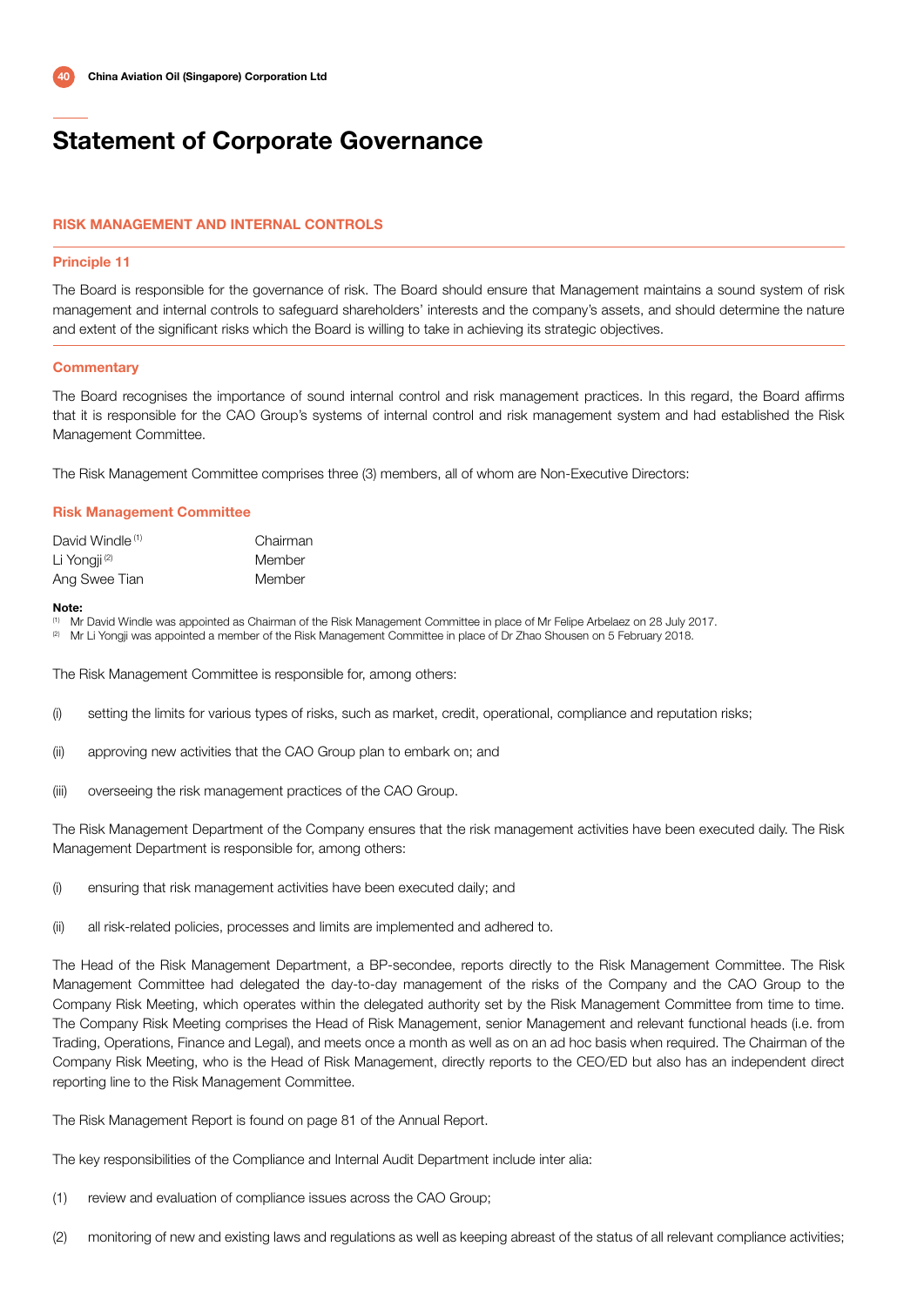- (3) acting as a channel of communication between compliance investigators and concerned parties;
- (4) setting policies and periodic checks to prevent any unethical or illegal conduct within the CAO Group;
- (5) responding to violation of regulations, policies, rules and standards of conduct within the CAO Group;
- (6) coordination of compliance activities such as providing training to staff of the CAO Group;
- (7) overseeing the annual internal audit for the CAO Group which includes preparation of internal audit schedules including short/ long term audit plans, reviewing the annual/quarterly internal audit reports to the Management and the Audit Committee;
- (8) integration and establishment of the CAO Group's internal control framework, policies, processes and systems across the Company, its subsidiaries and associates;
- (9) facilitating and assisting the CAO Group functional heads in formulating policies, operational processes and systems. Ensure that the policies, processes and systems are efficient in implementation and aligned with regulatory requirement;
- (10) establishing and maintaining the CAO Group's Business Continuity Plan (the "BCP");
- (11) establishing and ongoing review of the CAO Group's SOP's templates to ensure proper departmental ownership of each processes and changes; and
- (12) evaluating the system of internal controls for new projects and business activities and analysis on the impact of such activities on the CAO Group. Where necessary, to provide recommendation and develop programmes for improvement.

The Head of Compliance and Internal Audit reports directly to the CEO/ED. The Head of Compliance and Internal Audit may also report directly to the Audit Committee for important matters or concerns relating to the system of internal controls of the CAO Group.

As part of the CAO Group's efforts to ensure all employees of the CAO Group stay relevant and informed of the dynamic business environment and uphold core ethics and values that are essential to the long-term success of the CAO Group, the Compliance and Internal Audit Department arranged for all employees of the CAO Group to participate in the mandatory e-learning course modules relating to (1) Global Sanctions; (2) Information Security; and (3) Fraud Prevention via the Thomson Reuters' online learning portal.

In May 2017, an off-site BCP testing exercise involving participants from cross-functional departments was conducted to test and verify the effectiveness of the BCP and to identify areas for improvements in the critical business processes of the CAO Group.

With the assistance of the Audit Committee and the Risk Management Committee, the Board reviews the adequacy and integrity of those control systems from time to time. Corporate Policy on Anti-Money Laundering Measures, including the appointment of an Anti-Money Laundering Compliance Officer, together with other trading related policies such as Out-of-Office Dealing Policy, Telephone Taping/Instant Messaging/Mobile Phone Policy, Deal Entry Policy, CAO Group Trade Sanctions Policy and CAO Group Corporate Guarantee Policy had been endorsed by the Risk Management Committee and relevant departments had also been mandated with the responsibility to oversee the adoption of the aforesaid policies in their practices, processes and operations.

As discussed under Principle 13, the internal audit function of the CAO Group which is outsourced to BDO assists the Audit Committee and the Board in evaluating the internal control systems and processes, financial and accounting matters, compliance and business and financial risk management. The Audit Committee's responsibilities in the CAO Group's internal controls are complemented by the work of the outsourced Internal Auditors, BDO, the Compliance and Internal Audit department, the Risk Management department and the Legal department.

Based on the audit reports, internal control systems review report and management controls in place, the Audit Committee is satisfied that the internal control systems provide reasonable assurance that assets are safeguarded, that proper accounting records are maintained and financial statements are reliable.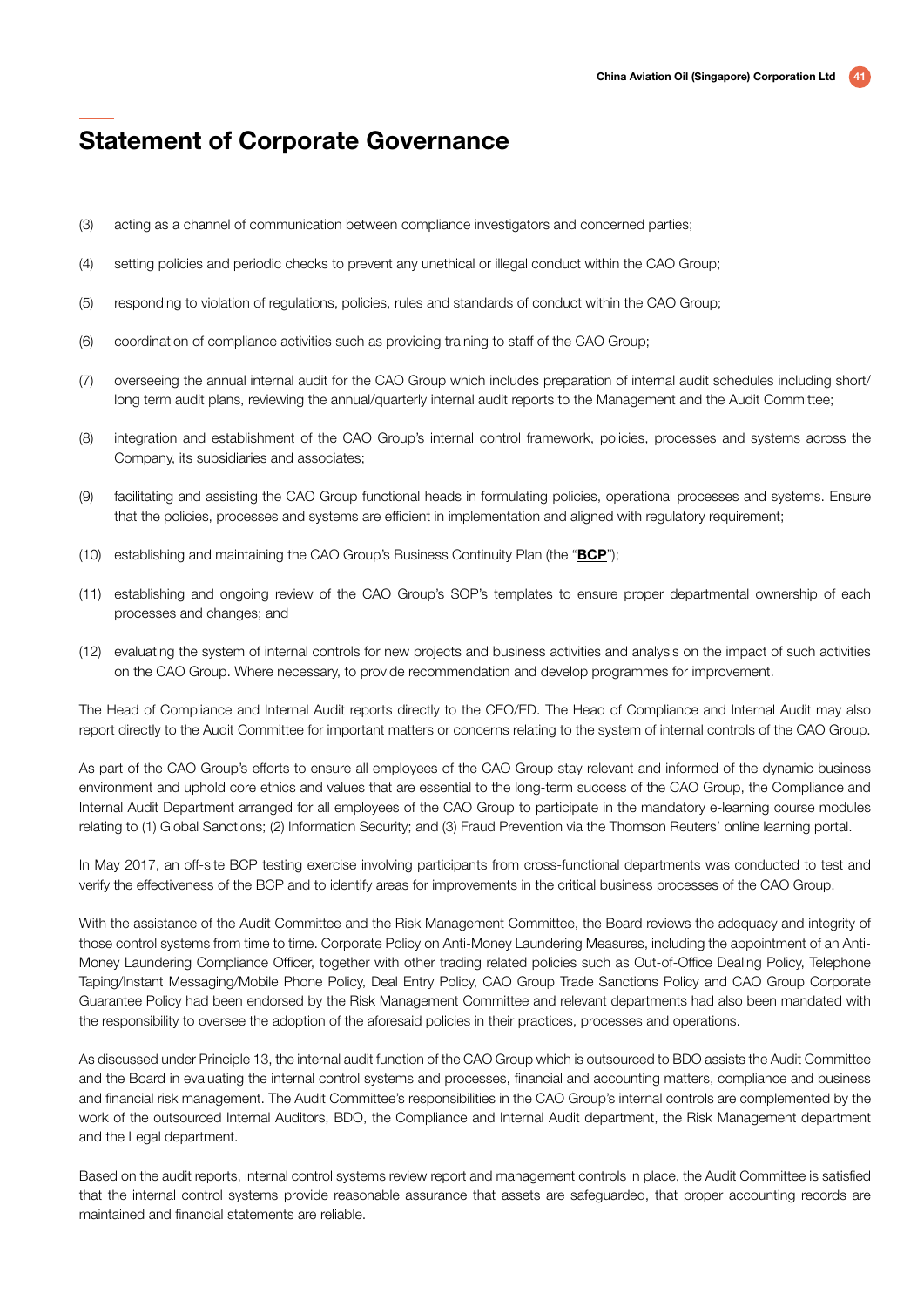In line with the Singapore Standards on Auditing issued in July 2015, the Company's external auditors, Deloitte, will disclose key audit matters in the auditor's reports on the financial statements which include matters that were of most significance in the audit of the financial statements for the financial year ended 31 December 2017 (the "Key Audit Matters").

Significant financial reporting matters (including the Audit Committee's perspectives on the Key Audit Matters) are summarised below:

| <b>Significant Matters</b>                                                                                                                                                                                                                                                                        | Audit Committee's commentary on its review of the Key Audit<br><b>Matters and decisions made</b>                                                                                                                                                                                                                                                                                                                                                                                                                             |
|---------------------------------------------------------------------------------------------------------------------------------------------------------------------------------------------------------------------------------------------------------------------------------------------------|------------------------------------------------------------------------------------------------------------------------------------------------------------------------------------------------------------------------------------------------------------------------------------------------------------------------------------------------------------------------------------------------------------------------------------------------------------------------------------------------------------------------------|
| <b>Revenue recognition</b>                                                                                                                                                                                                                                                                        |                                                                                                                                                                                                                                                                                                                                                                                                                                                                                                                              |
| Recognition of revenue and purchases have been<br>identified as a risk primarily due to:                                                                                                                                                                                                          | The Audit Committee regularly discussed with management and the<br>external auditors on the standard operating procedures and controls<br>in place to ensure reasonableness regarding timeliness, completeness                                                                                                                                                                                                                                                                                                               |
| complexity in the timing of recognition for trades<br>$\bullet$<br>with deliveries occurring on or around year end<br>as a result of the extent of the CAO Group's<br>distribution network and varying shipping terms<br>with customers; and                                                      | and accuracy of accounting records and reporting. The Audit<br>Committee together with Risk Management Committee considered<br>the reasonableness of controls in place to prevent unauthorised<br>trading activity. Audit Committee had considered the audit samplings<br>performed by the external auditors and noted that no misstatements<br>were uncovered by the external auditors.                                                                                                                                     |
| risk of potential deliberate misstatement of the<br>٠<br>CAO Group's trading positions by failing to report<br>the trades entered or failing to record the trades<br>accurately or on a timely basis, particularly for those<br>over-the-counter trades.                                          |                                                                                                                                                                                                                                                                                                                                                                                                                                                                                                                              |
| The details of the CAO Group's revenue are disclosed in<br>Notes 3.10 and 17 to the financial statements.                                                                                                                                                                                         |                                                                                                                                                                                                                                                                                                                                                                                                                                                                                                                              |
| Valuation of derivatives, trading inventories and<br>open physical contracts                                                                                                                                                                                                                      |                                                                                                                                                                                                                                                                                                                                                                                                                                                                                                                              |
| The valuation of derivatives, trading inventories and open<br>physical contracts requires significant management<br>judgement in applying the appropriate valuation<br>methodology and incorporating of any contract specific<br>terms including the use of valid and appropriate<br>price index. | The Audit Committee and Risk Management Committee received regular<br>briefings on the CAO Group's trading risk, controls and compliance.<br>The internal auditors also conducted a review of the Company's system<br>of internal controls and no significant observations were noted. The<br>Audit Committee considered the reasonableness of the controls in place<br>over the valuation of derivatives, trading inventories and open physical<br>contracts. It evaluated and was satisfied that the valuation methodology |
| The valuation techniques and the inputs used in the fair<br>value measurements of the financial instruments are<br>disclosed in Note 23.                                                                                                                                                          | and inputs used in the valuation were reasonable.                                                                                                                                                                                                                                                                                                                                                                                                                                                                            |

In addition, BDO which had been engaged to conduct a review of the internal control systems and processes of the CAO Group will highlight any internal control weaknesses which have come to their attention in the course of their review. Any such audit findings noted during the audit by external auditors or internal control weaknesses noted during the review by BDO, and recommendations in relation thereto, if any, by the external auditors and BDO respectively, are reported to the Audit Committee.

The CEO/ED and Chief Financial Officer at the financial year-end have provided a written assurance to the Board that:

- (i) the financial records have been properly maintained and the financial statements give a true and fair view of the CAO Group's operations and finances;
- (ii) the effectiveness of the CAO Group's risk management and internal control systems.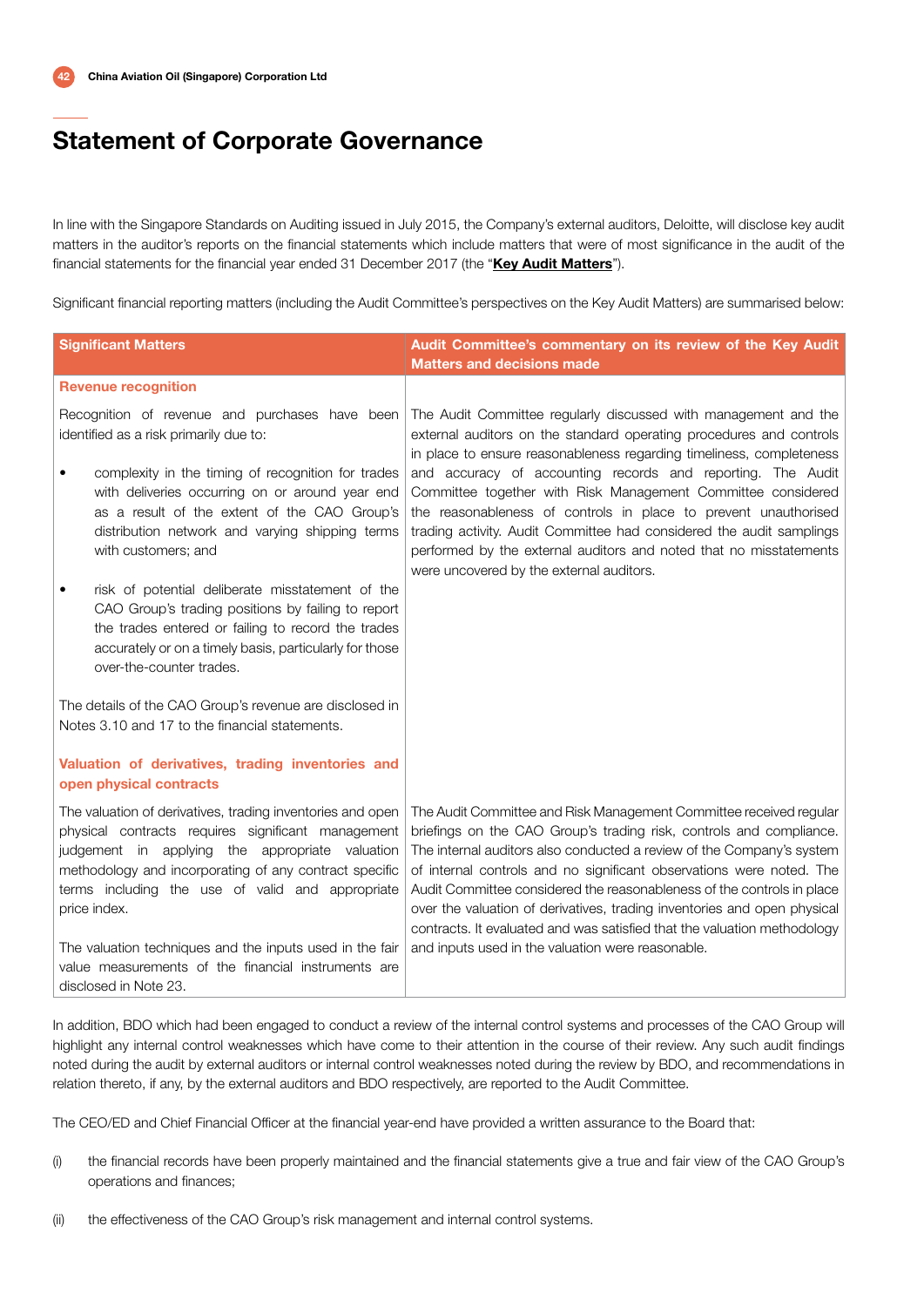Based on the internal controls established and maintained by the CAO Group, work performed by the internal and external auditors, and reviews performed by management and various Board Committees, the Board, with the concurrence of the Audit Committee, is of the opinion that the CAO Group's system of internal controls addressing financial, operational, compliance, information technology controls and risk management systems, were adequate as at 31 December 2017 to provide reasonable assurance for achieving the following objectives:

- (a) effectiveness and efficiency of operations;
- (b) reliability of financial reporting; and
- (c) compliance with applicable laws and regulations.

The Board notes that the system of internal controls provides reasonable, but not absolute, assurance that the CAO Group will not be affected by any event that could be reasonably foreseen as it strives to achieve its business objectives and goals. In this regard, the Board also notes that no system can provide absolute assurance against the occurrence of material errors, poor judgement in decision-making, human error, fraud or other irregularities.

#### Audit Committee

#### Principle 12

The Board should establish an Audit Committee with written terms of reference which clearly set out its authority and duties.

#### **Commentary**

*Composition of the Audit Committee:* The Audit Committee comprises five (5) members, all of whom are Non-Executive Directors and the majority, including its Chairman, are Independent Directors:

#### Audit Committee

| Ang Swee Tian               | Chairman      |
|-----------------------------|---------------|
| Li Yongji <sup>(1)</sup>    | Vice-Chairman |
| Wang Kai Yuen               | Member        |
| David Windle <sup>(2)</sup> | Member        |
| Li Runsheng                 | Member        |

#### Note:

(1) Mr Li Yongji was appointed as Vice Chairman of the Audit Committee in place of Dr Zhao Shousen on 5 February 2018.

<sup>(2)</sup> Mr David Windle was appointed as a member of the Audit Committee in place of Mr Felipe Arbelaez on 28 July 2017.

*Roles of the Audit Committee:* The Audit Committee held four (4) meetings in 2017 where it met with external and internal auditors to review both the Company and the CAO Group's financials and audit reports. A key issue for discussion is the financial statements and announcements made by the Company to shareholders. The members of the Audit Committee, collectively, have expertise or experience in financial management and are qualified to discharge the Audit Committee's responsibilities.

The Audit Committee met with both the external and internal auditors at least once without the presence of the Management.

The Audit Committee reviews the quarterly and annual financial statements and the integrity of financial reporting of the Company, including the accounting principles, for recommendation to the Board for approval. The Audit Committee also reviews and approves the internal auditor's and external auditor's plans to ensure that the plans adequately cover, in particular, significant internal controls of the Company relating to financial, operational and compliance-related matters. Significant issues are discussed at Audit Committee meetings.

The Audit Committee has full authority to investigate into any matter within its terms of reference, including any suspected fraud or irregularity, or suspected infringement of any relevant laws, rules or regulations.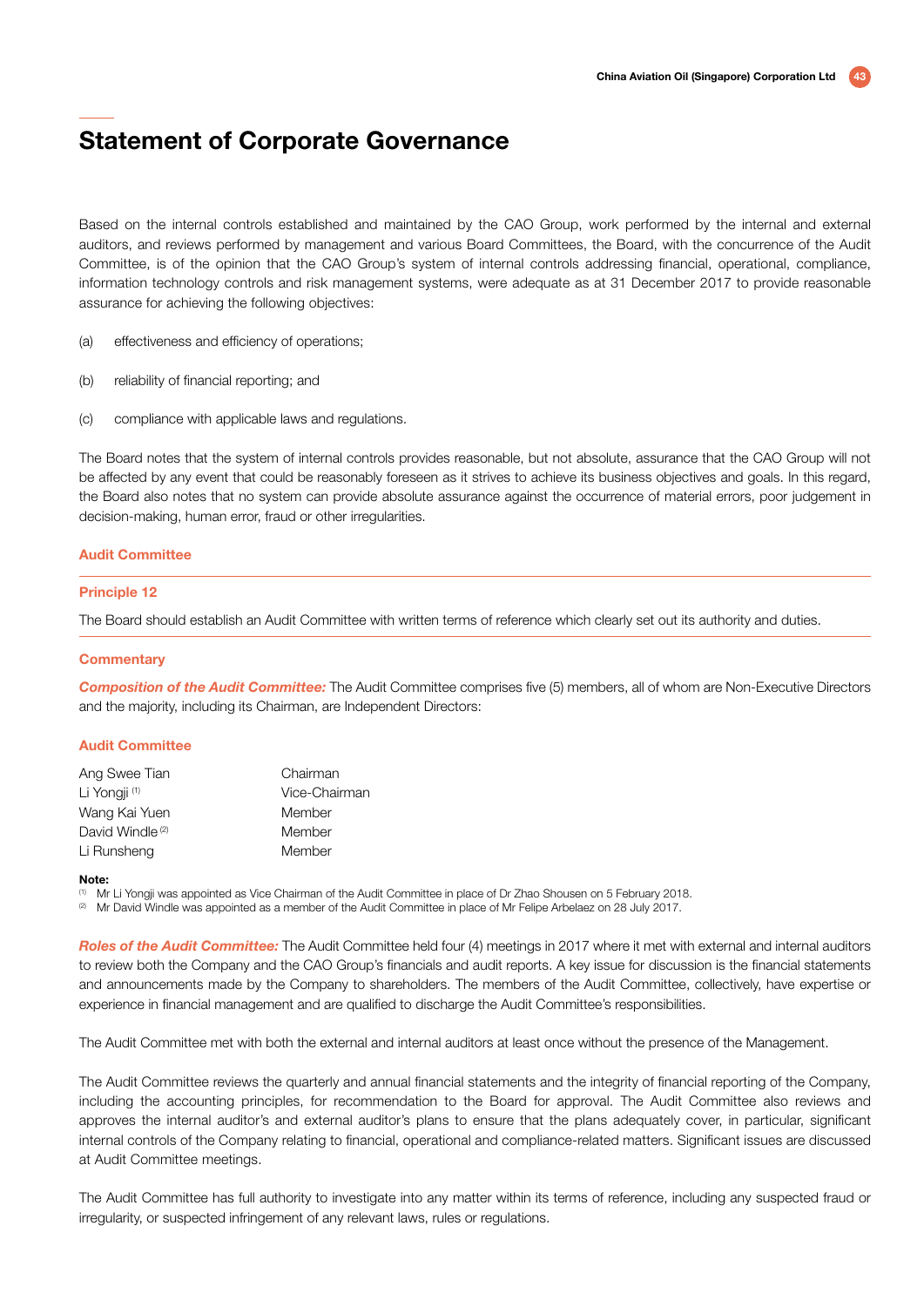The Audit Committee has full access to and co-operation of the Management. The Audit Committee also has full discretion to invite any Director or executive officer from the Company or the CAO Group to attend its meetings. The Audit Committee has full access to both external and internal auditors. Where required, the Audit Committee is empowered to obtain external legal advice or such other independent professional advice as the Audit Committee deems necessary.

The Audit Committee monitors all interested person transactions, including transactions under the general mandate on Interested Person Transactions approved by shareholders at the AGM held in April 2017, and conflict of interest situations including transactions, procedures or actions taken which may raise issues about the Management's integrity.

The Audit Committee also evaluates the scope and results of internal audit reports as well as Management's responses to the findings of the internal audit reports. For further discussions about internal audit, please see section (D) INTERNAL CONTROLS.

The Audit Committee has also conducted an annual review of non-audit services and is satisfied that the nature and extent of such services provided by Deloitte will not prejudice their independence and objectivity before confirming their re-nomination.

The Board had proposed to re-appoint Deloitte & Touche LLP as auditors of the Company for the financial year 2018.

The Company has put in place a suitable whistle blowing policy and procedure, by which staff of the CAO Group as well as other persons such as suppliers of the CAO Group (the "Stakeholders") may, in confidence, raise genuine concerns about possible improprieties regarding financial reporting or other matters (the "CAO Whistle-Blowing Policy"). The CAO Whistle Blowing Policy provides for an anonymous channel to Stakeholders to raise any such concerns to the Company without fear of reprisal. Any such concerns raised will be investigated at the discretion of the Investigating Committee set up under the CAO Whistle-Blowing Policy.

In this regard, a summary of the CAO Whistle Blowing Policy can be accessed from the Company's external website and a dedicated email address whistle\_blowing@caosco.com for persons to report concerns pertaining to any form of misconduct affecting the CAO Group, its customers, partners, suppliers and other stakeholders, had been disclosed in its website. Once an email has been received at the email address set out above, an investigating committee will be responsible for investigating the concern raised.

The Company had established and implemented the Crisis Management and Business Continuity Plan, Fraud Control Plan and an Enterprise Risk Management Framework and Process. The Crisis Management and Business Continuity Plan provides the CAO Group with a structured process for limiting the intensity or impact of negative threat or event to its employees, products, services, investments, financial stability and reputation.

The Fraud Control Plan comprises periodic fraud risk assessments on the Company which is subject to review from time to time.

The Enterprise Risk Management Framework and Process ensures that the Company has a structured approach and framework to regularly assess its enterprise-wide risks. Enterprise Risk Assessments are conducted on a regular basis to identify and deliver an inventory of key risks for the Company and to develop a list of key risk indicators that can help the Company monitor and mitigate its key risks.

In addition, other existing policies, internal guidelines and/or processes and procedures have been put in place by the Company and these include the Strategy and Investment Governance Standards & Strategy and Investment Governance Committee, IT Policy & Practice, Jet Fuel Marketing Policy and Safety, Health and Environment Policy.

The Company has put in place an employee handbook which includes a code of business conduct and ethics for employees.

### Internal Audit

#### Principle 13

The company should establish an effective internal audit function that is adequately resourced and independent of the activities it audits.

### **Commentary**

Both the Board and the Audit Committee agree that it is important to have a strong professional internal audit function to enhance their ability to manage risk and safeguard shareholders' interest. It has been determined that the best approach is to engage independent professional auditors to discharge this function and such, BDO has been retained as the Internal Auditors of the CAO Group.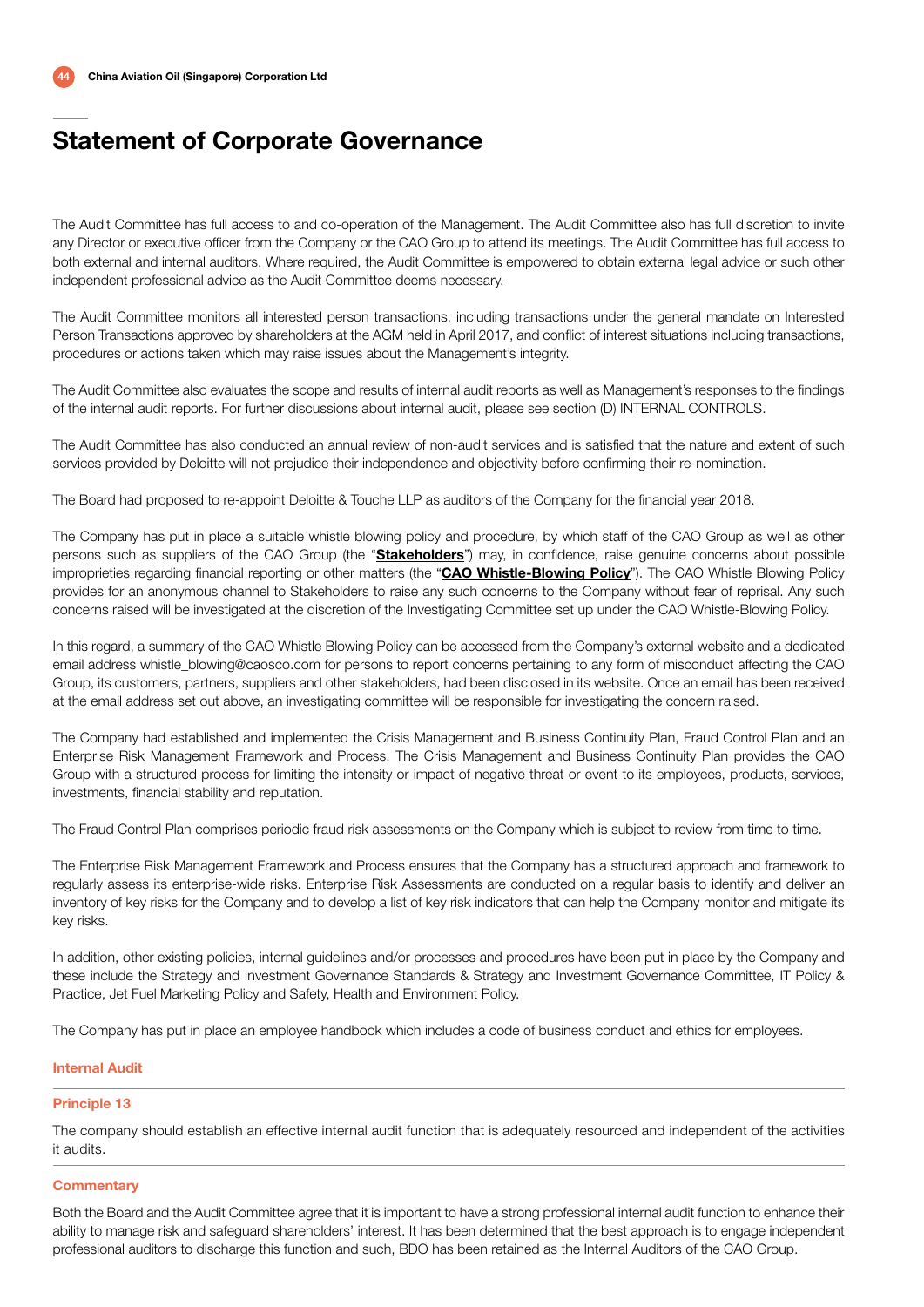During the financial year, BDO reviewed the Company's processes and procedures on a continual basis to ensure compliance with the best corporate governance practices. It also reviewed interested person transactions on a quarterly basis. The Audit Committee is satisfied that BDO had adequate resources to perform its functions and had appropriate standing within the Company.

BDO had presented their internal audit plan 2018 to the Audit Committee. The Audit Committee adopted the audit plan for 2018.

As the Internal Auditors of the CAO Group, BDO had conducted its internal audits in accordance with BDO's global internal audit methodology which is aligned with the Standards for the Professional Practice of Internal Auditing set by The Institute of Internal Auditors.

#### (E) COMMUNICATION WITH SHAREHOLDERS

#### Principle 14

Companies should treat all shareholders fairly and equitably, and should recognise, protect and facilitate the exercise of shareholders' rights, and continually review and update such governance arrangements.

#### **Commentary**

The Board is careful to observe regulations of the SGX-ST governing the requirements to make appropriate announcements on a timely basis. Transparency and integrity of information is also important to the Board. All material announcements are vetted by the CEO/ED, in consultation with the Chairman and/or the Deputy Chairman, as may be required, before release by the Company via SGXnet.

#### Principle 15

Companies should actively engage their shareholders and put in place an investor relations policy to promote regular, effective and fair communication with shareholders.

#### **Commentary**

#### *Investor Relations and Shareholder Communication*

The CAO Group is committed to providing regular, effective and fair communication with its shareholders and the investment community.

During the financial year and in line with the CAO Investor Relations Policy, the Company, through the Investor Relations team and senior management maintained active working relationships with domestic and international brokerage firms, investment banks and the media, regardless of their views or recommendations on the CAO Group.

In order to: (i) cultivate wider investing public's familiarity with the CAO Group; (ii) increase global awareness and appreciation of CAO's business strategy, corporate developments, growth strategies and financial performance; and (iii) enhance the quantity and quality of analysts' research, CAO expanded its channels of communication with the international investment and financial community. Increased interactions were conducted through international conferences, face-to-face meetings, teleconferences, earnings briefings and corporate access events which were webcast globally across international financial markets.

The Company reviews an analyst's report for factual accuracy of information that is within the public domain but does not provide focused guidance for analysts' earnings estimates, and will not comment on their conclusions, earnings estimates, or investment recommendations.

As a matter of internal policy, the Company will not deny an analyst or investor access to information on the basis of a negative recommendation or a decision no longer to hold the Company's securities. The Company shall not attempt to influence an analyst to change his or her recommendations by exerting pressure through other business relationships.

The Investor Relations Department will publish and maintain a list on the Company website showing names of analysts and firms providing coverage.

Channels of communication with retail investors were made through email correspondence and telephone calls as well as participation in investor conferences. During the year, the Company also participated in several corporate profile seminars for both retail and institutional investors, including investor education seminar organised by SGX-ST.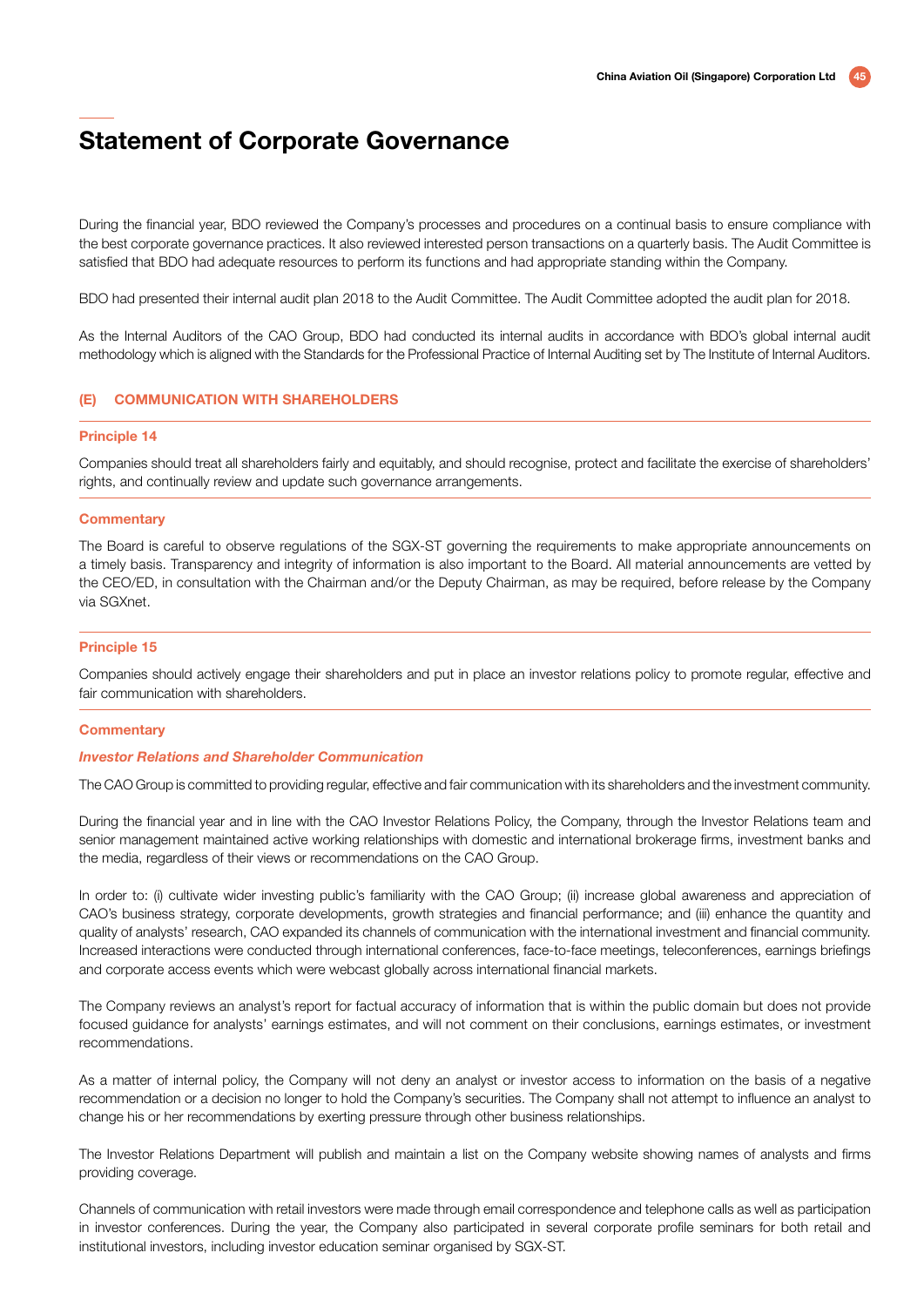As part of our efforts to maintain regular communication with our shareholders as well as the investment community, CAO's Corporate Access Day 2017 was held on 21 September 2017 to an audience of about 100 persons on the topic "Enabling Growth through CAO's Global Integrated Value Chain". The event was also webcast internationally to overseas financial markets through CAO's corporate website. CAO aims to hold its Corporate Access Day annually to provide our shareholders and the investment community a deeper insight into key facets of CAO's businesses and corporate strategy as well as an update on CAO's roadmap as it envisions to becoming a global transportation fuels provider.

The Company also engages the media and investment community through news releases and media/analysts briefings after each announcement of the CAO Group's financial results.

To assist members of the Board to gain a current understanding of the views of institutional shareholders, the Board receives at each its scheduled quarterly meetings, (i) an investor relations and corporate communications report which cover a wide range of matters including a commentary on the perception of the Company and views expressed by the investment community, media reports, share price performance and analysis, share ownership analysis, highlights of recent investor relation activities; and (ii) a half-yearly peer companies analysis report which provides a detailed analysis and evaluation on the benchmarking exercise with identified peer companies to provide the Board with a better understanding of CAO's position within the industry as well as identify gaps and learning points.

In addition, the Board adopted the Internal Guidelines on Issuance of Profit Guidance or Profit Warning Announcements which purpose is to allow market expectations to adjust to the likelihood that the Company will either not be living up to an earlier profit guidance, and/or to avoid an earnings shock, negative impact on the share price, sell-off of the Company's shares and/or volatility of trading in the Company's shares, when the financial results are announced.

#### *Conduct of Shareholder Meetings*

#### Principle 16

Companies should encourage greater shareholder participation at general meetings of shareholders and allow shareholders the opportunity to communicate their views on various matters affecting the company

#### **Commentary**

The existing Constitution of the Company allows a shareholder to appoint up to two (2) proxies to attend and vote in his/her place at general meetings. Although the Company does not have a specific limit in the Constitution on the number of proxy votes for nominee companies, there is a limit for the number of proxies. Notwithstanding this, the Company allows shareholders who hold shares through nominee companies to attend the AGM as observers without being constrained by the two-proxy rule.

At each AGM, shareholders are encouraged to participate in the question and answer session. The Board of Directors, senior management, the external auditors, internal auditors and the Company Secretary are present to respond to shareholders' questions.

Where there are items of special business to be transacted at the AGM, comprehensive explanatory notes will be sent together with the notice of the AGM.

Each issue or matter requiring the approval of shareholders of the Company is submitted as a single item resolution. To ensure transparency, the Company conducts electronic poll voting for shareholders/proxies present at the meeting for all the resolutions proposed at the general meeting. Votes cast for or against and the respective percentages on each resolution will be tallied and displayed live on screen immediately at the general meeting. The total number of votes cast for or against the resolutions and the respective percentages are also announced after the general meeting via SGXnet.

The Company Secretary prepares minutes of shareholders' meetings, which incorporates substantial comments or queries from shareholders and responses from the Board and Management. These minutes can be accessed from the Company's external website.

Shareholders also have the opportunity to communicate their views and discuss with the Board and Management matters affecting the Company after the general meetings.

The Constitution of the Company can be accessed from the Company's external website.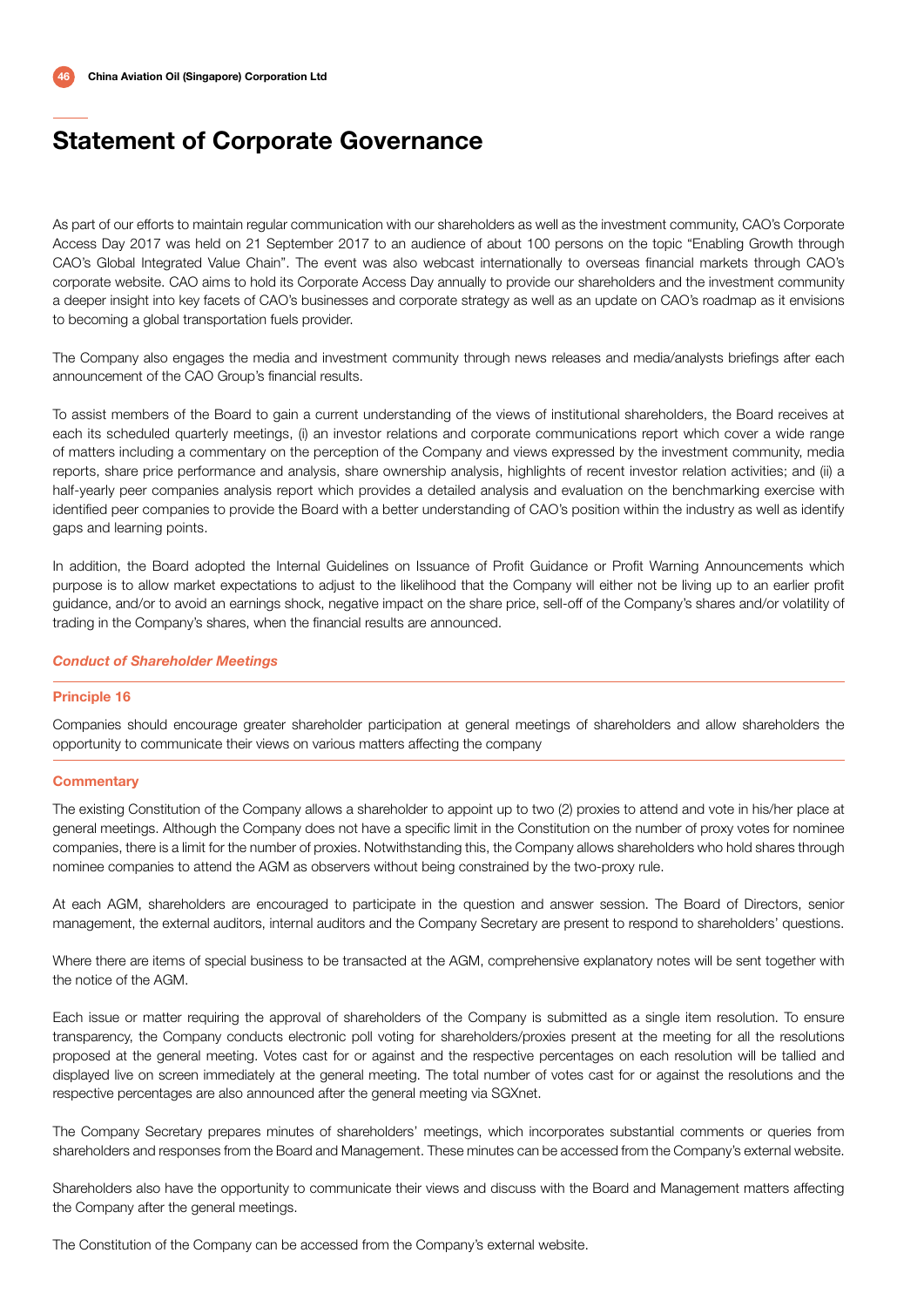#### Dividend Policy

The dividend policy of the Company (the "CAO Dividend Policy") sets out the guiding principles for dividend distribution by the Company (the "**Guiding Principles**"). The Guiding Principles included inter alia, maintaining a consistent baseline dividend payout ratio which constitutes 30 percent of the Company's annual consolidated net profits attributable to shareholders commencing from financial year 2016.

In approving or reviewing a dividend policy or making its recommendations on the timing, amount and form of any future dividends, the Board takes into consideration, among others:

- (a) the expected future capital requirements and growth opportunities available to the CAO Group;
- (b) net earnings of the CAO Group; and
- (c) any regulatory approvals and/or where applicable, approvals required from third parties (e.g. banks and other financial institutions) as appropriate.

A summary of the CAO Dividend Policy can be accessed from the Company's external website.

#### DEALINGS IN THE COMPANY'S SECURITIES

In line with the recommended best practices on dealings in securities set out under Rule 1207(18) of the SGX-ST Listing Manual, the Company has issued a directive to all employees and directors not to deal in the Company's securities on short-term considerations and to abstain from dealing with the Company's securities for a period commencing two (2) weeks before the announcement of the results of the first three (3) quarters and one (1) month before the announcement of the full year results and ending on the date of the announcement of the relevant results.

#### INTERESTED PERSON TRANSACTIONS

Shareholders have approved the renewal of the general mandate for interested person transactions of the CAO Group on 18 April 2017 (the "IPT Mandate"). The IPT Mandate sets out the levels and procedures to obtain approval for such transactions. Information regarding the IPT Mandate is available on the Company's website at www.caosco.com. All business units are required to be familiar with the IPT Mandate and report any such transactions to the Finance Department. The Finance Department keeps a register of the CAO Group's interested person transactions.

Information on interested person transactions for 2017 is found under "Supplementary Information" on page 189.

#### REVIEW OF SYSTEM OF INTERNAL CONTROLS

As part of the Company's ongoing process of ensuring effectiveness of its system of internal controls, the established system of internal controls of the Company be subject to biennial review by an independent external reviewer with appropriate experience in corporate governance and risk management processes.

With the assistance of BDO, the Company conducted a review of the Company's system of internal controls (the "Review of System") of Internal Controls"). Based on the findings from the Review of System of Internal Controls, the Company was generally in conformity with Committee of Sponsoring Organizations of the Treadway Commission (the "COSO") Internal Controls Integrated Framework. Risks identified (none of which were rated as high risk) are highlighted in the Risk Assessment section in its report. No other exceptions were noted with respect to internal controls and counter-measures reviewed in the scope of the engagement. However, BDO had recommended several areas of improvement so as to fully conform to the requirements under the COSO internal controls framework. Accordingly, Management had carefully considered these recommendations from BDO and had taken the necessary actions to implement the same as appropriate.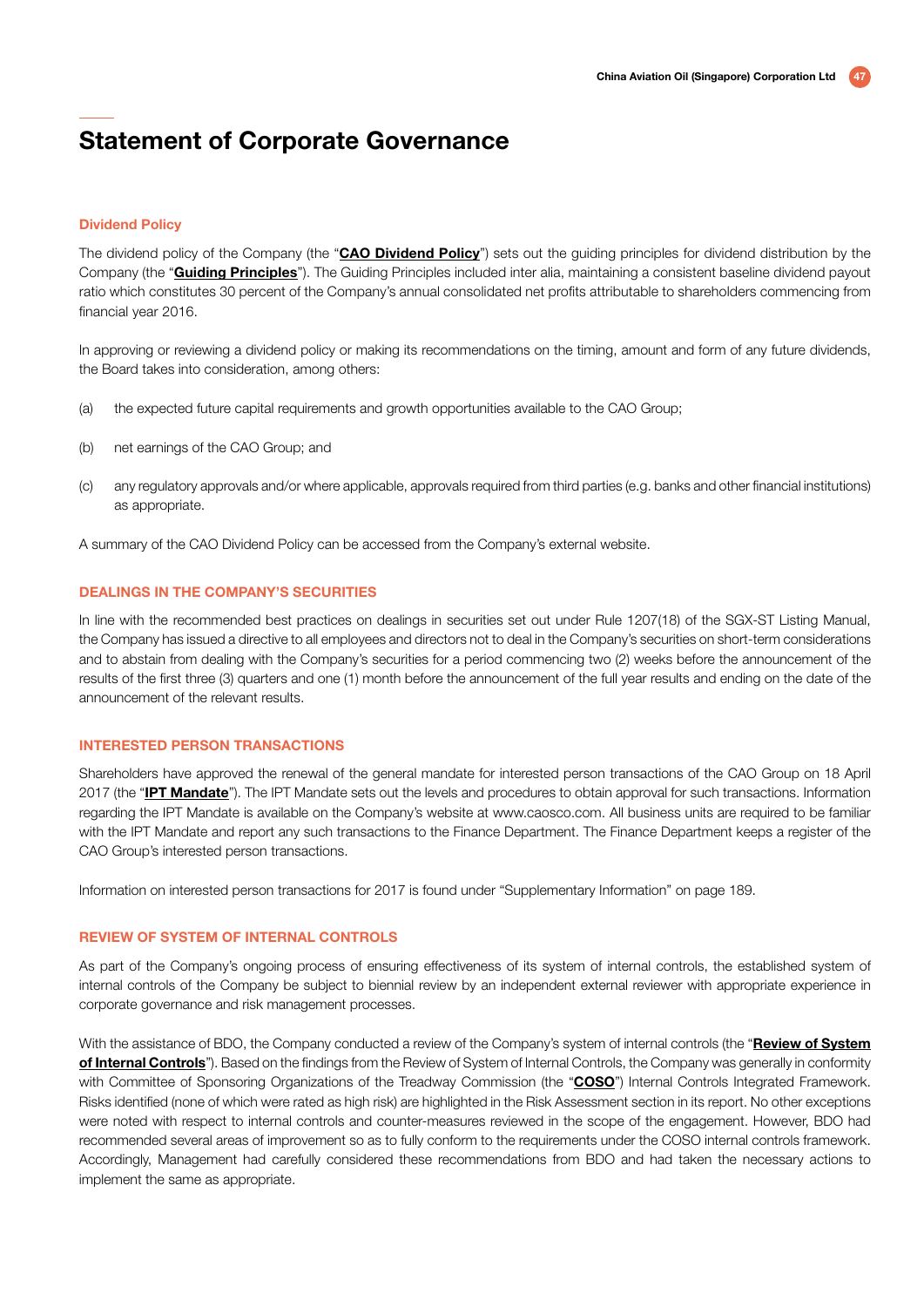### Appendix

### (1) Charter of Lead Independent Director

The Company shall have a Lead Independent Director who shall be an independent director as defined under the 2012 Code.

### Purpose

In circumstances where the Chairman of the Board of Directors is not independent, the Board of Directors of the Company considers it to be useful and appropriate to designate a Lead Independent Director to coordinate the activities of the independent directors of the Company and performing such other duties and responsibilities as the Board may determine from time to time.

### Duties and Responsibilities

In addition to the duties of Board members as set forth in the 2012 Code, the specific duties and responsibilities of the Lead Independent Director shall be as follows:

#### Function as Principal Liaison with the Chairman and Senior Management

• Act as the principal liaison between the Independent Directors of the Company and the Chairman of the Board, and between the Independent Directors of the Company and senior management.

#### Call Meetings of Independent Directors

• Has the authority to convene meetings, as appropriate, among the Independent Directors of the Company and to ensure that Independent Directors have adequate opportunities to meet and discuss issues in sessions of the Independent Directors without the presence or participation of management.

#### Preside at Meetings

• Preside at any meetings held among the Independent Directors of the Company.

#### Approve Appropriate Provision of Information to the Board and the Board Committees

- Review the quality, quantity and timeliness of the information submitted to the Board and Board Committees.
- Advise and assist the Chairman on the meeting agenda items.
- Advise the Chairman and facilitate Board's approval of the number and frequency of meetings of the Board and Board Committees (including any special meetings of the Board) as well as meeting schedules to ensure that there is sufficient time for discussion of all agenda items.

#### Initiate Actions to Address any Concerns on Corporate Compliance Matters

• Has authority to initiate actions, for and on behalf of the Independent Directors of the Company, to address any concerns on corporate compliance matters including the engaging of external advisers and consultants, even at the displeasure of the Management or majority shareholders of the Company.

#### Function as Principal Liaison in Shareholder Communication

• Respond directly to the shareholders of the Company, questions and comments that are directed to the Lead Independent Director or to the Independent Directors of the Company as a group, with such consultation with the Chairman of the Board and the other Non-Independent Directors, as the Lead Independent Director may deem appropriate.